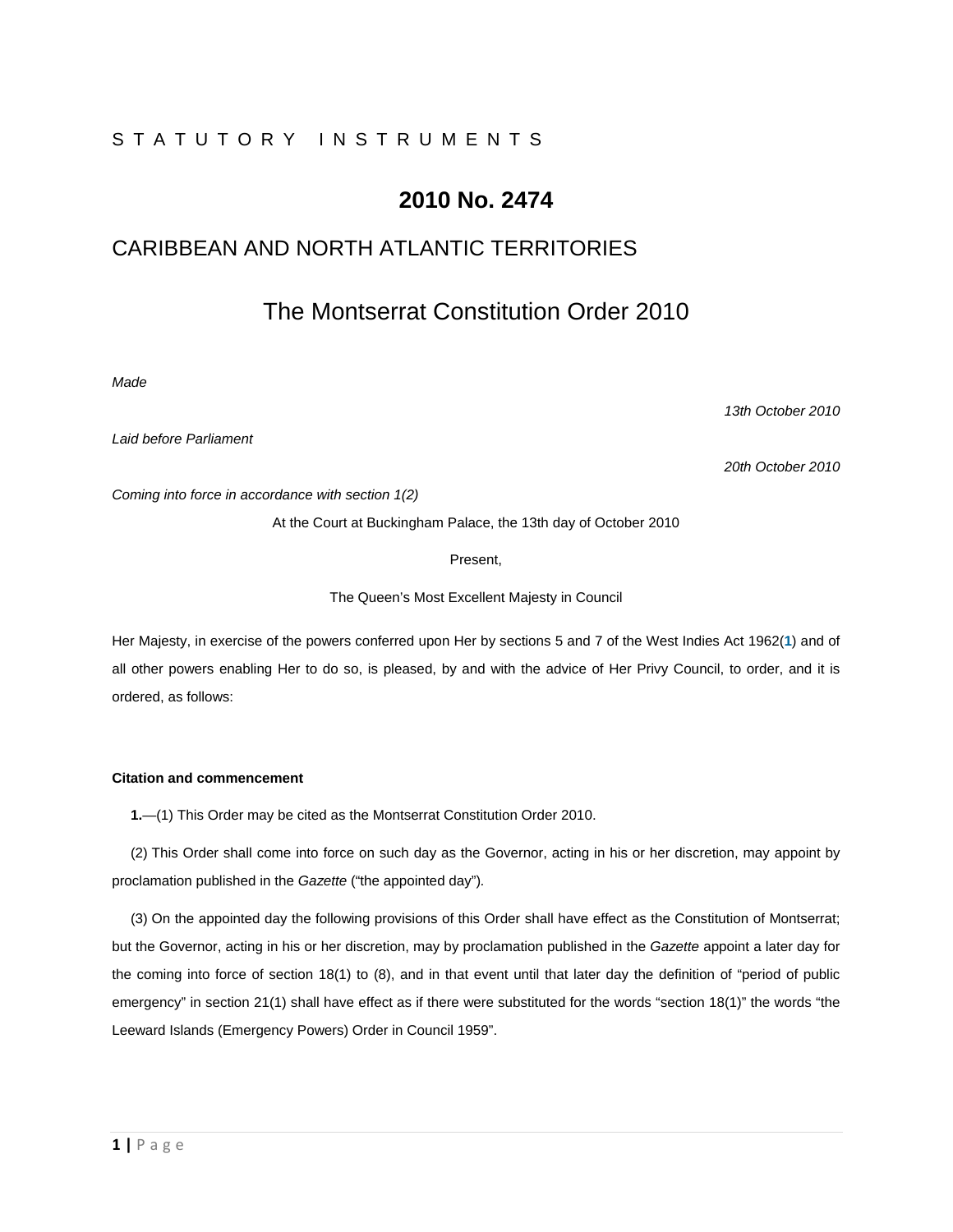## **THE CONSTITUTION OF MONTSERRAT Preamble**

Whereas the people of Montserrat are entitled to preserve for themselves and future generations the fundamental rights and freedoms to which they are entitled by virtue of their inherent dignity as persons and as citizens of a free and democratic society;

Believing in the concept of true democracy with free and fair elections;

Acknowledging that their society is founded on social justice, moral and spiritual principles, democratic values and respect for fundamental human rights and the equitable distribution of resources, the rule of law and the supremacy of God;

Recalling their desire for a Constitution which reflects these values and their aspirations for social justice, economic empowerment and political advancement;

Recognising their inherent right to pursue their hopes, visions, aspirations and their right to self-determination;

Now, therefore, the following provisions have effect as the Constitution of Montserrat.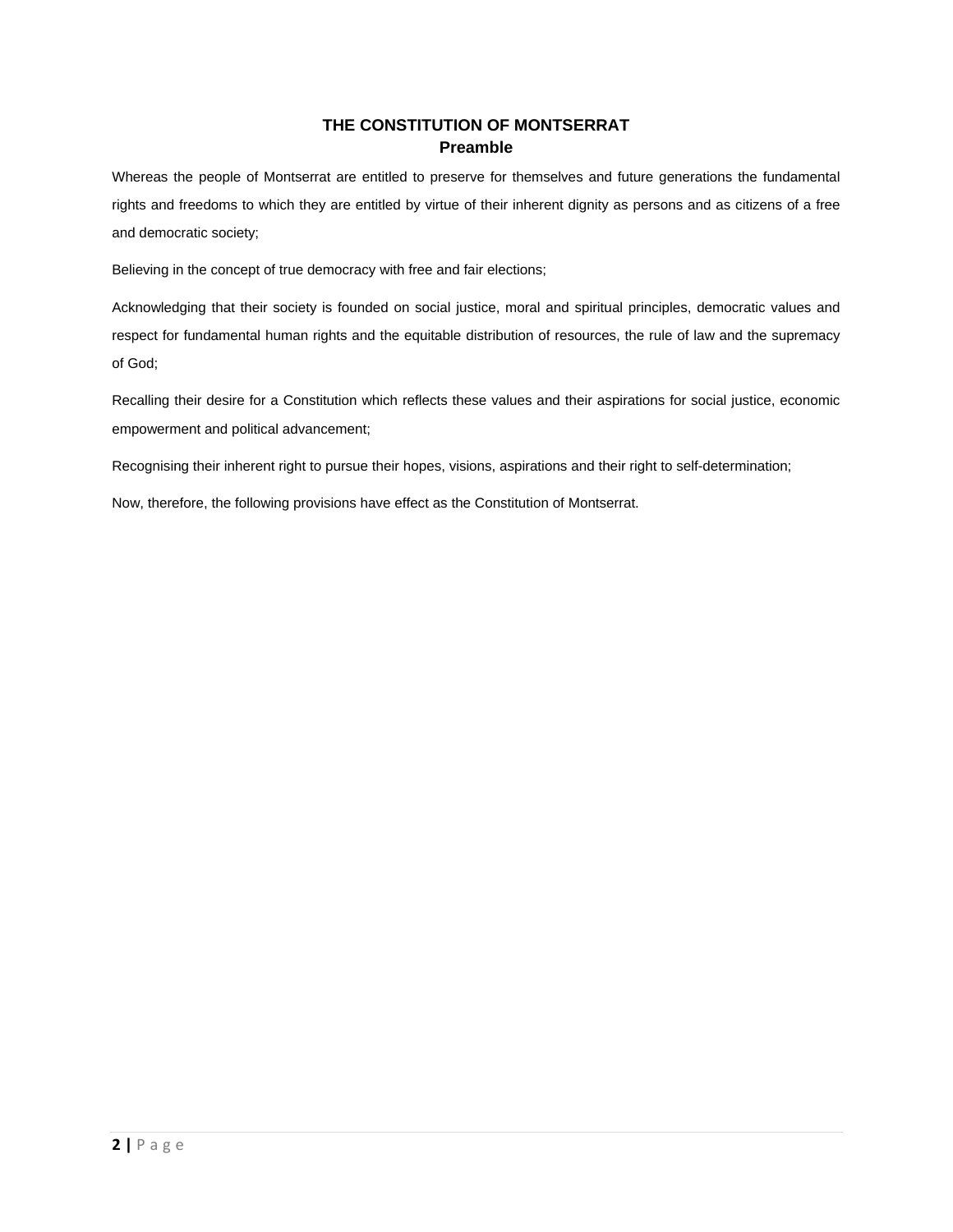## PART IFUNDAMENTAL RIGHTS AND FREEDOMS OF THE INDIVIDUAL

#### **Fundamental rights and freedoms of the individual**

**2.** Whereas the realisation of the right to self-determination must be promoted and respected in conformity with the provisions of the Charter of the United Nations;

Whereas every person in Montserrat is entitled to the fundamental rights and freedoms of the individual, that is to say, the right, without distinction of any kind, such as sex, sexual orientation, race, colour, language, religion, political or other opinion, national or social origin, association with a national minority, property, birth or other status, but subject to respect for the rights and freedoms of others and for the public interest, to each and all of the following, namely—

(a) life, liberty, security of the person and the protection of the law;

(b) freedom of conscience and of religion, of expression, and of assembly and association;

(c) protection for his or her private and family life, the privacy of his or her home and other property and from deprivation of property save in the public interest and on payment of fair compensation,

the subsequent provisions of this Part shall have effect for the purpose of affording protection to the aforesaid rights and freedoms, and related rights and freedoms, subject to such limitations of that protection as are contained in those provisions, being limitations designed to ensure that the enjoyment of the said protected rights and freedoms by any individual does not prejudice the rights and freedoms of others or the public interest.

#### **Protection of right to life**

- **3.**—(1) Every person's right to life shall be protected by law.
- (2) No person shall be deprived intentionally of his or her life.

(3) A person shall not be regarded as having been deprived of his or her life in contravention of this section if he or she dies as the result of a lawful act of war or the use, to such extent and in such circumstances as are permitted by law, of such force as is no more than absolutely necessary—

- (a) for the defence of any person from violence;
- (b) in order to effect a lawful arrest or to prevent the escape of a person lawfully detained; or
- (c) in action lawfully taken for the purpose of suppressing a riot, insurrection or mutiny.

#### **Protection from inhuman treatment**

**4.** No person shall be subjected to torture or to inhuman or degrading treatment or punishment.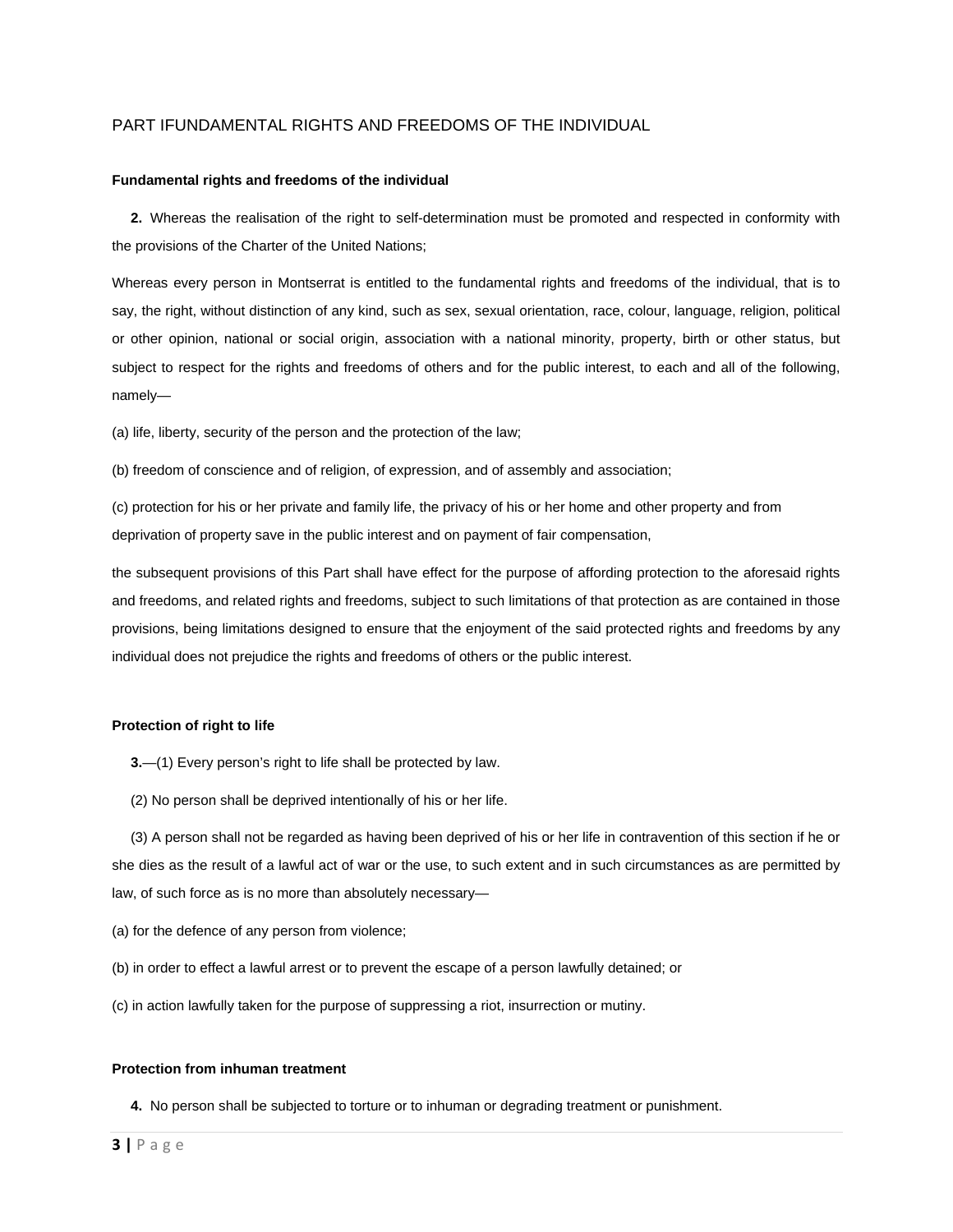#### **Protection from slavery and forced labour**

**5.**—(1) No person shall be held in slavery or servitude.

(2) No person shall be required to perform forced or compulsory labour.

(3) For the purposes of this section, "forced or compulsory labour" does not include—

(a) any labour required in consequence of the sentence or order of a court;

(b) any labour required of a member of a disciplined force in pursuance of his or her duties as such or, in the case of a person who has conscientious objections to service in a naval, military or air force, any labour that that person is required by law to perform in place of such service;

(c) labour required of a person while he or she is lawfully detained that, though not required in consequence of the sentence or order of a court, is reasonably necessary in the interests of hygiene or for the maintenance of the place in which he or she is detained; or

(d) any labour required for the purpose of dealing with any situation arising during a period of public emergency or at a time when any other emergency or calamity threatens the well-being of the community, to the extent that the requiring of such labour is reasonably justifiable for that purpose.

#### **Protection from arbitrary arrest or detention**

**6.**—(1) No person shall be deprived of his or her personal liberty save in any of the following cases where reasonably required and in accordance with a procedure prescribed by law—

(a) in execution of the sentence or order of a court, whether established for Montserrat or some other country, in respect of a criminal offence of which he or she has been convicted or in consequence of his or her unfitness to plead to a criminal charge;

(b) in execution of the order of a court punishing him or her for contempt of that court or of another court;

(c) in execution of the order of a court made in order to secure the fulfillment of any obligation imposed on him or her by law;

(d) for the purpose of bringing him or her before a court in execution of the lawful order of a court;

(e) on reasonable suspicion that he or she has committed, is committing or is about to commit a criminal offence;

(f) in the case of a minor, under the order of a court or with the consent of his or her parent or guardian, for the purpose of his or her education or welfare;

(g) for the purpose of preventing the spread of an infectious or contagious disease;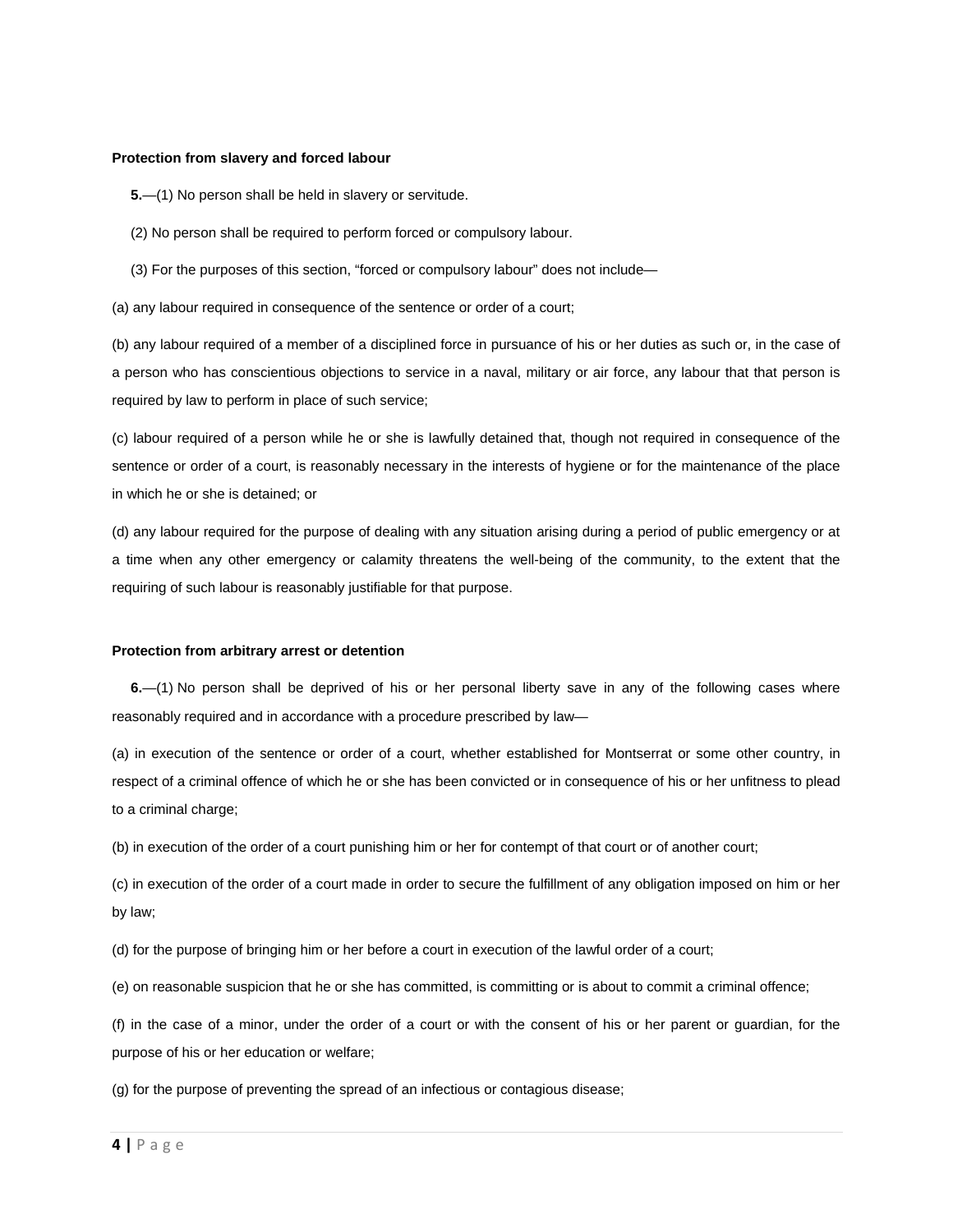(h) in the case of a person who is, or is reasonably suspected to be, of unsound mind, addicted to drugs or alcohol, or a vagrant, for the purpose of his or her care or treatment or the protection of the community;

(i) for the purpose of preventing the unlawful entry of that person into Montserrat or for the purpose of effecting the expulsion, extradition or other lawful removal from Montserrat of that person or the taking of proceedings relating thereto.

(2) Any person who is arrested or detained shall be informed promptly, in a language that he or she understands, of the reasons for his or her arrest or detention and of any charge against him or her.

(3) Any person who is arrested or detained shall have the right, at any stage and at his or her own expense, to retain and instruct without delay a legal representative of his or her own choice, and to hold private communication with him or her, and in the case of a minor he or she shall also be afforded a reasonable opportunity for communication with his or her parent or guardian; but when the person arrested or detained is unable to retain a legal representative of his or her own choice or be represented by a legal representative at the public expense, he or she may be represented, and hold private communication with, such person as a court may approve.

(4) Every person who is arrested shall be informed, in a language that he or she understands and as soon as possible after he or she is brought to a police station or other place of custody, of his or her rights under subsection (3); and that person shall also have the right, and shall be informed at the same time that he or she has the right, to remain silent and to have one person informed by the quickest practicable means of his or her arrest and whereabouts.

(5) Any person who is arrested or detained in such a case as is mentioned in subsection (1)(d) or (e) and who is not released shall be brought promptly before a judge or other officer authorised to exercise judicial power.

(6) If any person arrested or detained in such a case as is mentioned in subsection (1)(e) is not tried within a reasonable time he or she shall (without prejudice to any further proceedings that may be brought against him or her) be released either unconditionally or upon reasonable conditions, including in particular such conditions as are reasonably necessary to ensure that he or she appears at a later date for trial or for proceedings preliminary to trial.

(7) Any person who is unlawfully arrested or detained by any other person shall be entitled to compensation in respect of it from that other person.

#### **Provisions to secure protection of law**

**7.**—(1) If any person is charged with a criminal offence, then, unless the charge is withdrawn, the case shall be afforded a fair hearing within a reasonable time by an independent and impartial court established by law.

(2) Every person who is charged with a criminal offence—

(a) shall be presumed to be innocent until he or she is proved guilty according to law;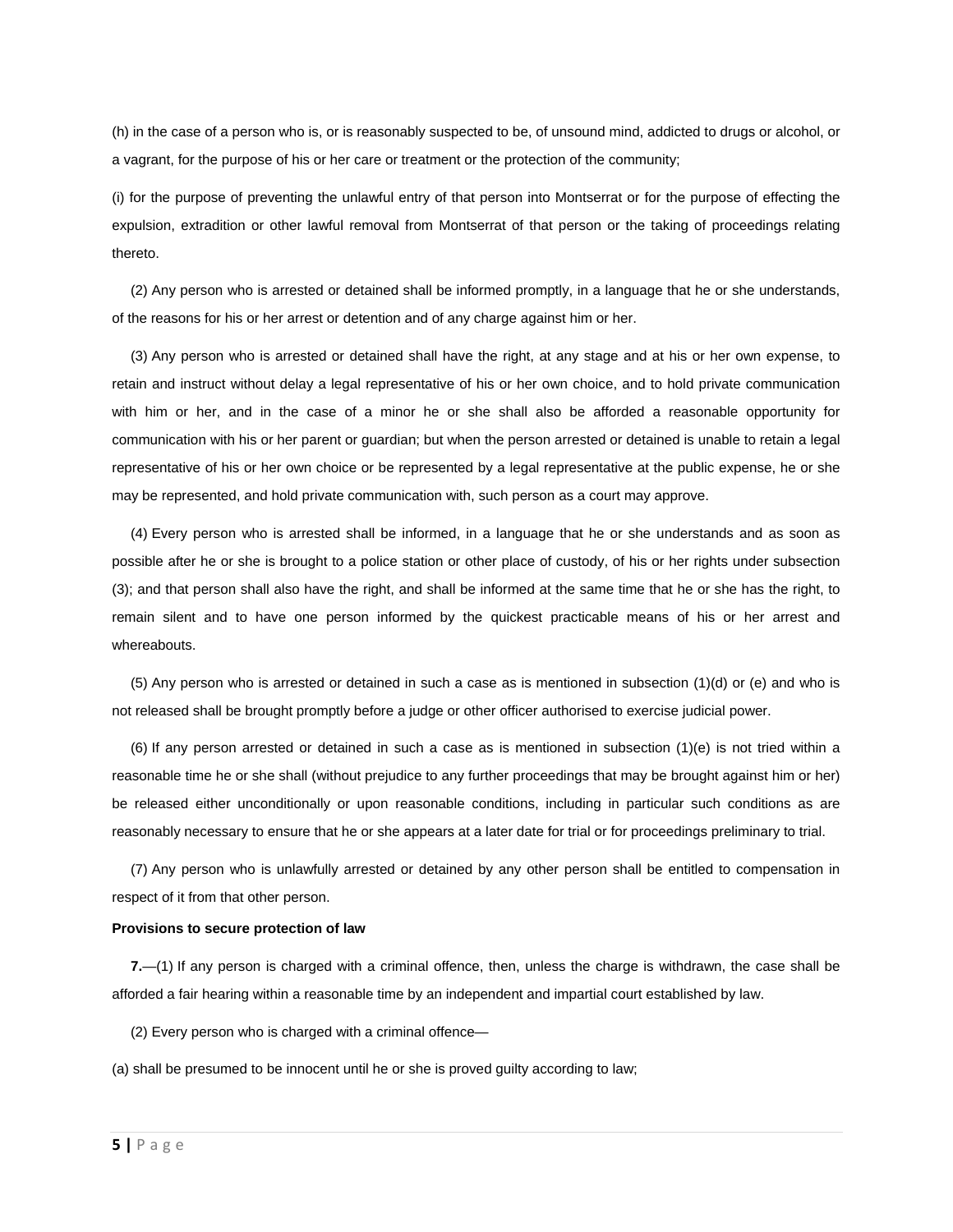(b) shall be informed promptly, in a language that he or she understands and in detail, of the nature and cause of the accusation against him or her;

(c) shall be given adequate time and facilities for the preparation of his or her defence;

(d) shall be permitted to defend himself or herself before the court in person or, at his or her own expense, by a legal representative of his or her own choice, or, when the interests of justice so require, by a legal representative at the public expense;

(e) shall be afforded facilities to examine in person or by his or her legal representative the witnesses called by the prosecution before the court, and to obtain the attendance and carry out the examination of witnesses to testify on his or her behalf before the court on the same conditions as those applying to witnesses for the prosecution;

(f) shall be permitted to have without payment the assistance of an interpreter if he or she cannot understand or speak the language used at the trial of the charge; and

(g) shall, when tried before the High Court, have the right to trial by jury except as otherwise provided for by Act of the Legislature;

and, except with his or her own consent, the trial shall not take place in his or her absence, unless he or she so behaves in the court as to render the continuance of the proceedings in his or her presence impracticable and the court has ordered him or her to be removed and the trial to proceed in his or her absence, or unless, having had reasonable notice of the hearing and of the nature of the offence charged, he or she is voluntarily absent from the proceedings.

(3) When a person is tried for any criminal offence, the accused person or any person authorised by him or her shall, if he or she so requires and subject to payment of such reasonable fee as may be prescribed by law, be given within a reasonable time after judgment a copy for the use of the accused of any record of the proceedings made by or on behalf of the court.

(4) No person shall be held to be guilty of a criminal offence on account of any act or omission that did not, at the time it took place, constitute such an offence, and no penalty shall be imposed for any criminal offence that is severer in degree or description than the maximum penalty that might have been imposed for that offence at the time when it was committed.

(5) No person who shows that he or she has been tried by a competent court for a criminal offence and either convicted or acquitted shall again be tried for that offence or for any other criminal offence of which he or she could have been convicted at the trial for that offence, save upon the order of a superior court in the course of appeal or review proceedings relating to the conviction or acquittal.

(6) No person shall be tried for a criminal offence if that person shows that he or she has been lawfully pardoned for that offence.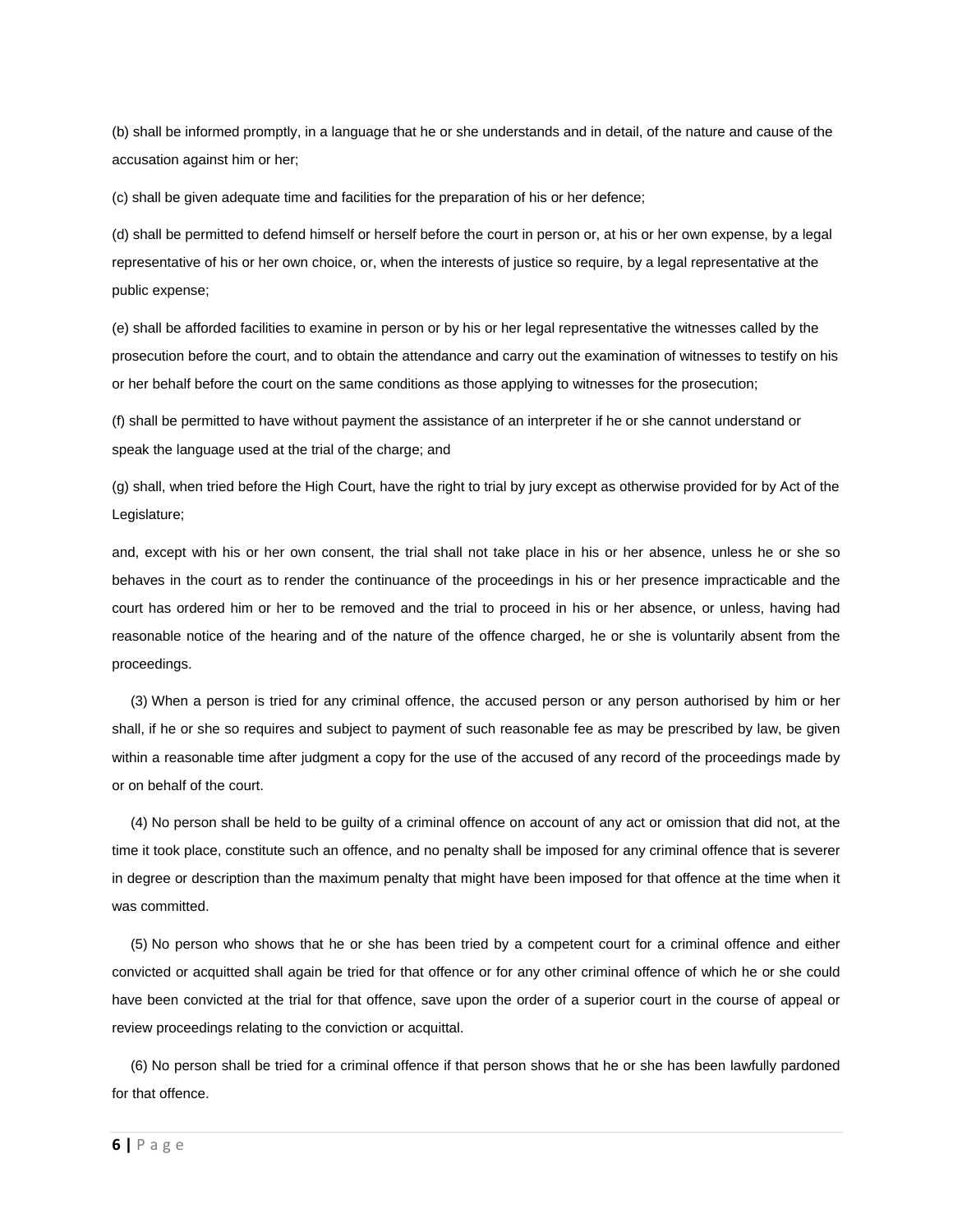(7) No person who is tried for a criminal offence shall be compelled to give evidence at the trial.

(8) Any court or other adjudicating authority prescribed by law for the determination of the existence or extent of any civil right or obligation shall be established by law and shall be independent and impartial; and where proceedings for such a determination are instituted by any person before such a court or other adjudicating authority, the case shall be determined fairly within a reasonable time.

(9) All proceedings instituted in any court for the determination of the existence or extent of any civil right or obligation or to try any criminal charge, including the announcement of the decision of the court, shall be held in public.

(10) Nothing in subsection (9) shall prevent the court from excluding from the proceedings persons other than the parties and their legal representatives to such extent as the court—

(a) may be empowered by law so to do and may consider strictly necessary or expedient in circumstances where publicity would prejudice the interests of justice, in interlocutory proceedings, or in the interests of the welfare of minors or the private lives of persons concerned in the proceedings; or

(b) may be empowered or required by law so to do in the interests of defence, public safety, public order or public morality.

(11) Nothing in any law or done under its authority shall be held to contravene—

(a) subsection (2)(a) to the extent that the law in question imposes on any person charged with a criminal offence the burden of proving particular facts;

(b) subsection (2)(e) to the extent that the law in question imposes conditions that must be satisfied if witnesses called to testify on behalf of an accused person are to be paid their expenses out of public funds;

(c) subsection (5) to the extent that the law in question authorises a court to try a member of a disciplined force for a criminal offence notwithstanding any trial and conviction or acquittal of that member under the disciplinary law of that force; but any court so trying such a member and convicting him or her shall in sentencing him or her to any punishment take into account any punishment imposed on him or her under that disciplinary law.

(12) Every person convicted of a criminal offence by a court shall have the right to have his or her conviction or sentence reviewed by a higher court, and the exercise of this right, including the grounds on which it may be exercised, shall be governed by law.

(13) When a person has by a final decision been convicted of a criminal offence and when subsequently his or her conviction has been reversed, or he or she has been pardoned, on the ground that a new or newly discovered fact shows conclusively that there has been a miscarriage of justice, the person who has suffered punishment as a result of such conviction shall be compensated according to law, unless it is proved that the non-disclosure of the unknown fact in time is wholly or partly attributable to him or her.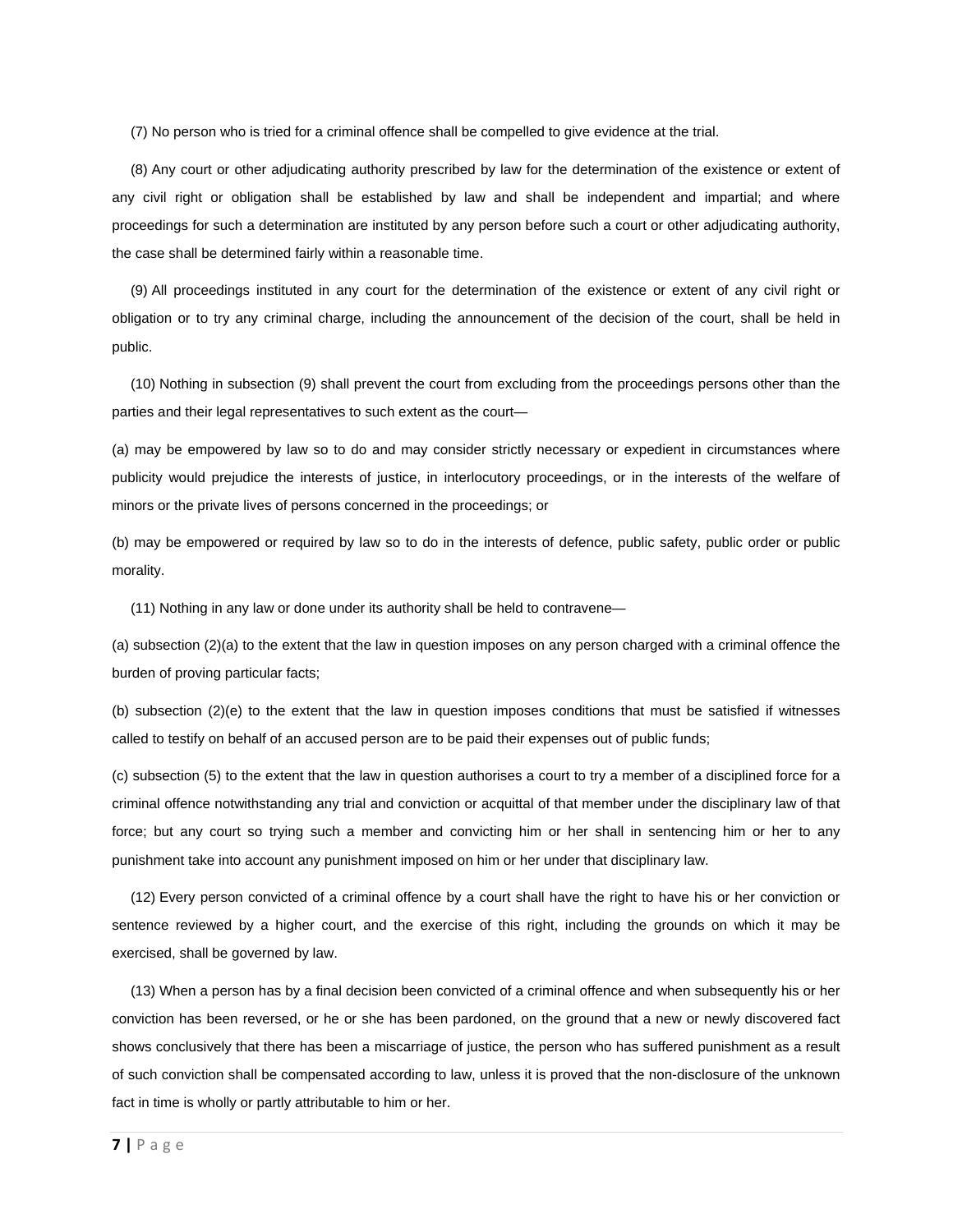#### **Protection of right of prisoners to humane treatment**

**8.**—(1) All persons deprived of their liberty ("prisoners") have the right to be treated with humanity and with respect for the inherent dignity of the human person.

(2) Save where the interests of defence, public safety, public order, public morality, public health or the administration of justice otherwise require, unconvicted prisoners shall be segregated from convicted prisoners; and every unconvicted prisoner shall be entitled to be treated in a manner appropriate to his or her status as such.

(3) Juvenile prisoners shall be segregated from adult prisoners and every juvenile prisoner shall be treated in a manner appropriate to his or her age and legal status and, if he or she is an unconvicted prisoner and unless he or she is earlier released, be entitled to have any criminal proceedings against him or her pursued with the greatest possible expedition.

#### **Protection of private and family life and privacy of home and other property**

**9.**—(1) Every person has the right to respect for his or her private and family life, his or her home and his or her correspondence.

(2) Except with his or her consent, no person shall be subjected to the search of his or her person or property or the entry by others on his or her premises.

(3) Nothing in any law or done under its authority shall be held to contravene this section to the extent that it is reasonably justifiable in a democratic society—

(a)in the interests of defence, public safety, public order, public morality, public health, town or country planning, the developm7ent of mineral resources, or the development or utilisation of any other property in such a manner as to promote the public benefit;

(b)for the purpose of protecting the rights and freedoms of other persons;

(c)for the prevention or detection of offences against the criminal law or the customs law;

(d)to enable an officer or agent of the Government, a local government authority or a body corporate established by law for a public purpose to enter on the premises of any person in order to inspect those premises or anything on them for the purpose of any tax, rate or due or in order to carry out work connected with any property that is lawfully on those premises and that belongs to the Government or that authority or body corporate, as the case may be; or

(e)to authorise, for the purpose of enforcing the judgment or order of a court, the search of any person or property by order of a court or the entry on such premises by such order.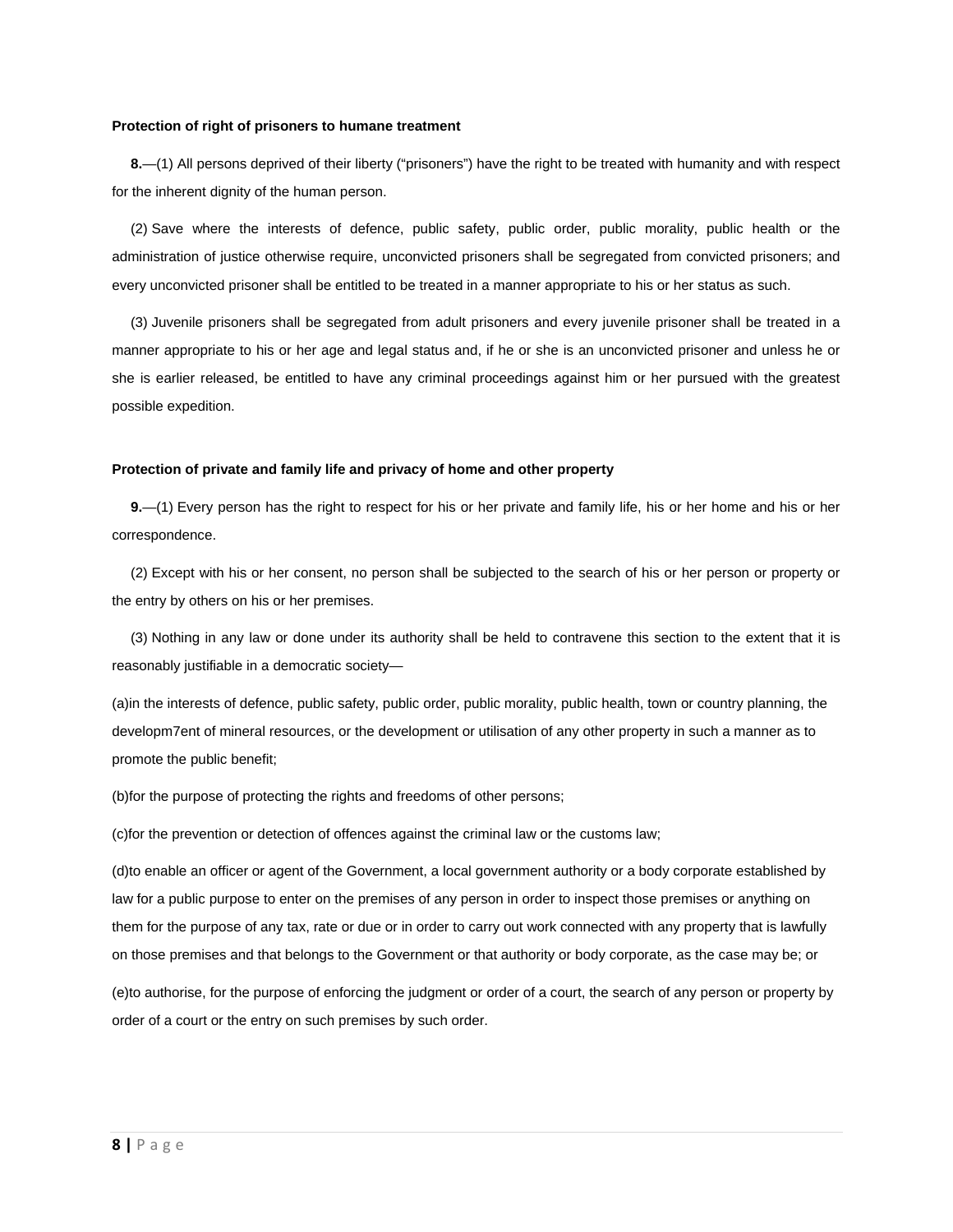#### **Protection of right to marry**

**10.**—(1) Notwithstanding anything in section 16, every man and woman of marriageable age (as determined by or under any law) has the right to marry a person of the opposite sex and to found a family.

(2) No person shall be compelled to marry, that is to say, to do so without his or her free and full consent.

(3) Nothing in any law or done under its authority shall be held to contravene subsection (1) to the extent that it is reasonably justifiable in a democratic society—

(a)in the interests of public order, public morality or public health;

(b)for regulating, in the public interest, the procedures and modalities of marriage; or

(c)for protecting the rights and freedoms of other persons.

(4) Spouses shall be entitled to equal rights and shall be subject to equal responsibilities as between themselves and as regards their children both during marriage and, if the marriage is dissolved, on and after dissolution, but this equality of rights and responsibilities shall be subject to such arrangements or measures as may be agreed, or as may be ordered by a court, in the interests of their children.

### **Protection of freedom of conscience and of religion**

**11.**—(1) Except with his or her consent, no person shall be hindered in the enjoyment of his or her freedom of conscience, and for the purposes of this section the said freedom includes freedom of thought and of religion, freedom to change one's religion or belief and freedom, either alone or in community with others, and both in public and in private, to manifest and propagate one's religion or belief in worship, teaching, practice and observance.

(2) Except with his or her consent (or, in the case of a minor, the consent of his or her parent or guardian) no person attending any place of education shall be required to receive religious instruction or to take part in or attend any religious ceremony or observance.

(3) No religious community or denomination shall be prevented from or hindered in providing religious instruction for persons of that community or denomination in the course of education provided by that community or denomination whether or not that community or denomination is in receipt of any government subsidy, grant or other form of financial assistance designed to meet, in whole or in part, the cost of such education.

(4) No person shall be compelled to take any oath which is contrary to his or her religion or belief or to take any oath in a manner which is contrary to his or her religion or belief.

(5) Nothing in any law or done under its authority shall be held to contravene this section to the extent that it is reasonably justifiable in a democratic society—

(a)in the interests of defence, public safety, public order, public morality or public health; or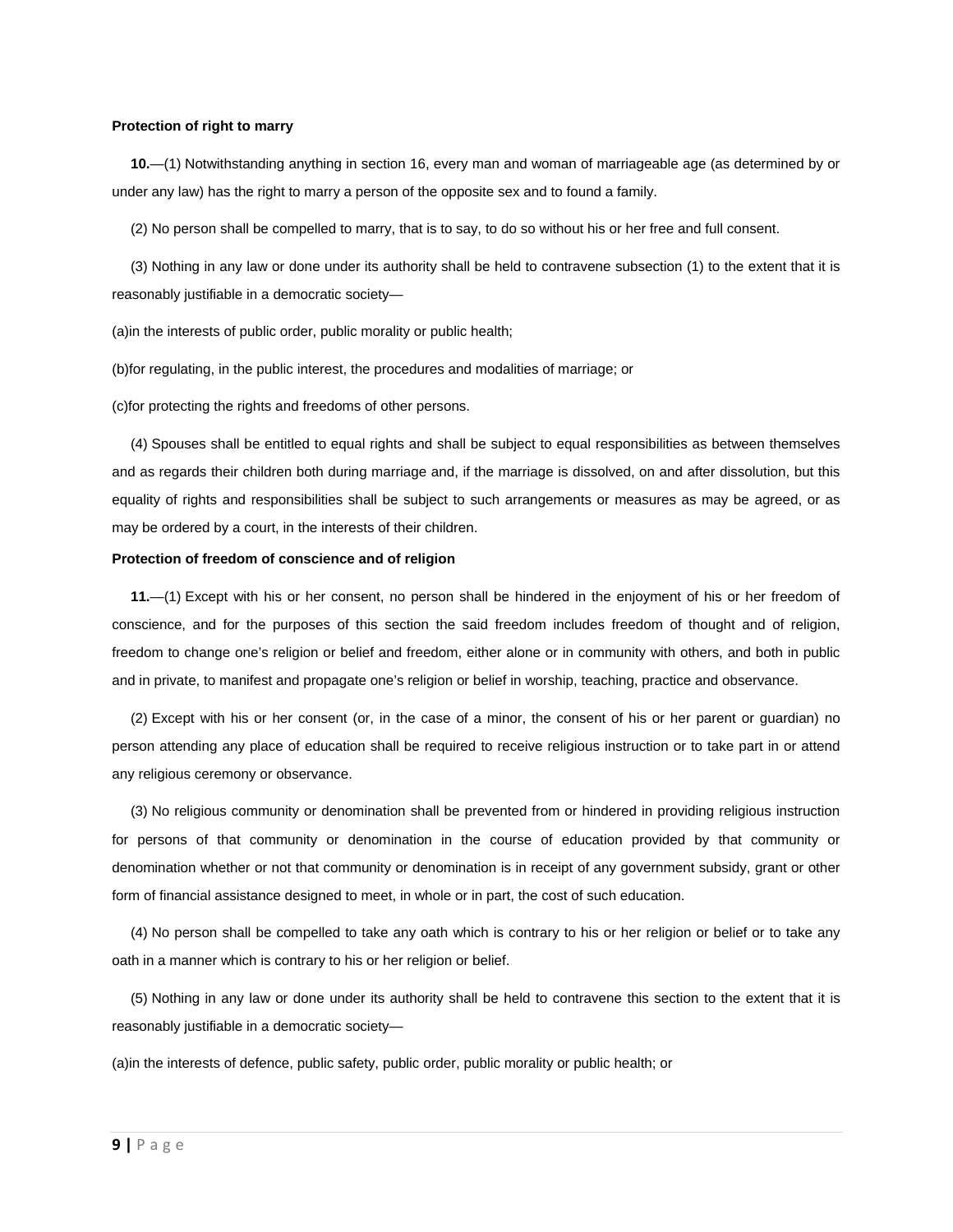(b)for the purpose of protecting the rights and freedoms of other persons, including the right to observe and practise any religion or belief without the unsolicited interference of persons professing any other religion or belief.

(6) Every person who is a parent or legal guardian has the right to respect for his or her liberty to ensure the religious and moral education of his or her children in conformity with his or her own convictions.

(7) References in this section to a religion shall be construed as including references to a religious denomination, and cognate expressions shall be construed accordingly.

#### **Protection of right to education**

**12.**—(1) This section is without prejudice to section 11.

(2) Every child of the appropriate age, as provided by law, shall be entitled to receive primary and secondary education which shall, subject to subsection (3), be free.

(3) Every person who is the parent or legal guardian of a child shall be entitled to have his or her child (of whatever age) educated, at his or her own expense unless a law otherwise provides, in a private school (that is to say, a school other than one established by a public authority) and, in such a school, to ensure the religious and moral education of his or her child in accordance with his or her own convictions.

(4) Nothing in any law or done under its authority shall be held to contravene subsection (3) to the extent that it is reasonably justifiable in a democratic society and to the extent that the law makes provision requiring private schools, as a condition of their being allowed to operate and on terms that are no more onerous than are applicable to schools established by a public authority, to satisfy—

(a)such minimum educational standards (including standards relating to the qualifications of teaching staff and other staff) as may be prescribed by or under that or any other law; and

(b)such minimum standards imposed in the interests of public order, public morality or public health as may be so prescribed.

#### **Protection of freedom of expression**

**13.**—(1) Except with his or her consent, no person shall be hindered in the enjoyment of his or her freedom of expression, and for the purposes of this section the said freedom includes freedom to hold opinions and freedom to receive and impart ideas and information without interference, and freedom from interference with his or her correspondence and other means of communication.

(2) Nothing in any law or done under its authority shall be held to contravene this section to the extent that it is reasonably justifiable in a democratic society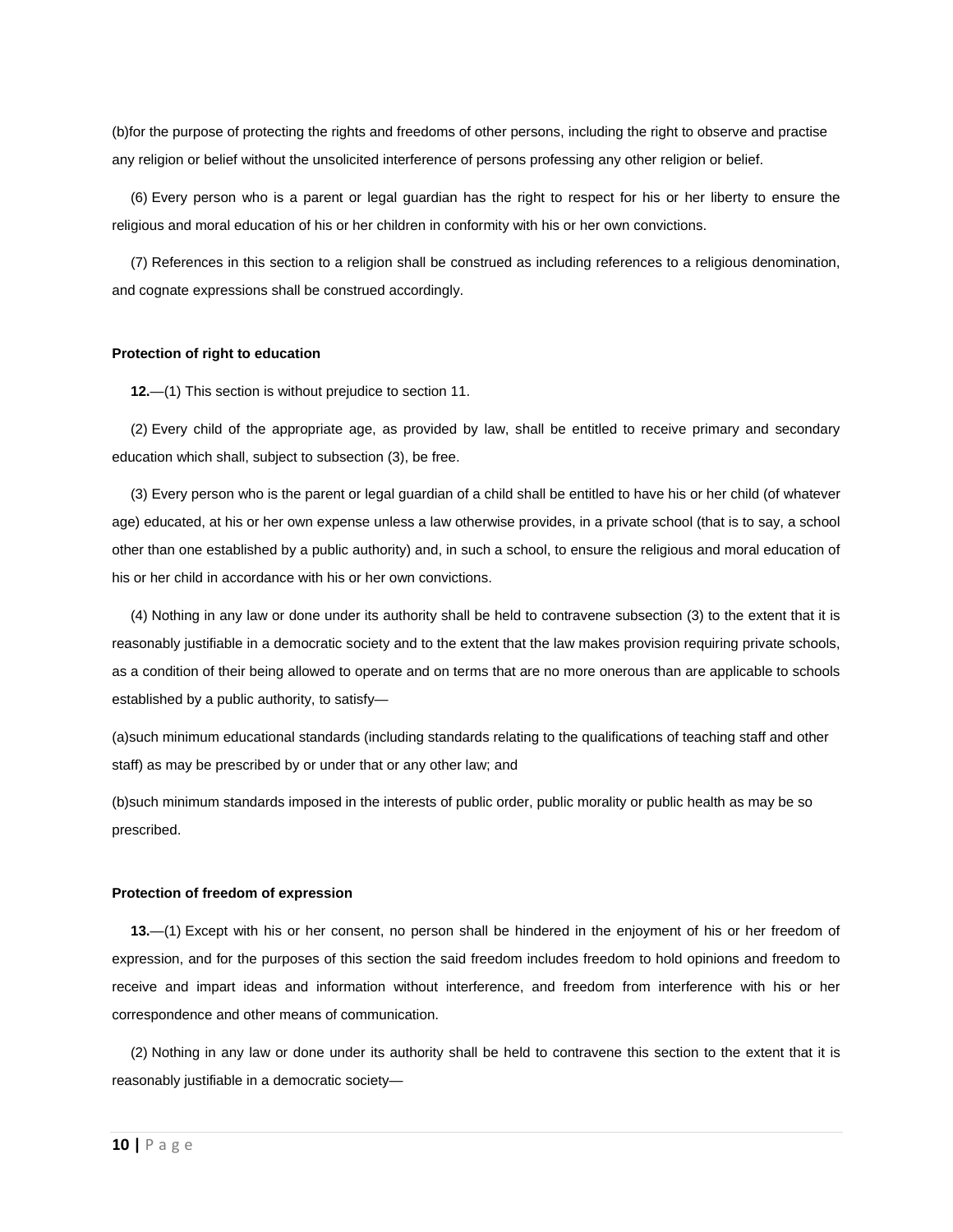(a) in the interests of defence, public safety, public order, public morality or public health;

(b) for the purpose of protecting the rights, reputations and freedoms of other persons or the private lives of persons concerned in legal proceedings, preventing the disclosure of information received in confidence, maintaining the authority and independence of the courts, regulating telephony, telegraphy, posts, wireless broadcasting, television or other means of communication or regulating public exhibitions or public entertainments; or

(c) for the imposition of restrictions on public officers or teachers that are reasonably required for the purpose of ensuring the proper performance of their functions.

(3) For the purposes of subsection (2)(c) in so far as it relates to public officers, "law" in subsection (2) includes directions in writing regarding the conduct of public officers generally or any class of public officer issued by the Government.

#### **Protection of freedom of assembly and association**

**14.**—(1) Except with his or her consent, no person shall be hindered in the enjoyment of his or her freedom of peaceful assembly and association, that is to say, his or her right to assemble freely and associate with other persons and in particular to form or belong to political parties or to form or belong to trade unions or other associations for the promotion and protection of his or her interests.

(2) Nothing in any law or done under its authority shall be held to contravene this section to the extent that it is reasonably justifiable in a democratic society—

(a) in the interests of defence, public safety, public order, public morality or public health;

(b) for the purpose of protecting the rights and freedoms of other persons; or

(c) for the imposition of restrictions on public officers that are reasonably required for the purpose of ensuring the proper performance of their functions.

(3) For the purposes of subsection (2)(c), "law" in subsection (2) includes directions in writing regarding the conduct of public officers generally or any class of public officer issued by the Government.

#### **Protection of freedom of movement**

**15.**—(1) Except with his or her consent, no person shall be hindered in the enjoyment of his or her freedom of movement, that is to say, the right to move freely throughout Montserrat, the right to reside in any part of Montserrat, the right to enter or leave Montserrat and immunity from expulsion from Montserrat.

(2) Nothing in any law or done under its authority shall be held to contravene this section to the extent that the law in question makes provision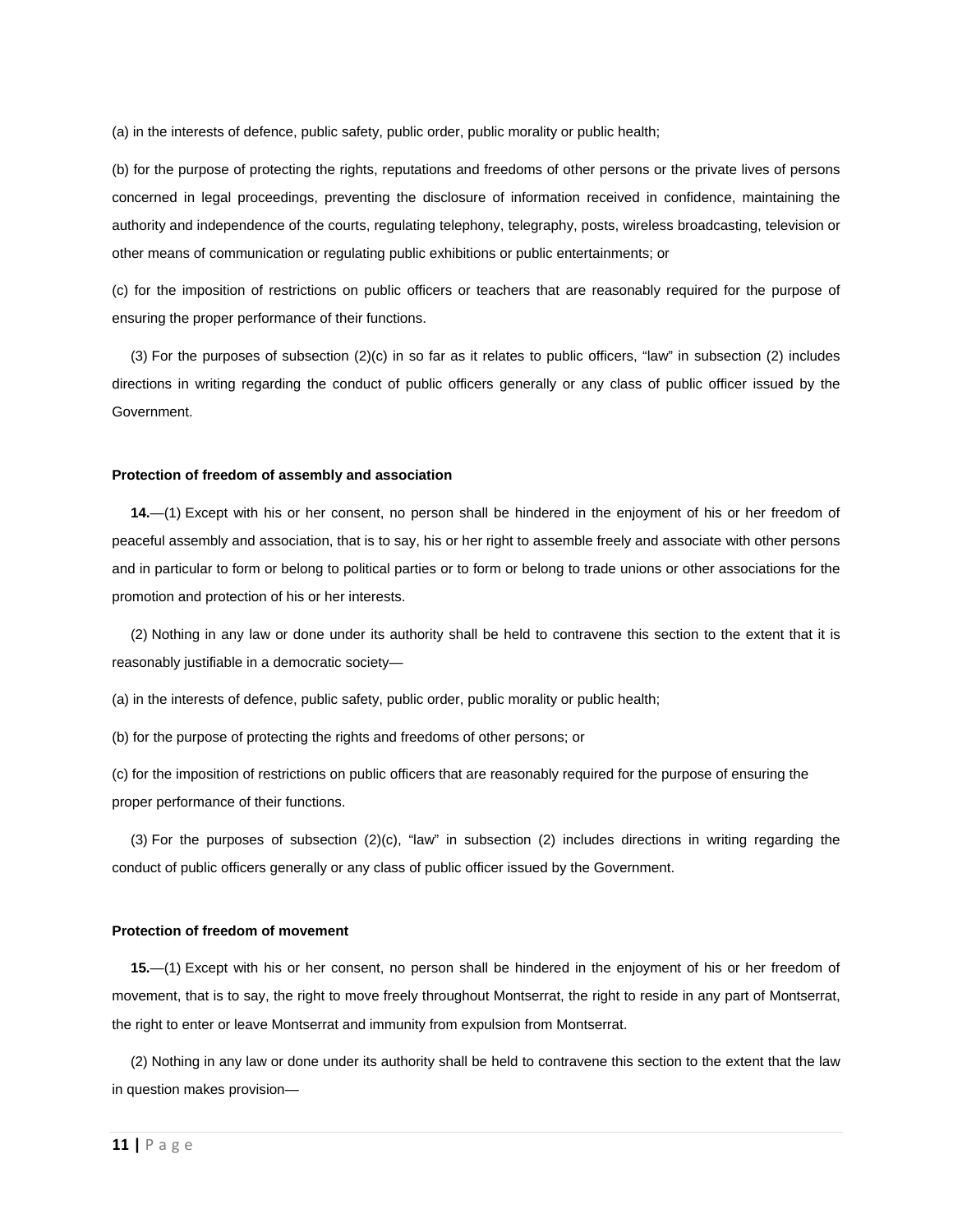(a) for the removal of a person from Montserrat to be tried or punished in some other country for a criminal offence under the law of that country;

(b) for the removal of a person from Montserrat to undergo imprisonment in some other country in execution of the sentence of a court in respect of a criminal offence under the law of Montserrat of which he or she has been convicted;

(c) for the imposition of restrictions on the movement or residence within Montserrat or the right to leave Montserrat of public officers that are reasonably required for the purpose of ensuring the proper performance of their functions;

(d) for the imposition of restrictions on persons who are not Montserratians; but—

(i) no restriction may be imposed by virtue only of this paragraph on the right of any such person, so long as he or she is lawfully present in Montserrat, to move freely throughout Montserrat and to reside anywhere in Montserrat;

(ii) no restriction may be imposed by virtue only of this paragraph on the right of any such person to leave Montserrat; and

(iii) no such person shall be liable, by virtue only of this paragraph, to be expelled from Montserrat unless the requirements of subsection (4) are satisfied;

(e) for the imposition of restrictions on the acquisition or use by any person of land or other property in Montserrat; or

(f) for the imposition of restrictions, by order of a court, on the movement or residence within Montserrat of any person or on any person's right to leave Montserrat either in consequence of that person having been found guilty of a criminal offence under the law of Montserrat, or for the purpose of ensuring a fair trial or that he or she appears before a court at a later date for trial of such a criminal offence or for proceedings preliminary to trial or for proceedings relating to his or her extradition or lawful removal from Montserrat.

(3) For the purposes of subsection (2)(c), "law" in subsection (2) includes directions in writing regarding the conduct of public officers generally or any class of public officer issued by the Government.

(4) The requirements to be satisfied for the purposes of subsection  $(2)(d)(iii)$  (that is to say, before a person who is not a Montserratian may be expelled from Montserrat) are as follows—

(a) the decision to expel him or her is taken by an authority, in a manner and on grounds prescribed by law;

(b) he or she has the right, save where the interests of defence, public safety or public order otherwise require, to submit reasons against his or her expulsion to a competent authority prescribed by law;

(c) he or she has the right, save as aforesaid, to have his or her case reviewed by a competent authority prescribed by law; and

(d) he or she has the right, save as aforesaid, to be represented for the purposes of paragraphs (b) and (c) before the competent authority or some other person or authority designated by the competent authority.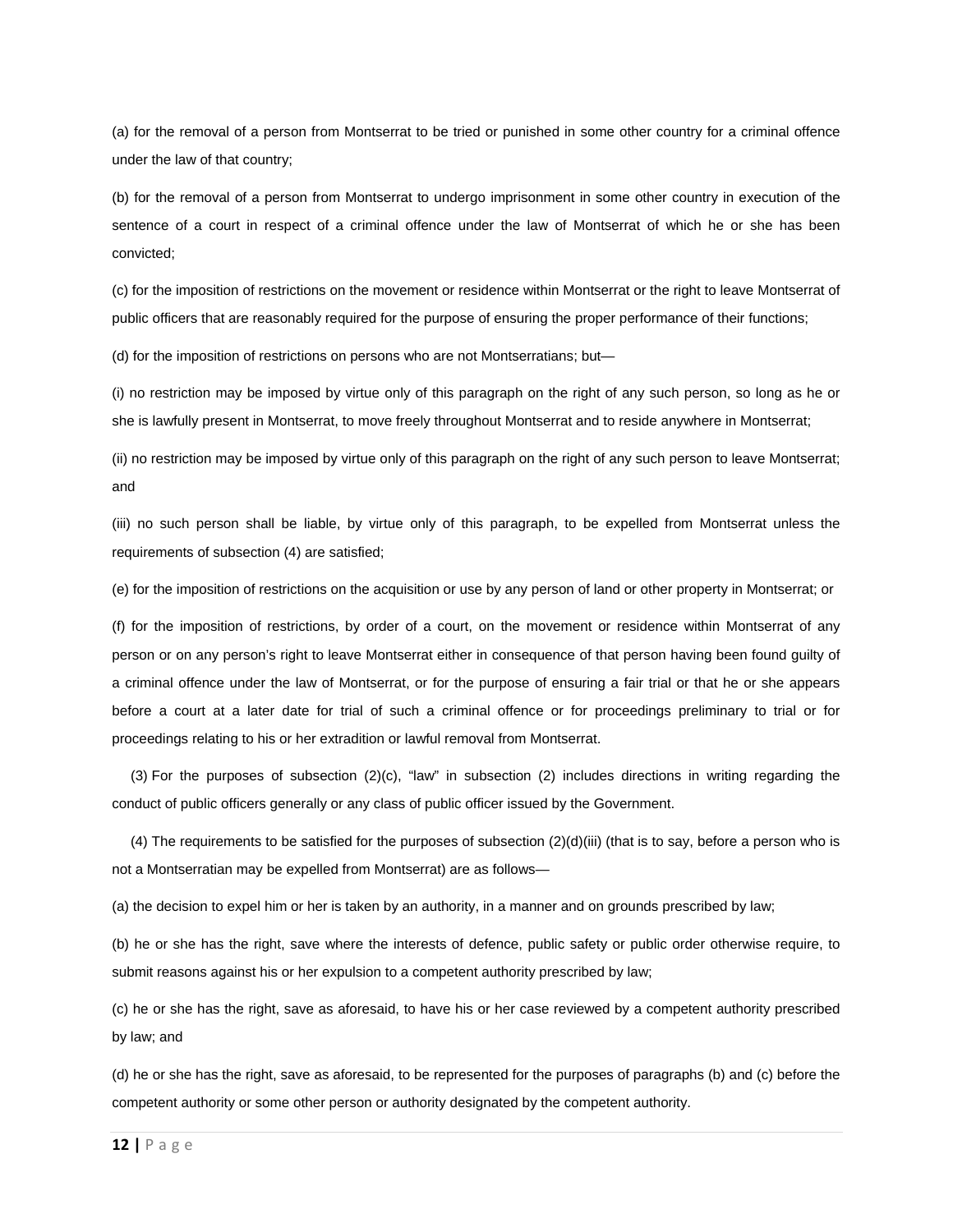(5) Nothing in any law or done under its authority shall be held to contravene this section to the extent that it is reasonably justifiable in a democratic society—

(a) for the imposition of restrictions on the movement or residence within Montserrat or on the right to leave Montserrat of persons generally or any class of persons that are reasonably required—

(i) in the interests of defence, public safety, public order, public morality or public health; or

(ii) for the purpose of protecting the rights and freedoms of other persons; or

(b) for the imposition of restrictions on the right of any person to leave Montserrat that are reasonably required in order to secure the fulfilment of any obligation imposed by law.

(6) Any restriction on a person's freedom of movement which is involved in his or her lawful detention shall not be held to contravene this section.

#### **Protection from discrimination**

**16.**—(1) Subject to subsections (4) and (5), no law shall make any provision which is discriminatory either of itself or in its effect.

(2) Subject to subsections (4), (5) and (7), no person shall be treated in a discriminatory manner by any person acting by virtue of any written law or in the performance of the functions of any public office or any public authority.

(3) In this section, the expression "discriminatory" means affording different treatment to different persons on any ground such as sex, sexual orientation, race, colour, language, religion, political or other opinion, national or social origin, association with a national minority, property, birth or other status.

(4) Nothing in any law or done under its authority shall be held to contravene this section to the extent that it has an objective and reasonable justification and there is a reasonable proportion between the provision of law in question or, as the case may be, the thing done under it and the aim which that provision or thing done under it seeks to realise.

(5) Subsection (1) shall not apply to any law so far as that law makes provision—

(a) for the appropriation of revenues or other funds of Montserrat or for the imposition of taxation (including the levying of fees for the grant of licences);

(b) with respect to the entry into or exclusion from Montserrat, or the employment or engaging in any business or profession within Montserrat, of persons who are not Montserratians;

(c) for the application, in the case of persons of any such description of grounds as is mentioned in subsection (3) (or of persons connected with such persons) of the law with respect to adoption, marriage, divorce, burial, devolution of property on death or other like matters that is the personal law applicable to persons of that description; or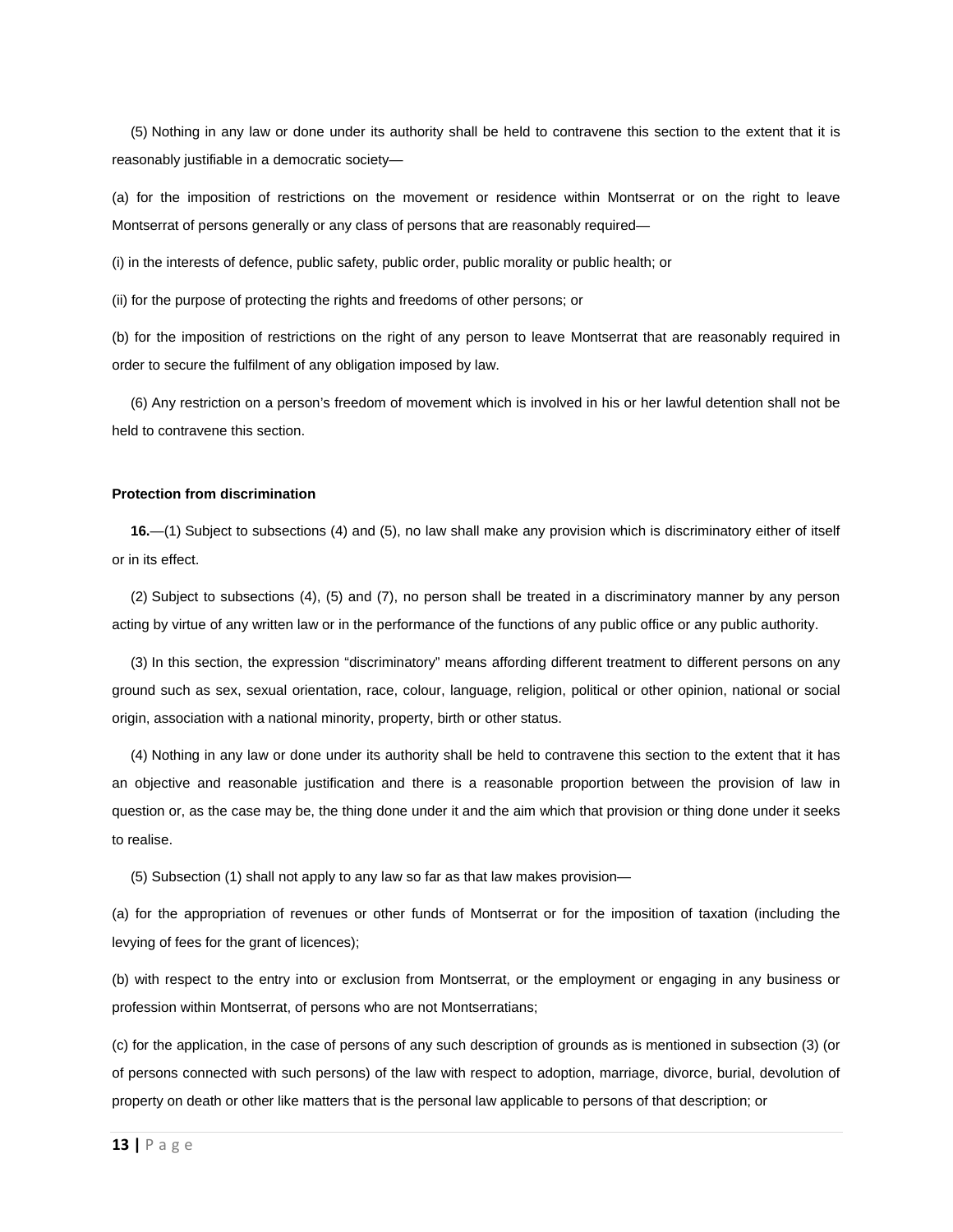(d) whereby persons of any such description of grounds as is mentioned in subsection (3) may be subjected to any disability or restriction or may be accorded any privilege or advantage which, having regard to its nature and to special circumstances pertaining to those persons or to persons of any other such description, is reasonably justifiable in a democratic society;

and subsection (2) shall not apply to anything which is expressly or by necessary implication authorised to be done by any such provision of law.

(6) No person shall be treated in a discriminatory manner in respect of access to any place to which the general public has access.

(7) Nothing in subsection (2) shall affect any discretion relating to the institution, conduct or discontinuance of civil or criminal proceedings in any court that is vested in any person by or under this Constitution.

#### **Protection from deprivation of property**

**17.**—(1) No property of any description shall be compulsorily taken possession of, and no interest in or right over property of any description shall be compulsorily acquired, except in accordance with a law applicable to that taking of possession or acquisition and where the following conditions are satisfied, that is to say—

(a) the taking of possession or acquisition is in the public interest; and

(b) there is a reasonable justification for the causing of any hardship that may result to any person having an interest in or right over the property; and

(c) provision is made by a law applicable to the taking of possession or acquisition—

(i) for the prompt payment of adequate compensation; and

(ii) securing to any person having an interest in or right over the property a right of access to the High Court, whether direct or on appeal from any other authority, for the determination of his or her interest or right, the legality of the taking of possession or acquisition and the amount of any compensation to which he or she is entitled, and for the purpose of obtaining prompt payment of that compensation.

(2) No person who is entitled to compensation under this section shall be prevented from remitting, within a reasonable time after he or she has received any amount of that compensation, the whole of that amount to any country of his or her choice outside Montserrat.

(3) Without prejudice to the generality of the expression "in the public interest" in subsection (1), nothing in any law or done under its authority shall be held to contravene this section to the extent that the law makes provision for the taking of possession or acquisition of any property, interest or right—

(a)for the purpose of controlling its use in accordance with the general interest;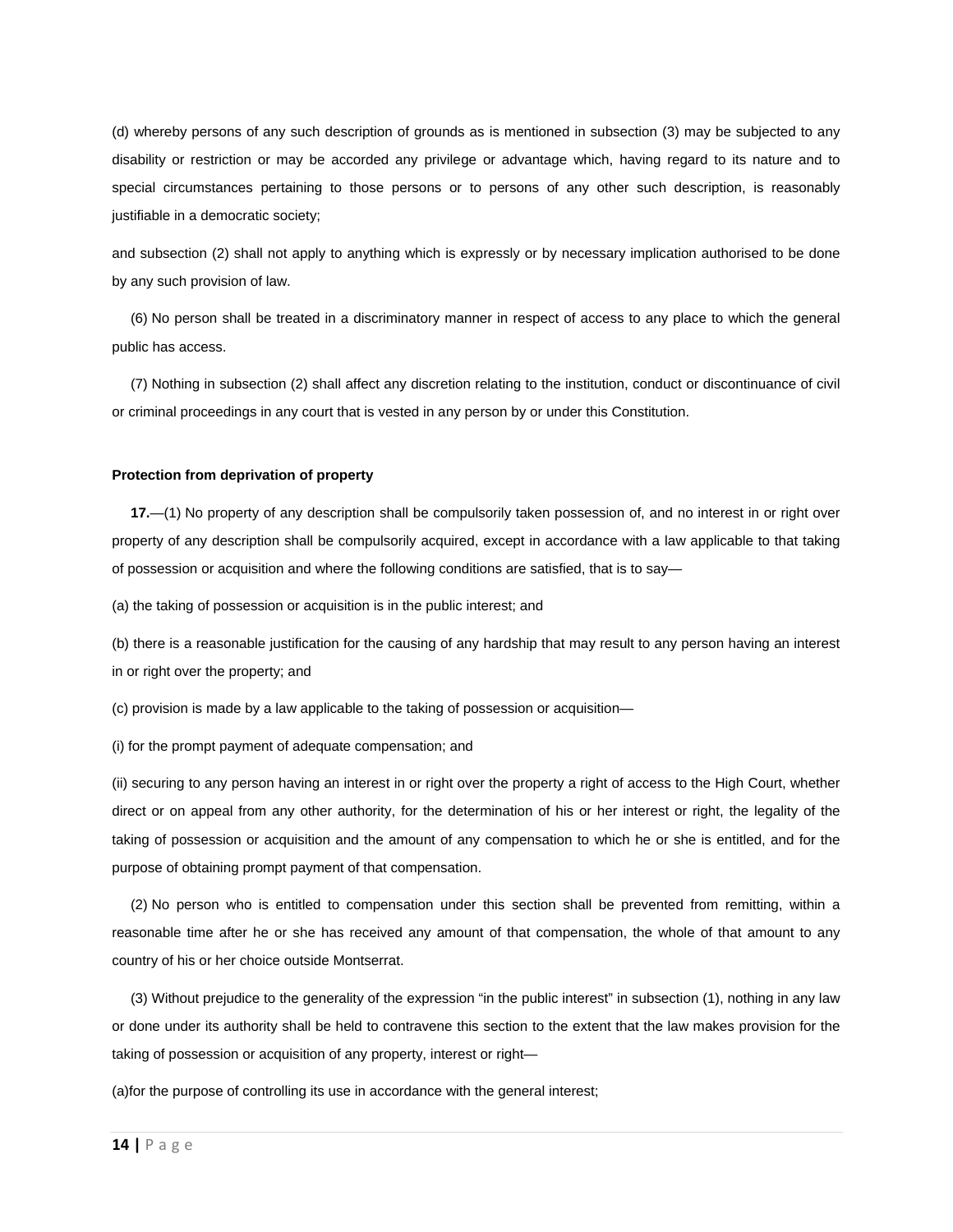(b) as a consequence of a breach of the law;

(c) to secure the payment of taxes or other like impositions; or

(d) for the administration or enforcement of the law regulating the civil rights and obligations of persons as between themselves in respect of property.

#### **Provisions for periods of public emergency**

**18.**—(1) The Governor may, by proclamation published in the *Gazette*, declare that a period of public emergency exists.

(2) Without prejudice to the power of the Legislature to make laws under this Constitution, during a period of public emergency the Governor may make such regulations for Montserrat as appear to him or her to be necessary or expedient for securing the public safety, the defence of Montserrat or the maintenance of public order, or for maintaining supplies and services essential to the life of the community.

(3) Regulations made under subsection (2)—

(a) shall have effect only prospectively;

(b) shall have effect, subject to this section, notwithstanding the provisions of any other law in force in Montserrat or any rule of law having effect in Montserrat;

(c)s hall (unless previously revoked) expire at the end of the period of public emergency during which they were made unless provision for their continuance in force (with or without modification) is made by the Legislature;

(d) shall be published as soon as possible in the *Gazette* or by such other means as the Governor may determine, acting in his or her discretion, and shall come into force upon first publication.

(4) Before exercising any function under subsection (1) or (2) or under any emergency law enacted by the Legislature, the Governor shall consult the National Advisory Council or, if that is not practicable in the circumstances, the Premier; but if in the judgement of the Governor it is impracticable for him or her to consult the National Advisory Council or the Premier, the function shall be exercised by the Governor acting in his or her discretion.

(5) Where the Governor has consulted the National Advisory Council or the Premier under subsection (4), the Governor may, if he or she thinks it right to do so, act otherwise than in accordance with any advice given to him or her by the National Advisory Council or the Premier.

(6) Where any proclamation of emergency has been made by the Governor under subsection (1), a copy of the proclamation shall as soon as practicable be laid before the Legislative Assembly and if the Assembly is not due to meet within five days of the making of the proclamation it shall meet within that period or as soon as practicable thereafter.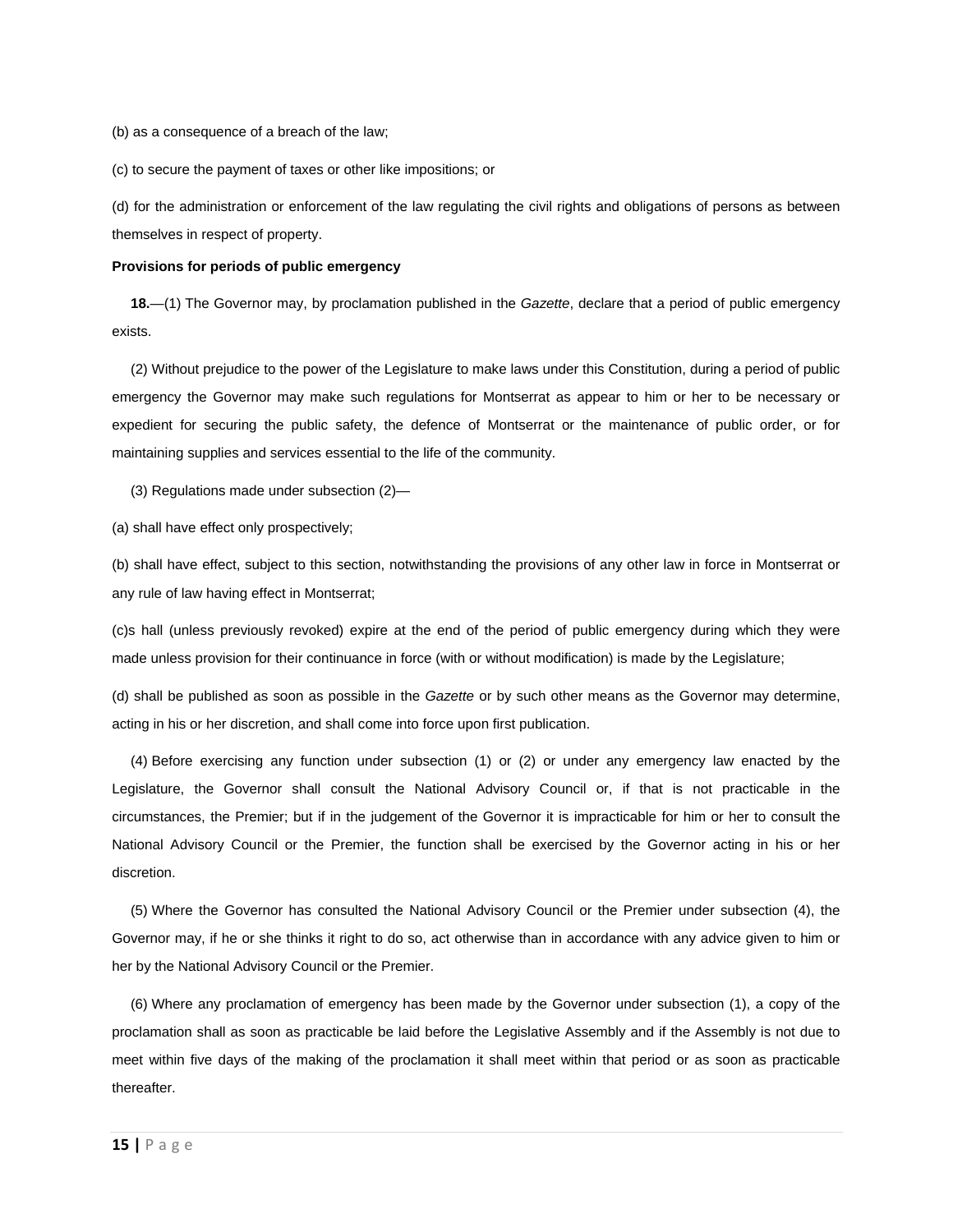(7) A proclamation of emergency shall, unless it is sooner revoked by the Governor, cease to be in force at the expiration of a period of fourteen days beginning on the date on which it was made or such longer period as may be provided under subsection (8), but without prejudice to the making of another proclamation of emergency at or before the end of that period.

(8) If at any time while a proclamation of emergency is in force (including any time while it is in force by virtue of this subsection) a resolution is passed by the Legislative Assembly approving its continuance in force for a further period not exceeding three months, beginning on the date on which it would otherwise expire, the proclamation shall, if not sooner revoked, continue in force for that further period; but the Assembly may abridge that period by a further resolution.

(9) Nothing in any law or done under its authority shall be held to contravene section 6, section 7 other than subsections (4), (5) and (6) thereof, or any provision of sections 8 to 17 (inclusive) to the extent that the law authorises during a period of public emergency the taking of measures that are reasonably justifiable for dealing with the situation that exists in Montserrat during that period.

#### **Protection of persons detained under emergency laws**

**19.**—(1) When a person is detained by virtue of any law in relation to a period of public emergency the following provisions shall apply—

(a) notification shall, as soon as practicable and in any case not more than ten days after the commencement of his or her detention, be published in a public place (and thereafter as soon as possible in the *Gazette*) stating that he or she has been detained and giving particulars of the provision of law by virtue of which his or her detention is authorised;

(b) he or she shall (if not sooner released), as soon as reasonably practicable and in any case not more than two days after the commencement of his or her detention, be informed, in a language that he or she understands, of the grounds on which he or she is detained and furnished with a written statement;

(c) his or her case shall, as soon as practicable and in any case not more than 30 days after the commencement of his or her detention and thereafter during the detention at intervals of not more than three months, be reviewed by an independent and impartial tribunal established by law and presided over by a person appointed by the Chief Justice;

(d) he or she shall be afforded a reasonable opportunity to consult a legal representative of his or her own choice and to hold private communication with such legal representative; and

(e) he or she shall, at the hearing of his or her case by the tribunal appointed for its review, be permitted to appear in person or by a legal representative of his or her own choice.

(2) For the purposes of subsection (1)(d) and (e), if the detained person is unable to retain a legal representative of his or her own choice, the tribunal may approve such person as it deems fit to make representations to it, provided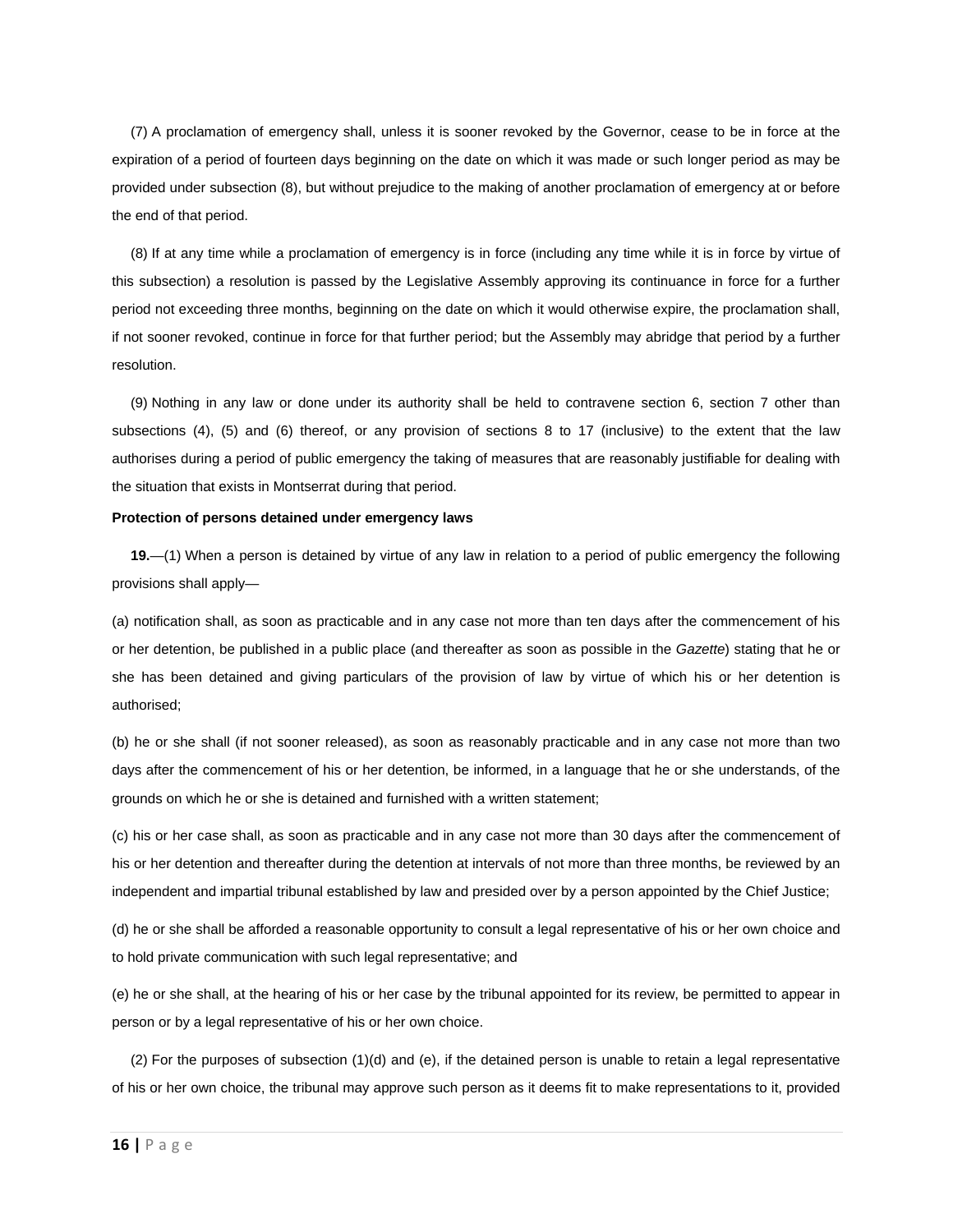that nothing in subsection (1)(d) or (e) shall be construed as entitling a detained person to legal representation at public expense.

(3) On any review by a tribunal of the case of a detained person under this section, the tribunal may make recommendations concerning the necessity or expediency of continuing his or her detention to the authority by which it was ordered but, unless it is otherwise provided by law, that authority shall not be obliged to act in accordance with any such recommendations.

#### **Enforcement of fundamental rights**

**20.**—(1) If any person alleges that any of the foregoing provisions of this Part has been, is being or is likely to be contravened in relation to him or her, then, without prejudice to any other action with respect to the same matter which is lawfully available to him to her, that person may apply to the High Court for redress.

(2) The High Court shall have original jurisdiction—

(a) to hear and determine any application made by any person under subsection (1); and

(b) to determine any question arising in the case of any person which is referred to it under subsection (3),

and may make such orders, issue such writs and give such directions as it may consider appropriate for the purpose of enforcing or securing the enforcement of any of the foregoing provisions of this Part to the protection of which the person concerned is entitled.

(3) If, in any proceedings in any court established in Montserrat other than the High Court or the Court of Appeal, any question arises as to the contravention of any of the foregoing provisions of this Part, the court in which the question has arisen shall refer the question to the High Court unless, in its opinion, the raising of the question is merely frivolous or vexatious.

(4) An appeal shall lie as of right to the Court of Appeal from any final determination of any application or question by the High Court under this section, and an appeal shall lie as of right to Her Majesty in Council from the final determination by the Court of Appeal of the appeal in any such case; but no appeal shall lie from a determination by the High Court under this section dismissing an application on the ground that it is frivolous or vexatious.

(5) The Legislature may by law confer on the High Court such powers in addition to those conferred by this section as may appear to be necessary or desirable for the purpose of enabling the Court more effectively to exercise the jurisdiction conferred on it by this section.

(6) Any such law may make, or provide for the making of, provision with respect to the practice and procedure—

(a) of the High Court in relation to the jurisdiction and powers conferred on it by or under this section;

(b) of the High Court or the Court of Appeal in relation to appeals under this section from determinations of the High Court or the Court of Appeal; and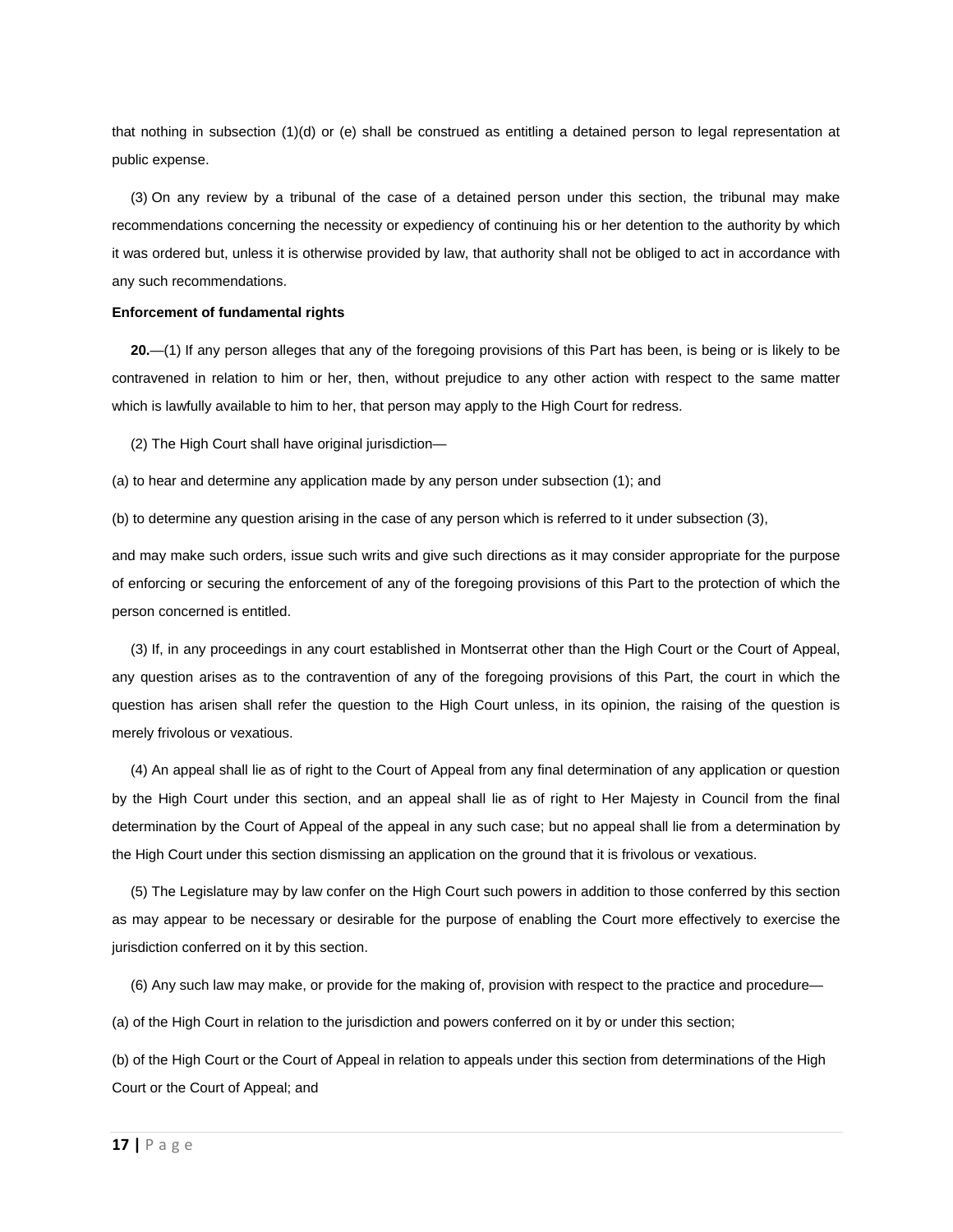(c) of other courts in relation to references to the High Court under subsection (3),

including provision with respect to the time within which any application, reference or appeal shall or may be made or brought.

#### **Interpretation of Part I**

**21.**—(1) In this Part, unless otherwise expressly provided or required by the context—

"contravene" in relation to any requirement includes fail to comply with that requirement, and cognate expressions shall be construed accordingly;

"court" means any court of law or tribunal having jurisdiction in Montserrat, including Her Majesty in Council, but excepting, save in section 5, a court established by or under disciplinary law;

"disciplinary law" means a law regulating the discipline of any disciplined force;

"disciplined force" means—

(a) a naval, military or air force;

(b) any police service or prison service in Montserrat;

"legal representative" means a person entitled to practise law in Montserrat;

"member" in relation to a disciplined force includes any person who, under the law regulating the discipline of that force, is subject to that discipline;

"minor" means a person who has not attained the age of eighteen years;

"period of public emergency" means any period during which—

(a) Her Majesty is at war; or

(b) there is in force in Montserrat a proclamation of emergency under section 18(1) or under any law made by the Legislature to like effect.

(2) In relation to any person who is a member of a disciplined force raised under the law of Montserrat, nothing in or done under the authority of the disciplinary law of that force shall be held to contravene the provisions of this Part other than sections 3, 4 and 5.

(3) In relation to any person who is a member of a disciplined force raised otherwise than as aforesaid and lawfully present in Montserrat, nothing in or done under the authority of the disciplinary law of that force shall be held to contravene any provisions of this Part.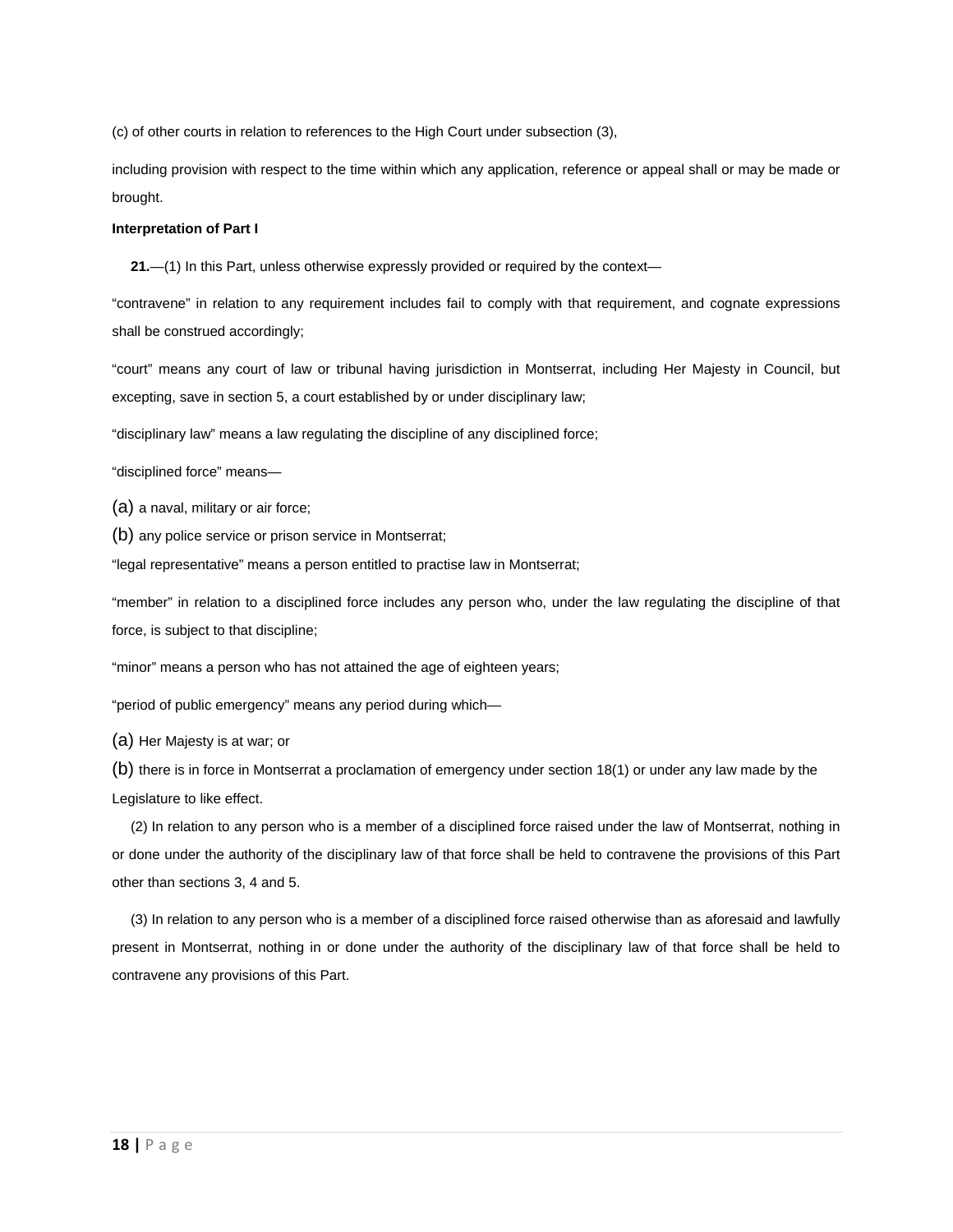### PART IITHE GOVERNOR

#### **The Governor**

**22.**—(1) There shall be a Governor of Montserrat who shall be appointed by Her Majesty by Commission under Her Sign Manual and Signet and shall hold office during Her Majesty's pleasure.

(2) The Governor shall, for the purpose of administering the government of Montserrat, have such functions as may be conferred on him or her by or under this Constitution or any other law and such other functions as Her Majesty may from time to time be pleased to assign to him or her.

(3) Subject to this Constitution and any law by which any functions are conferred on the Governor, the Governor shall perform all his or her functions (including functions which are expressed by this Constitution to be exercisable in his or her discretion or in his or her judgement) according to such instructions, if any, as may be given to him or her by Her Majesty; but the question whether or not the Governor has in any matter complied with any such instructions shall not be enquired into by any court.

(4) A person appointed to the office of Governor shall, before assuming the functions of that office, make oaths or affirmations of allegiance and for the due execution of that office in the forms set out in the Schedule.

#### **Deputy Governor**

**23.**—(1) There shall be a Deputy Governor for Montserrat who shall be a Montserratian.

(2) The Deputy Governor shall be appointed by the Governor in accordance with section 85, but any appointment shall require the prior approval of a Secretary of State.

(3) If the office of Deputy Governor is vacant or the person holding that office is acting in the office of Governor under section 25 or is for any reason unable to perform the functions of the office of Deputy Governor, then the Governor, acting in his or her discretion, may appoint a person who is a Montserratian to act as Deputy Governor and any such person shall continue to act until his or her appointment is revoked by the Governor, acting in his or her discretion.

#### **Functions of Deputy Governor**

**24.**—(1) The Deputy Governor shall assist the Governor in the exercise of his or her functions, and shall have such functions, not of a ministerial nature, as (subject to this Constitution and any other law) may be assigned to him or her by the Governor, acting in his or her discretion.

(2) Under the authority of the Governor, the Deputy Governor shall be responsible for—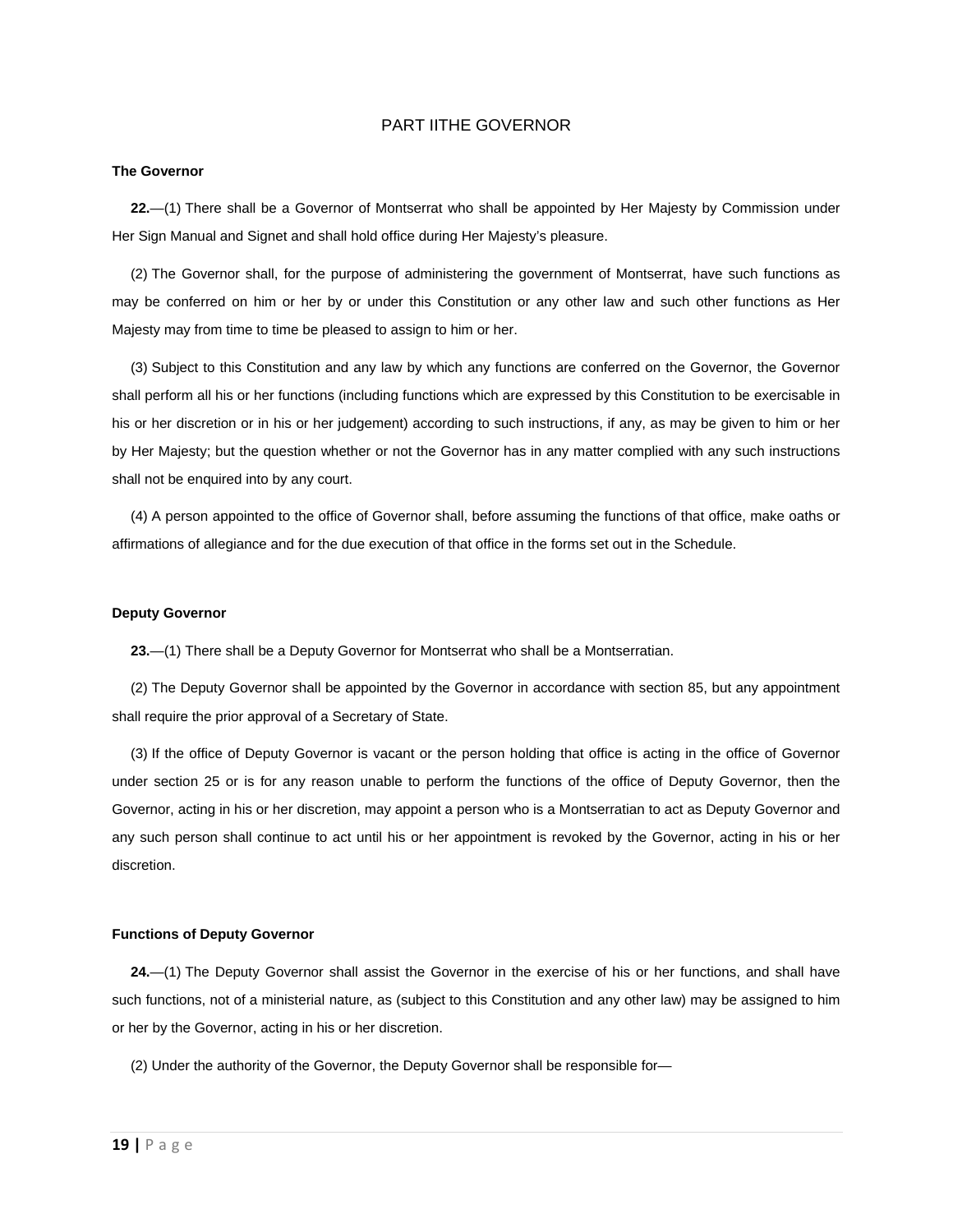(a) in accordance with section 84, the appointment of persons to public offices, the suspension, termination of appointment, dismissal or retirement of public officers, and the taking of disciplinary action in respect of public officers;

(b) the application to any public officer of the terms or conditions of employment of the public service (including salary scales, allowances, leave, passages or pensions) for which financial provision has been made; and

(c) the leadership and management of the public service, and the organisation of the public service in so far as it does not involve new financial provision.

(3) The Governor, acting in his or her discretion, may give directions to the Deputy Governor as to the exercise of the responsibilities referred to in subsection (2)(b) and (c), and the Deputy Governor shall comply with any such directions.

#### **Acting Governor**

**25.**—(1) During any period when the office of Governor is vacant or the Governor is absent from Montserrat or is for any other reason unable to perform the functions of that office, those functions shall, during Her Majesty's pleasure, be assumed and performed by—

(a) the Deputy Governor; or

(b) if the office of Deputy Governor is vacant or the Deputy Governor is absent from Montserrat or is for any other reason unable to perform those functions, such other person as Her Majesty may designate by instructions given through a Secretary of State ("the person designated").

(2) On each occasion before assuming the functions of the office of Governor, the Deputy Governor or the person designated shall make the oaths or affirmations directed by section 22(4) to be made by the Governor.

(3) The Deputy Governor shall cease to perform the functions of the office of Governor after the Governor has notified him or her that he or she is about to assume or resume those functions, and the person designated shall cease to perform those functions after the Governor or the Deputy Governor has so notified him or her.

(4) In this section "the Governor" means the person holding the office of Governor, and "the Deputy Governor" means the person holding the office of Deputy Governor.

#### **Exercise of Governor's functions**

**26.**—(1) In the exercise of his or her functions the Governor shall, subject to the following provisions of this section and to section 39(7), obtain and act in accordance with the advice of the Cabinet, except—

(a) when acting under instructions given to him or her by Her Majesty through a Secretary of State;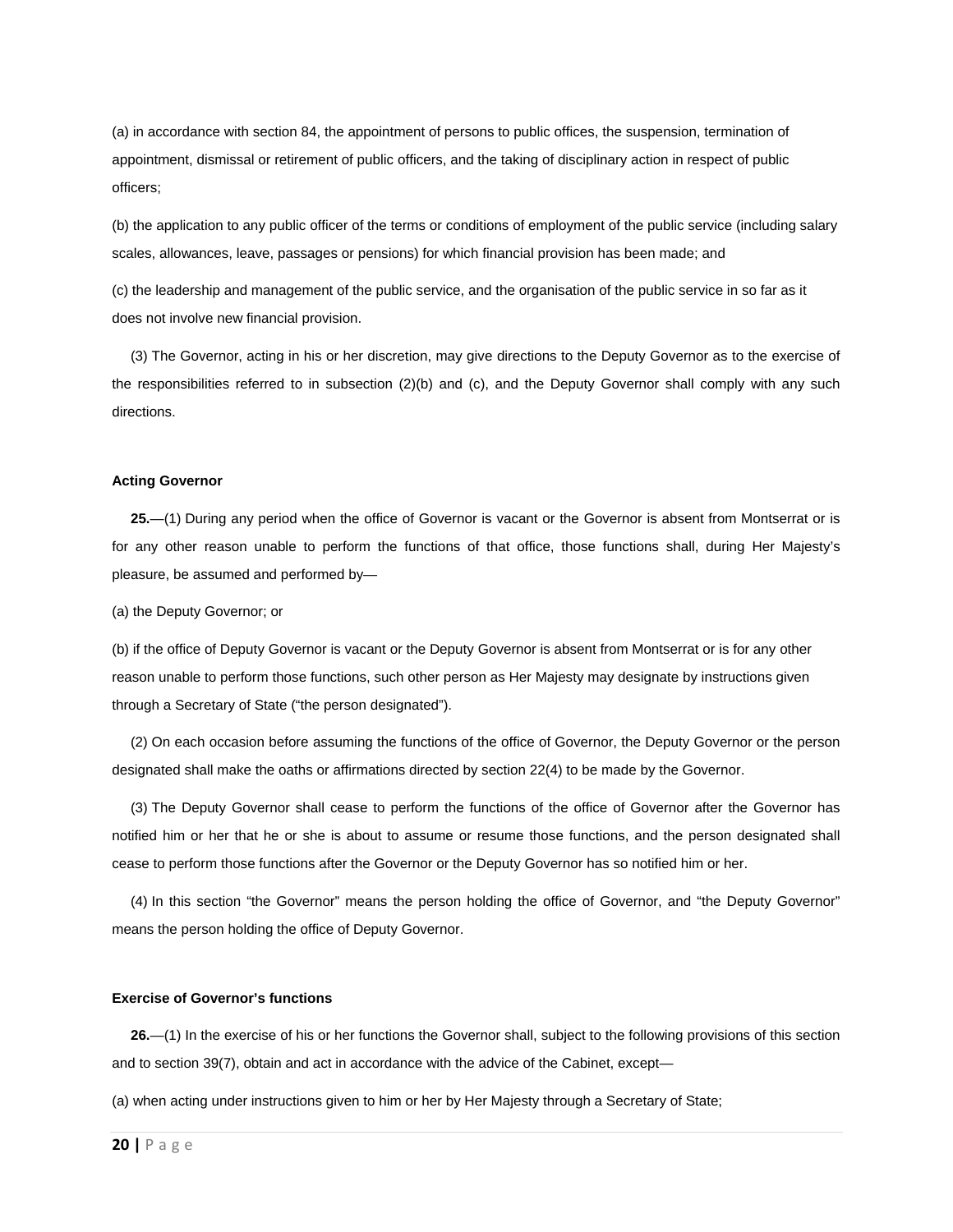(b) when exercising any function conferred on the Governor by this Constitution which is expressed to be exercisable by the Governor in his or her discretion or in his or her judgement or in accordance with the advice of, or after consultation with, any person or authority other than the Cabinet;

(c) when exercising any function conferred on the Governor by any other law in terms which authorise him or her to exercise that function without obtaining the advice of the Cabinet; or

(d) in any case which, in the Governor's judgement, involves a matter for which the Deputy Governor is responsible under section 24(2) or the Governor is responsible under section 39(1)(e).

(2) The Governor shall not be obliged to act in accordance with the advice of the Cabinet in any case which, in his or her judgement, involves a matter for which he or she is responsible under section 39.

(3) Where the Governor is by this Constitution or any other law directed to exercise any function after consultation with any person or authority other than the Cabinet he or she shall not be obliged to exercise that function in accordance with the advice of that person or authority.

(4) Where the Governor is by this Constitution or any other law directed to exercise any function in accordance with the advice of, or after consultation with, any person or authority, the question whether he or she has so exercised that function shall not be enquired into by any court.

#### **Power to dispose of land**

**27.** Subject to any law in force in Montserrat, the Governor or any person duly authorised by the Governor by writing under his or her hand, in Her Majesty's name and on Her Majesty's behalf, may, under the public seal, make grants and dispositions of land or other immovable property in Montserrat or interests in such property that are vested in Her Majesty for the purposes of the Government.

#### **Power to constitute offices**

**28.** Subject to this Constitution and any other law in force in Montserrat, the Governor, in Her Majesty's name and on Her Majesty's behalf, may constitute offices for Montserrat.

#### **Power of pardon**

**29.**—(1) There is hereby established a Mercy Committee comprising the Governor, the Attorney General and four other members appointed by the Governor, acting after consultation with the Cabinet; and any appointment may be revoked by the Governor, acting after consultation with the Cabinet.

(2) The Governor may, in Her Majesty's name and on Her Majesty's behalf, subject to subsection (3)—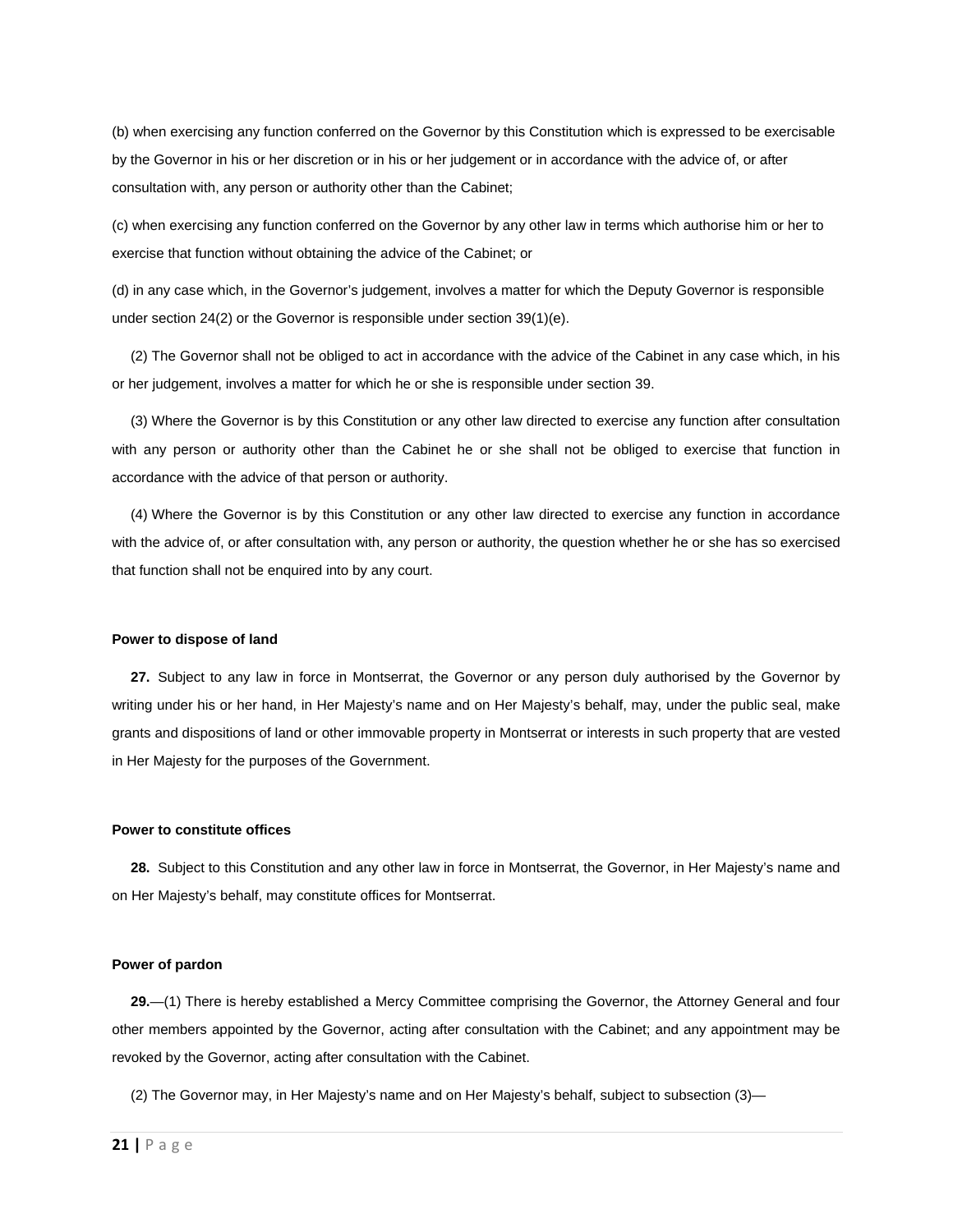(a) grant to any person concerned in or convicted of any offence against any law in force in Montserrat a pardon, either free or subject to lawful conditions;

(b) grant to any person a respite, either indefinite or for a specified period, from the execution of any sentence passed on that person for such an offence;

(c) substitute a less severe form of punishment for that imposed by any sentence for such an offence; or

(d) remit the whole or any part of any sentence passed for such an offence or any penalty or forfeiture otherwise due to Her Majesty on account of such an offence.

(3) The Governor shall exercise the powers conferred on him or her by subsection (2) after consultation with the Mercy Committee unless in any particular case the matter is in his or her judgement too urgent to permit such consultation, in which case the Governor may act in his or her judgement.

(4) The Mercy Committee shall not be summoned except by the authority of the Governor, acting in his or her discretion; and the Governor shall preside at all meetings of the Committee.

(5) No business shall be transacted at any meeting of the Mercy Committee unless there are at least three members present, of whom one shall be the Attorney General.

(6) The Mercy Committee shall not be disqualified for the transaction of business by reason of any vacancy in its membership, and the validity of the transaction of any business by the Committee shall not be affected by reason only of the fact that some person who was not entitled to do so took part in the proceedings.

(7) Subject to this section the Mercy Committee may regulate its own procedure.

#### **Public seal**

**30.** The Governor shall keep and use the public seal for sealing all things that should be sealed.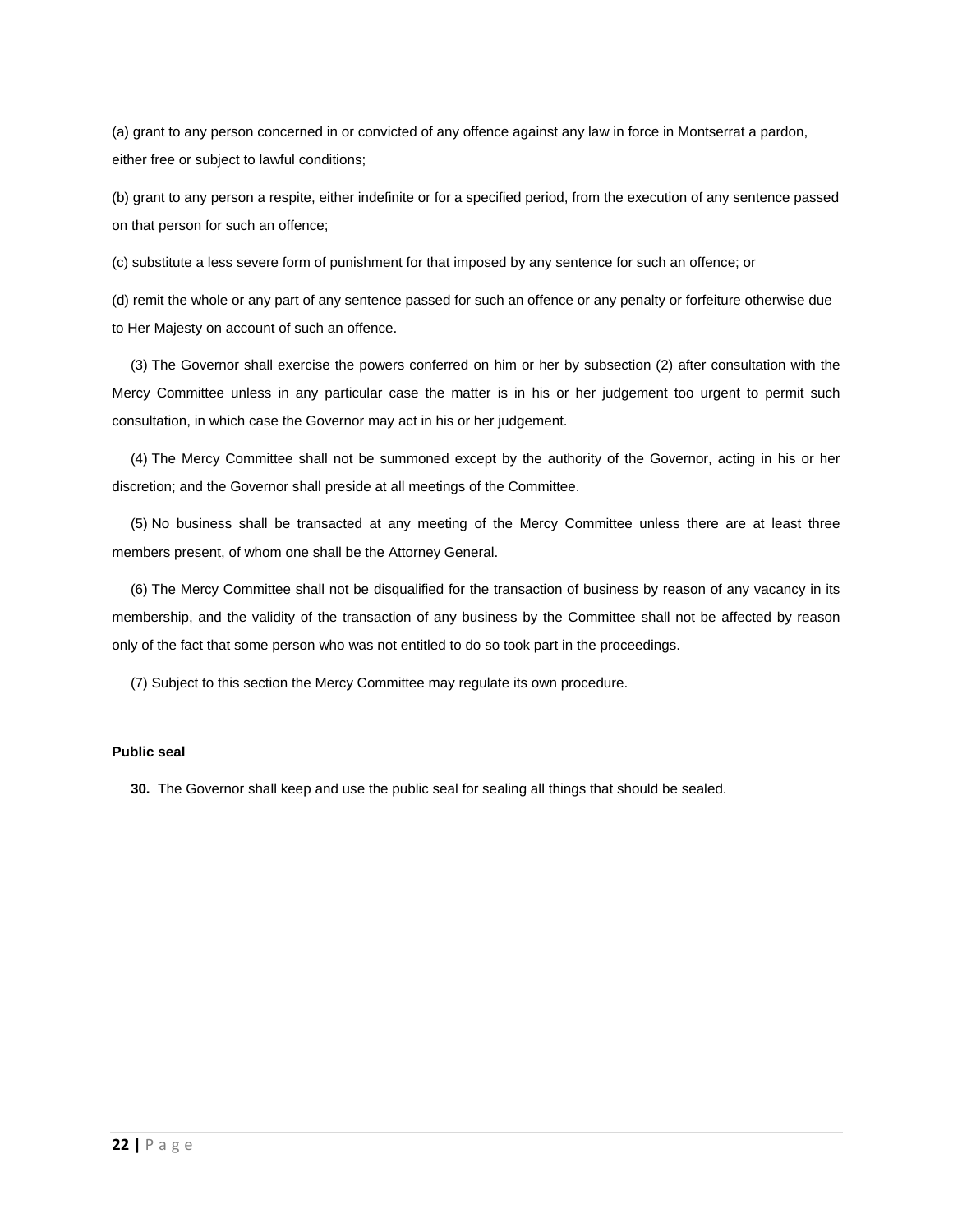## PART III THE EXECUTIVE

#### **Executive authority**

**31.**—(1) The executive authority of Montserrat is vested in Her Majesty.

(2) Subject to this Constitution, the executive authority of Montserrat may be exercised on behalf of Her Majesty by the Governor, either directly or through officers subordinate to him or her.

(3) Nothing in this section shall operate so as to prejudice any law in force in Montserrat whereby functions are, or may be, conferred on persons or authorities other than the Governor.

#### **Cabinet**

**32.**—(1) There shall be a Cabinet in and for Montserrat which shall consist of a Premier, three other Ministers and two *ex officio* members, namely the Attorney-General and the Financial Secretary.

(2) The number of Ministers referred to in subsection (1) may be increased by a law made in pursuance of section 48(2) which increases the number of elected members of the Legislative Assembly; but in no circumstances may the number of such Ministers be increased so that the total number of Ministers exceeds a number arrived at by subtracting one from the total number of elected members of the Legislative Assembly and then dividing by two.

(3) Subject to this Constitution, the Cabinet shall have the general direction and control of the government of Montserrat and shall be collectively responsible for it to the Legislative Assembly.

(4) The Deputy Governor shall have the right to attend and take part in any meeting of the Cabinet, but shall not have the right to vote in the Cabinet.

#### **Appointment of Ministers**

**33.**—(1) The Governor shall appoint as the Premier the elected member of the Legislative Assembly who demonstrates to the satisfaction of the Governor that he or she commands the confidence of a majority of the elected members of the Assembly.

(2) The other Ministers shall be appointed by the Governor in accordance with the advice of the Premier from among the elected members of the Legislative Assembly, and one of them shall be appointed as Deputy Premier.

(3) If occasion arises for making an appointment under subsection (2) while the Legislative Assembly is dissolved, a person who was an elected member of the Assembly immediately before the dissolution may be appointed as if he or she were still a member of the Assembly.

(4) Appointments under this section shall be made by instrument under the public seal.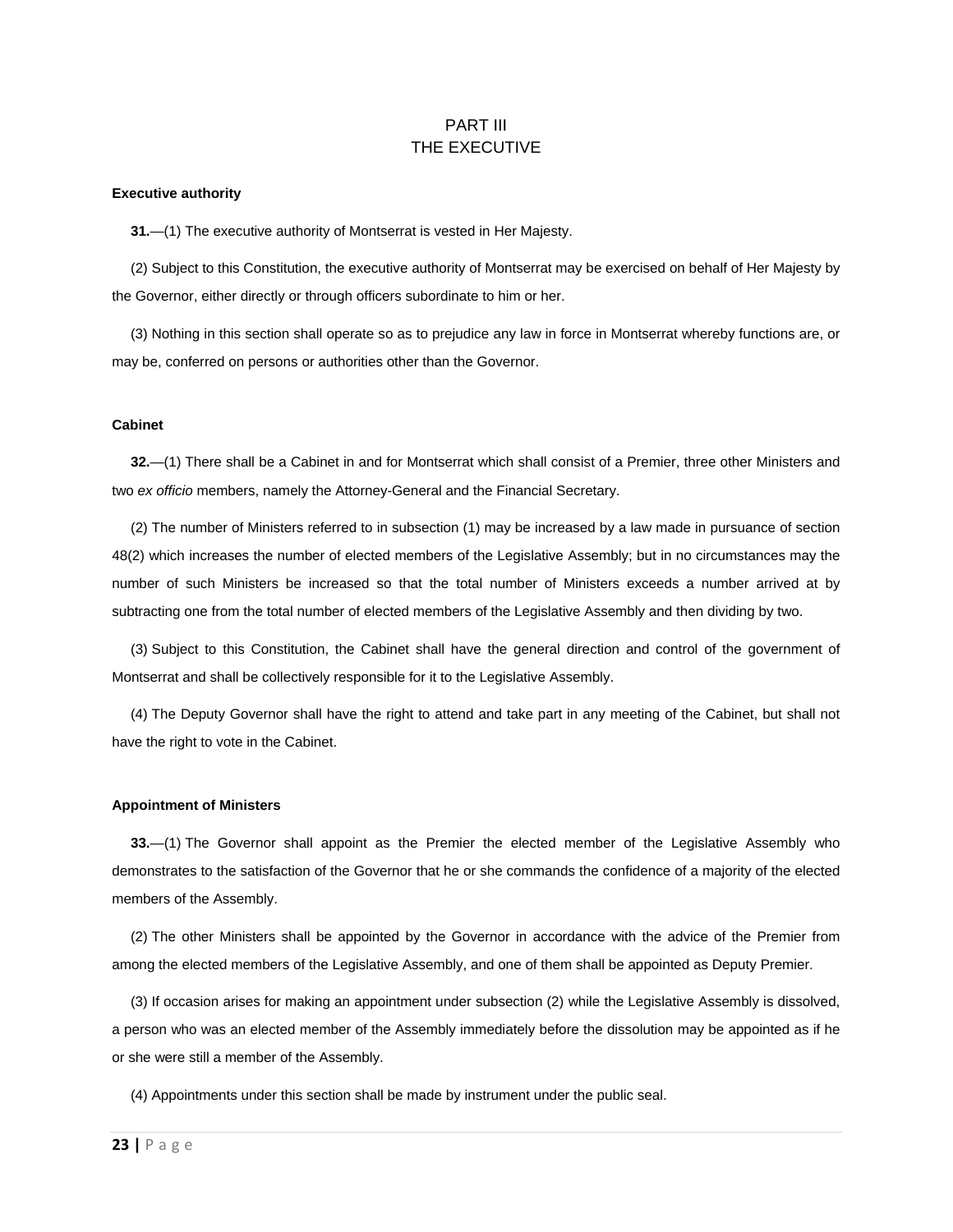#### **Tenure of office of Ministers**

**34.**—(1) If a motion that the Legislative Assembly should declare a lack of confidence in the Government receives in the Assembly the affirmative votes of a majority of all the elected members of the Assembly, the Governor shall, by instrument under the public seal, revoke the appointment of the Premier and appoint another person as Premier in accordance with section 33(1); but before so revoking the Premier's appointment the Governor shall consult the Premier and may, acting in his or her discretion, dissolve the Legislative Assembly instead of revoking the appointment.

(2) A Minister shall vacate his or her office if—

(a) he or she resigns it by writing under his or her hand addressed to and received by the Governor;

(b) he or she ceases to be a member of the Legislative Assembly for any reason other than a dissolution of the Assembly;

(c) he or she is required by virtue of section 53(4) to cease to perform his or her functions as a member of the Legislative Assembly; or

(d) he or she is not an elected member of the Legislative Assembly on the date of its first sitting after a general election.

(3) A Minister (other than the Premier) shall also vacate his or her office—

(a) whenever a Premier is appointed; or

(b) if his or her appointment is revoked by the Governor, acting in accordance with the advice of the Premier, by instrument under the public seal.

(4) Upon a dissolution of the Legislative Assembly the Premier and other Ministers in office at the time of such dissolution shall remain in office and discharge their functions until a general election is held and a Premier is appointed in accordance with section 33(1) following such election; but such functions may not be exercised, save in the event of a public emergency, to commit or bind the next successor Government to public funding or liability except in the ordinary course of the day to day affairs of Montserrat.

#### **Absence of Ministers from Montserrat**

**35.** The Premier shall give notice to the Governor before being absent from Montserrat, and any other Minister shall obtain the permission of the Premier before being absent from Montserrat.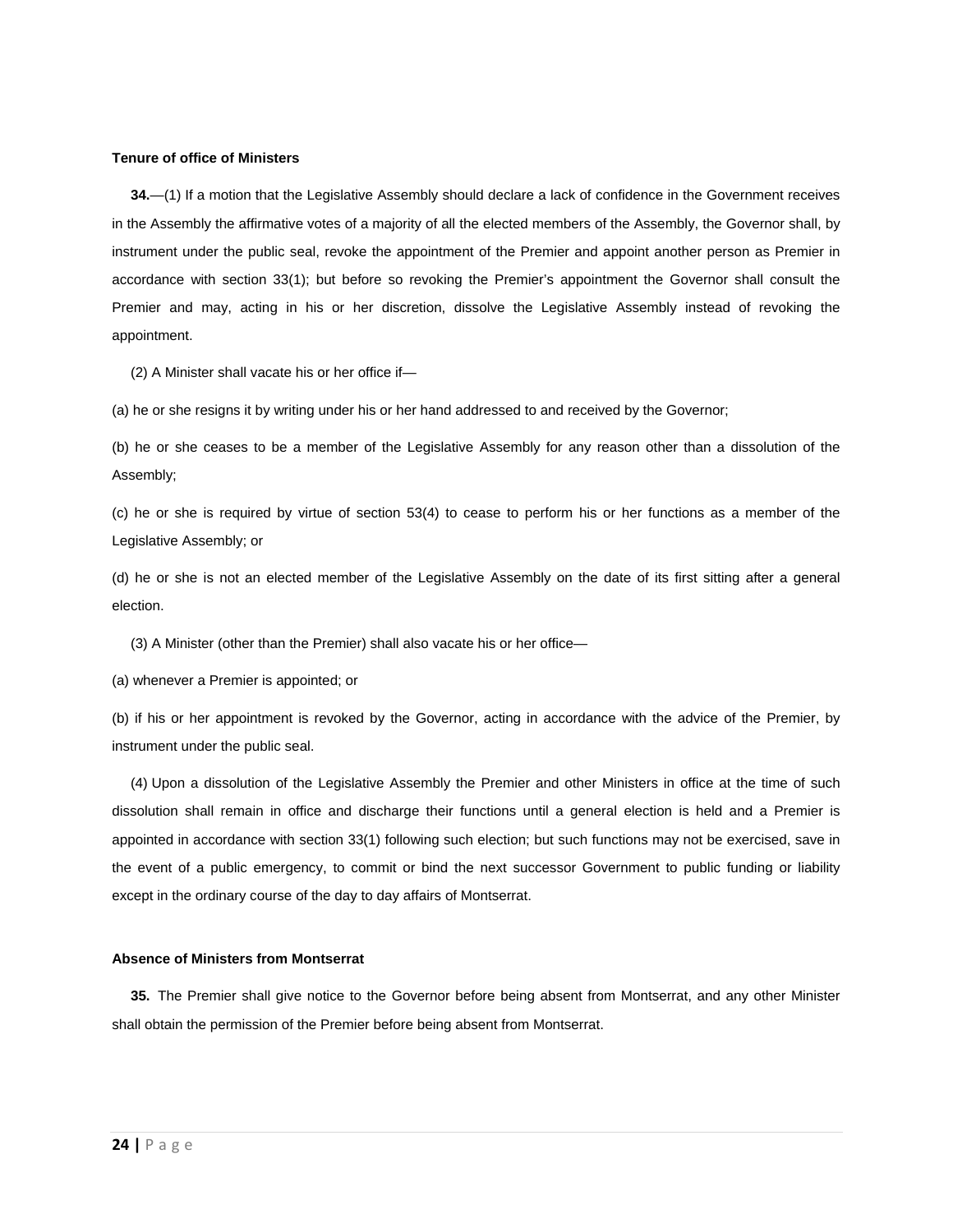#### **Acting Premier**

**36.**—(1) During any period when the office of Premier is vacant or the Premier is absent from Montserrat or otherwise unable to perform the functions of his or her office, the Governor shall authorise the Deputy Premier to perform those functions; and if the office of Deputy Premier is vacant or the Deputy Premier is absent from Montserrat or otherwise unable to perform those functions, the Governor shall authorise another Minister to perform those functions, acting in accordance with the advice of the Premier or, if the office of Premier is vacant or it is impracticable to obtain the advice of the Premier, acting in his or her discretion.

(2) Any authorisation under subsection (1) shall be given by the Governor by instrument under the public seal and shall be revoked in like manner as soon as the circumstances giving rise to the authorisation have ceased to exist.

(3) In this section "the Premier" means the person holding the office of Premier and "the Deputy Premier" means the person holding the office of Deputy Premier.

#### **Temporary Ministers**

**37.**—(1) Whenever a Minister (other than the Premier) is absent from Montserrat or otherwise unable to perform the functions of his or her office, the Governor may, by instrument under the public seal, appoint a person who is an elected member of the Legislative Assembly (or, if the Assembly is dissolved, was such a member immediately before the dissolution) to be a temporary Minister.

(2) Subject to section 34, a person appointed under this section shall hold office until he or she is notified by the Governor that the circumstances giving rise to the appointment have ceased to exist.

(3) The powers conferred on the Governor by this section shall be exercised by him or her in accordance with the advice of the Premier.

#### **Assignment of responsibilities to Ministers**

**38.**—(1) Subject to this Constitution, the Governor, acting in accordance with the advice of the Premier, shall, by directions in writing, charge any Minister with responsibility for the conduct (subject to this Constitution and any other law) of any business of the Government, including responsibility for the administration of any department of government.

(2) A Minister shall not be charged with responsibility under this section for any of the matters mentioned in section 39, matters relating to the judiciary, or the audit of accounts which are the responsibility of the Auditor-General under section 103.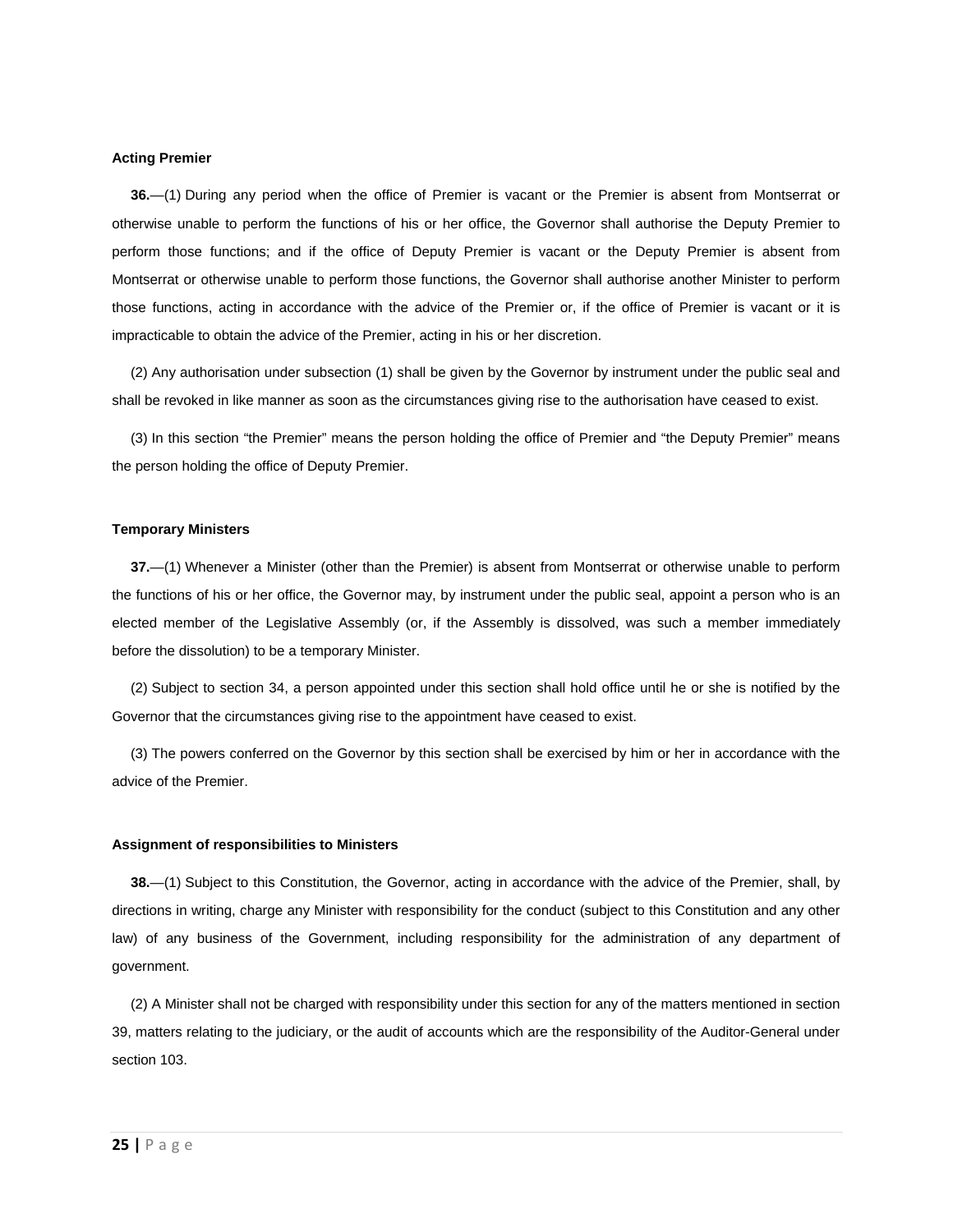(3) Authority to exercise any function that is conferred or imposed by this Constitution or any other law on any person or authority other than a Minister shall not be conferred by the Governor on a Minister.

(4) A Minister charged with responsibility for any matter under this section shall exercise his or her responsibility in accordance with the policies of the Government as determined by the Cabinet and in accordance with the collective responsibility of the members of the Cabinet for the policies and decisions of the Government.

(5) Where a Minister has been charged under this section with responsibility for the administration of any department of government, the Minister shall (subject to this Constitution and any other law) exercise general direction and control over that department, and, subject to such direction and control, the department shall be under the supervision of a permanent secretary who shall be a public officer; but two or more departments of government may be placed under the supervision of one permanent secretary.

(6) The Governor, acting in his or her discretion, may at any time and upon notifying the relevant Minister call for any official papers or seek any official information or advice available to a Minister with respect to a matter or department with responsibility for which that Minister is charged under this section.

#### **Governor's special responsibilities**

**39.**—(1) The Governor, acting in his or her discretion, shall be responsible for the conduct, subject to this Constitution, of any business of the Government with respect to the following matters—

- (a) defence;
- (b) external affairs;
- (c) the regulation of international financial services;
- (d) internal security, including the police service;

(e) the functions conferred on the Governor by this Constitution or any other law in relation to the public service;

and the Governor shall keep the Premier fully informed concerning the general conduct of these matters, and the Premier may request information in respect of any particular matter.

(2) The Governor, acting after consultation with the Premier, may assign to a member of the Cabinet responsibility for the conduct on behalf of the Governor of any business in the Legislative Assembly with respect to any of the matters mentioned in subsection (1); but in the absence of such assignment the Deputy Governor shall conduct any such business on behalf of the Governor in the Assembly.

(3) The Governor, acting in his or her discretion, may by directions in writing delegate, with the prior approval of a Secretary of State, to the Premier or any other Minister designated by the Premier, such responsibility for any matter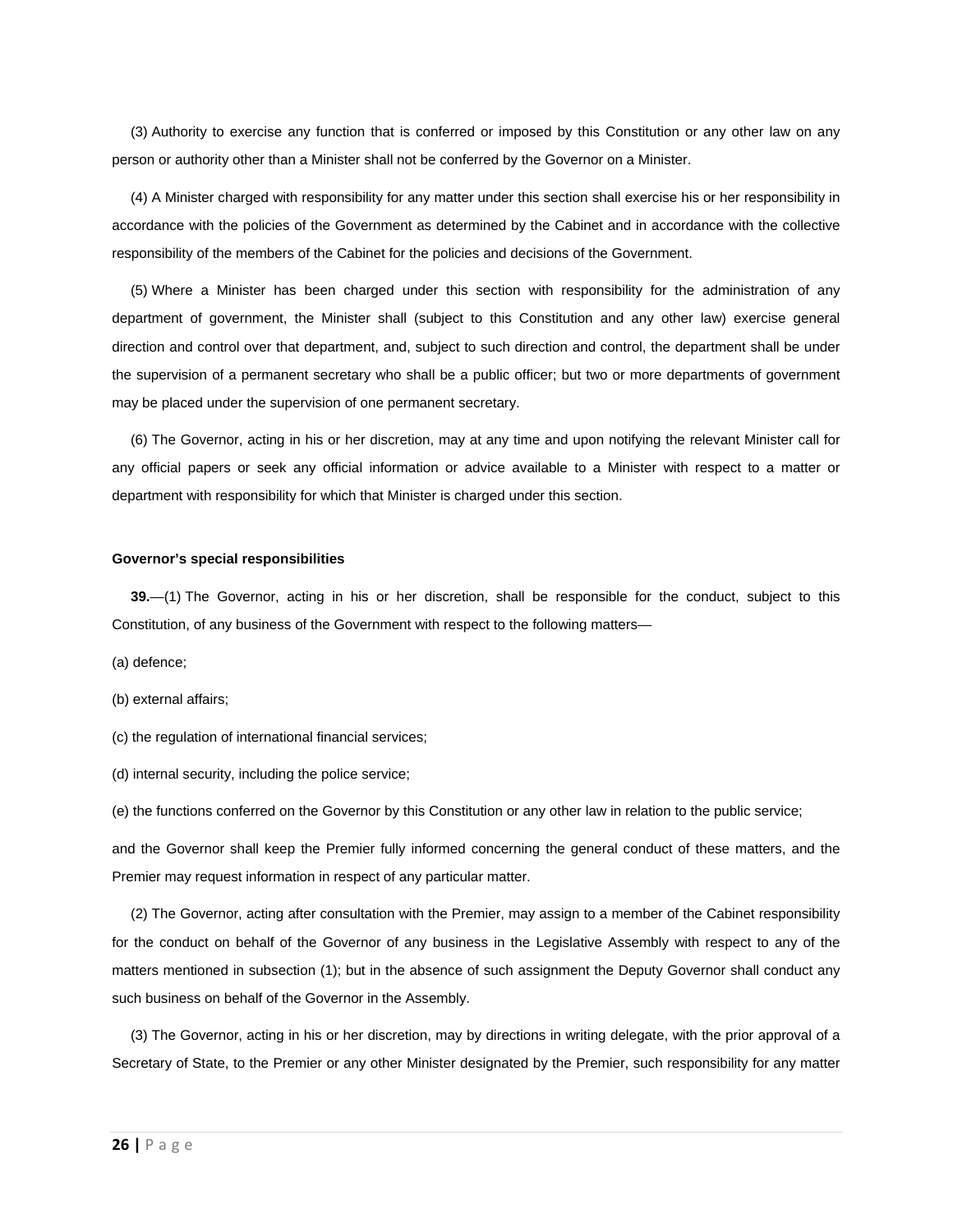mentioned in subsection (1)(a), (b), (c) and (d) as the Governor may think fit on such conditions as he or she may impose.

(4) Notwithstanding subsection (3), and without prejudice to any authority previously granted by or on behalf of a Secretary of State, the Governor shall by directions in writing delegate to a Minister responsibility for the conduct within Caribbean regional organisations of external affairs affecting Montserrat, and other Caribbean regional affairs of interest to or affecting Montserrat, on the terms and conditions set out in those directions.

(5) In the event of any disagreement regarding the exercise of any delegated responsibility under subsection (4) or regarding the terms and conditions referred to in that subsection, the matter shall be referred to a Secretary of State whose decision on the matter shall be final and whose directions shall be complied with.

(6) Where the Governor, acting in his or her discretion, determines that the exercise of any function conferred on any other person or authority (other than the Legislative Assembly) would involve or affect any matter mentioned in subsection (1), the Governor may, acting in his or her discretion, give directions as to the exercise of that function, and the person or authority concerned shall exercise the function in accordance with those directions.

(7) Before exercising any function with respect to any matter mentioned in subsection (1)(a), (b), (c) and (d), the Governor shall consult the Cabinet but may act against any advice given to him or her by the Cabinet; but the Governor shall not be obliged to consult the Cabinet in any case in which, in his or her judgement-

(a) it is in the public interest that he or she should act without consulting the Cabinet;

(b) the matters to be decided are too trivial to require the advice of the Cabinet; or

(c) the matters to be decided are too urgent to admit the Governor obtaining the advice of the Cabinet by the time within which it may be necessary for him or her to act.

(8) The question of whether a matter falls within the scope of subsection (1) shall be determined by the Governor acting in his or her discretion.

#### **Oaths or affirmations**

**40.** Every member of the Cabinet appointed under section 33 or 37 shall, before assuming the functions of his or her office, make before the Governor oaths or affirmations of allegiance and for the due execution of that office in the forms set out in the Schedule.

#### **Summoning of Cabinet**

**41.** The Cabinet shall not be summoned except by the authority of the Governor, acting in his or her discretion; but the Governor shall summon the Cabinet if the Premier so requests.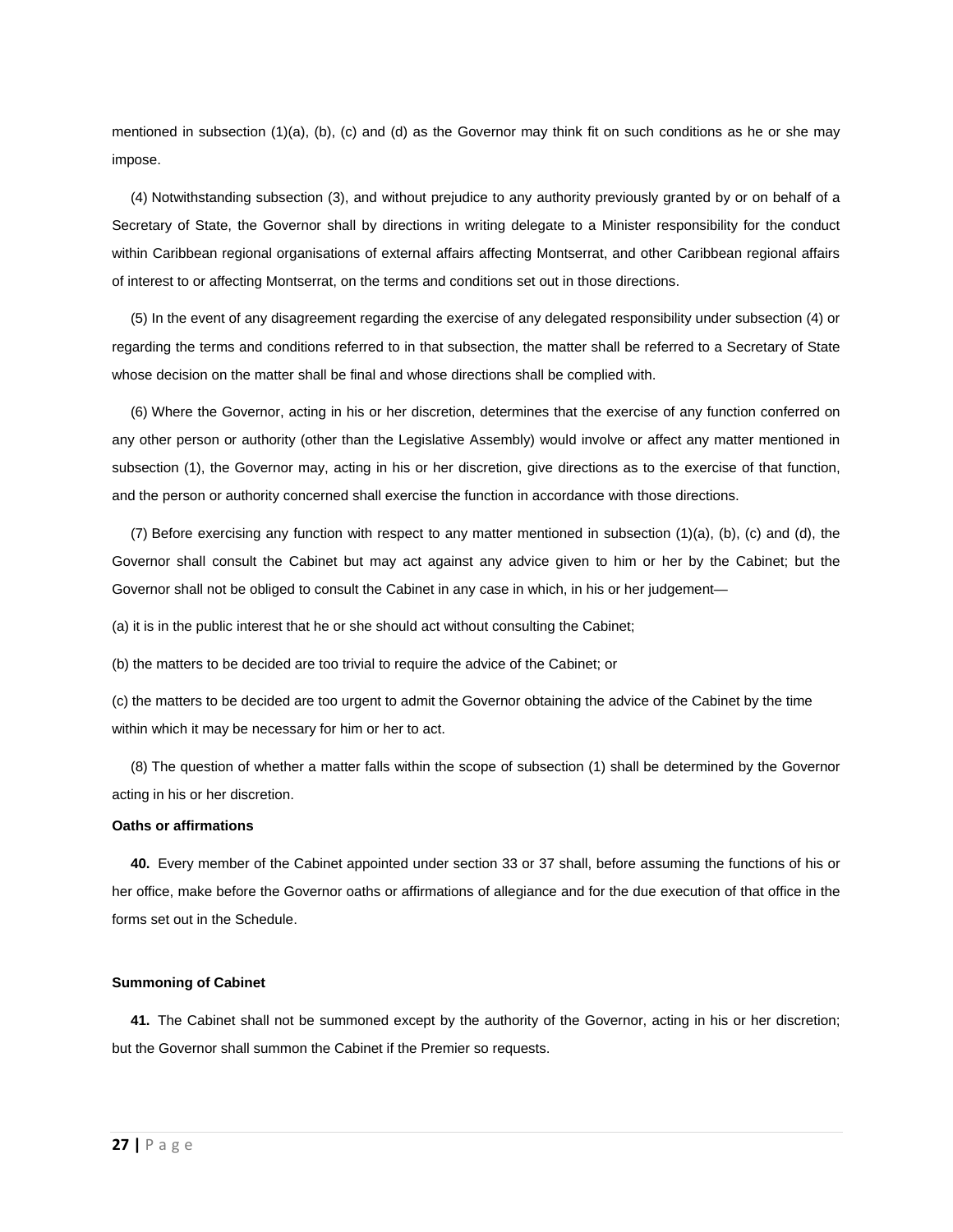#### **Proceedings in Cabinet**

**42.**—(1) The Governor shall, so far as is practicable, attend and preside at meetings of the Cabinet.

(2) In the absence of the Governor there shall preside at any meeting of the Cabinet either the Premier or, in the absence of the Premier, such other Minister as the Governor, acting after consultation with the Premier, may appoint.

(3) No business shall be transacted at any meeting of the Cabinet unless there are at least three members present, of whom two are Ministers.

(4) Subject to subsection (3), the Cabinet shall not be disqualified for the transaction of business by reason of any vacancy in its membership, and the validity of the transaction of business in the Cabinet shall not be affected by reason only of the fact that some person who was not entitled to do so took part in its proceedings.

#### **Summoning of persons to Cabinet**

**43.** The Governor, acting after consultation with the Premier, may summon any person to a meeting of the Cabinet whenever, in his or her opinion, the business before the Cabinet renders the presence of that person desirable.

#### **Parliamentary Secretaries**

**44.**—(1) The Governor, acting in accordance with the advice of the Premier, may appoint by instrument under the public seal up to two Parliamentary Secretaries from among the elected members of the Legislative Assembly, to provide assistance to the Ministers.

(2) A Parliamentary Secretary shall vacate his or her office—

(a) if he or she resigns it by writing under his or her hand addressed to and received by the Governor;

(b) if he or she ceases to be a member of the Legislative Assembly for any reason other than a dissolution of the Assembly;

(c) if he or she is required by virtue of section 53(4) to cease perform his or her functions as a member of the Legislative Assembly;

(d) if he or she is not an elected member of the Legislative Assembly on the date of its first sitting after a general election;

(e) whenever a Premier is appointed; or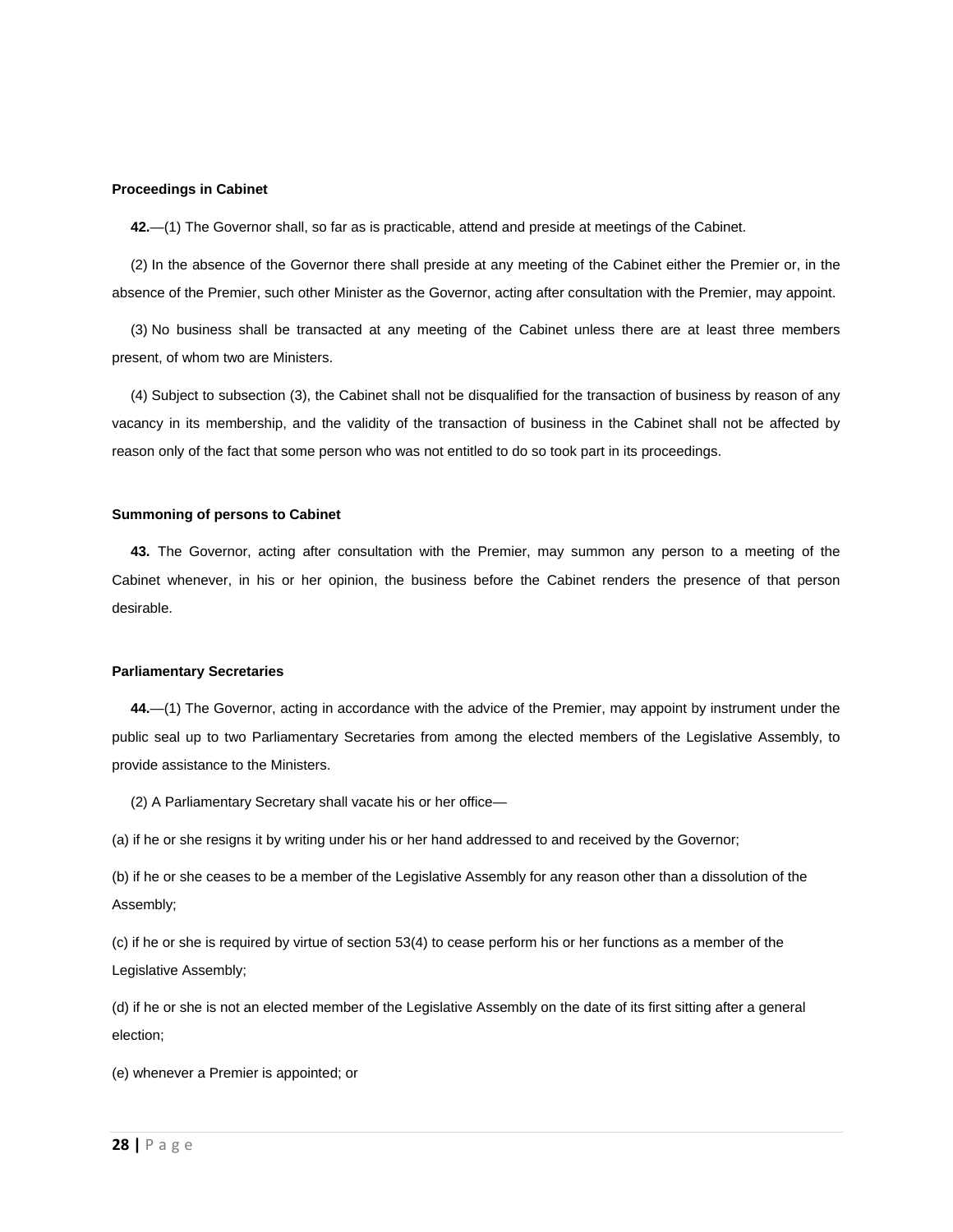(f) if his or her appointment is revoked by the Governor, acting in accordance with the advice of the Premier, by instrument under the public seal.

#### **National Advisory Council**

**45.**—(1) There shall be a National Advisory Council for Montserrat ("the Council"), which shall consist of—

- (a) the Governor, as Chairman;
- (b) the Premier;
- (c) one other Minister appointed in writing by the Governor, acting in accordance with the advice of the Premier;
- (d) the Attorney-General;
- (e) the Financial Secretary; and
- (f) subject to section 61(6), the Leader of the Opposition.

(2) The quorum for any meeting of the Council shall consist of at least three members and shall include the Chairman and at least one Minister.

- (3) A Minister appointed under subsection  $(1)(c)$  shall vacate his or her seat on the Council if-
- (a) his or her office becomes vacant under section 34; or
- (b) the Governor so directs in writing, acting in accordance with the advice of the Premier.
	- (4) The purpose of the Council is to make recommendations to, or advise, the Governor on—
- (a) the matters mentioned in section 39(1)(a), (b) and (d); and
- (b) the exercise of the Governor's functions and powers during a period of public emergency as defined in section 21(1);

but the Governor shall not be obliged to act in accordance with the recommendations or advice of the Council.

(5) The Governor, acting in his or her discretion, may summon a meeting of the Council whenever he or she considers it desirable to do so, and shall summon such a meeting whenever the Premier or the Cabinet so requests.

(6) The Council may consult with persons or authorities other than members of the Council, and may invite any Minister or summon any other person to any of its meetings, whenever the business before the Council renders such consultation or the presence of that Minister or other person desirable.

(7) Subject to this section, the Council may regulate its own procedure.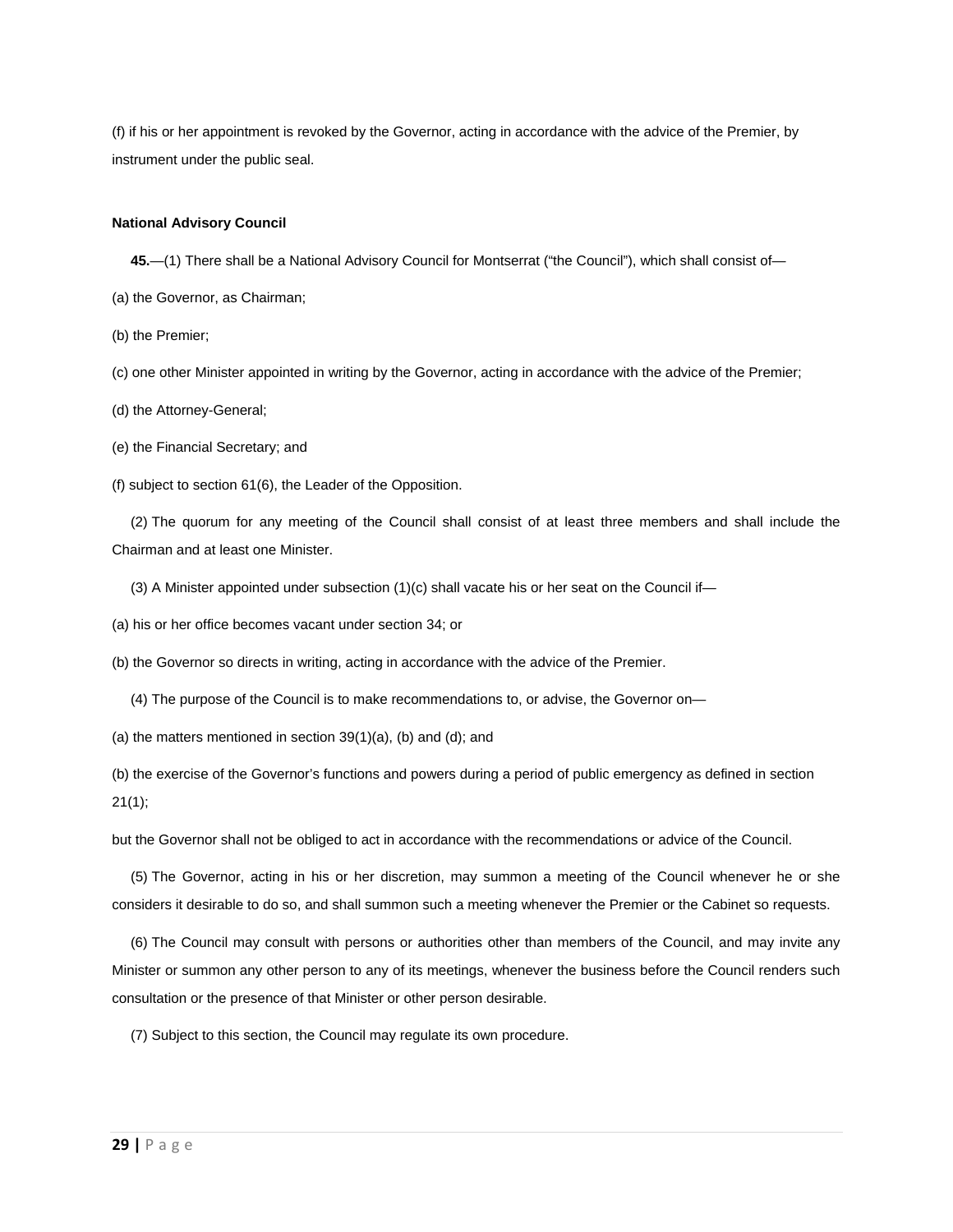#### **Director of Public Prosecutions**

**46.**—(1) There shall be a Director of Public Prosecutions for Montserrat, whose office shall be a public office.

(2) The Director of Public Prosecutions shall have power, in any case in which he or she considers it desirable to do so—

(a) to institute and undertake criminal proceedings against any person before any court in respect of any offence against any law in force in Montserrat;

(b) to take over and continue any such criminal proceedings that have been instituted by any other person or authority; and

(c) to discontinue at any stage before judgment is delivered any such criminal proceedings instituted or undertaken by himself or herself or by any other person or authority.

(3) The powers of the Director of Public Prosecutions under subsection (2) may be exercised by him or her in person or by officers subordinate to him or her acting under and in accordance with his or her general or special instructions.

(4) The powers conferred on the Director of Public Prosecutions by subsection (2)(b) and (c) shall be vested in him or her to the exclusion of any other person or authority; but where any other person or authority has instituted criminal proceedings, nothing in this subsection shall prevent the withdrawal of those proceedings by or at the instance of that person or authority at any stage before the person against whom the proceedings have been instituted has been charged before the court.

(5) For the purposes of this section, any appeal from any determination in any criminal proceedings before any court, or any case stated or question of law reserved for the purpose of any such proceedings, to any other court or to Her Majesty in Council shall be deemed to be part of those proceedings.

(6) In the exercise of the powers conferred on him or her by this section and section 73(2) the Director of Public Prosecutions shall not be subject to the direction or control of any other person or authority.

(7) During any period when the office of Director of Public Prosecutions is vacant, the Attorney-General shall perform the functions of that office.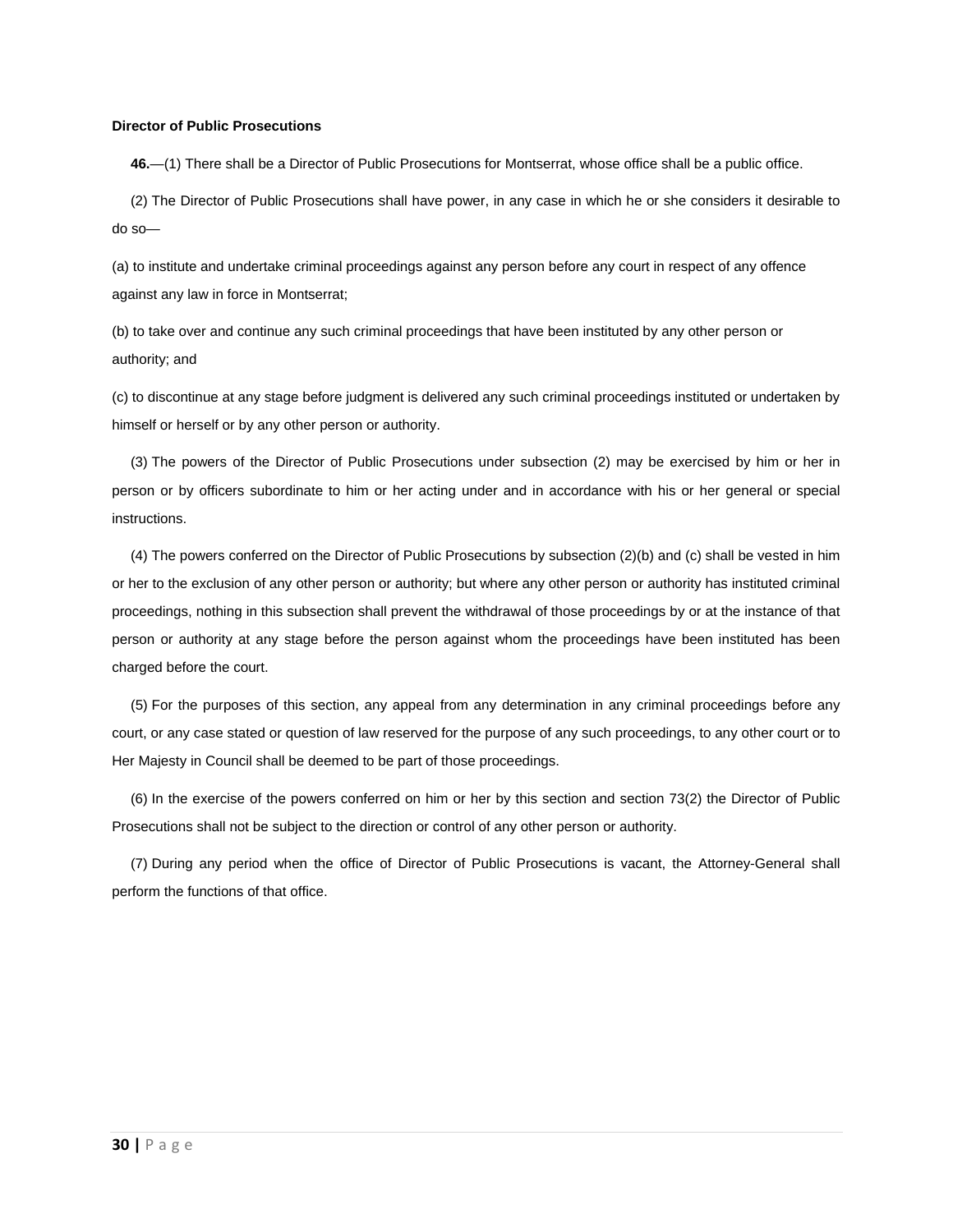## PART IV THE LEGISLATURE

#### **Constitution of Legislature**

**47.** There shall be a Legislature in and for Montserrat, which shall consist of Her Majesty and a Legislative Assembly.

#### **The Legislative Assembly**

**48.**—(1) The Legislative Assembly shall consist of nine elected members and two *ex officio* members, namely the Attorney-General and the Financial Secretary.

(2) The Legislature may by law increase the number of elected members of the Legislative Assembly; but no such law shall come into force—

(a) if the additional member or members are not to be elected from an existing electoral district or districts, unless a Bill providing for the electoral districts and their boundaries to take account of the additional member or members in accordance with section 79 has been passed; and

(b) until the dissolution of the Legislative Assembly next following the enactment of such law.

#### **Elected members**

**49.** The elected members of the Legislative Assembly shall be persons qualified for election in accordance with section 51, and shall be elected in the manner provided by law.

#### **Attendance by Deputy Governor and other public officers at meetings of Legislative Assembly**

**50.**—(1) The Deputy Governor may attend and take part in the proceedings of the Legislative Assembly but shall not thereby become a member of the Assembly and shall not have the right to vote in the Assembly.

(2) The Speaker, acting in his or her discretion, may summon to the Legislative Assembly any other public officer when in the opinion of the Speaker the business before the Assembly renders the presence of such officer desirable.

(3) Any public officer so summoned shall be entitled to take part in the proceedings of the Legislative Assembly relating to the matter in respect of which he or she was summoned, but he or she shall not thereby become a member of the Assembly and shall not have the right to vote in the Assembly.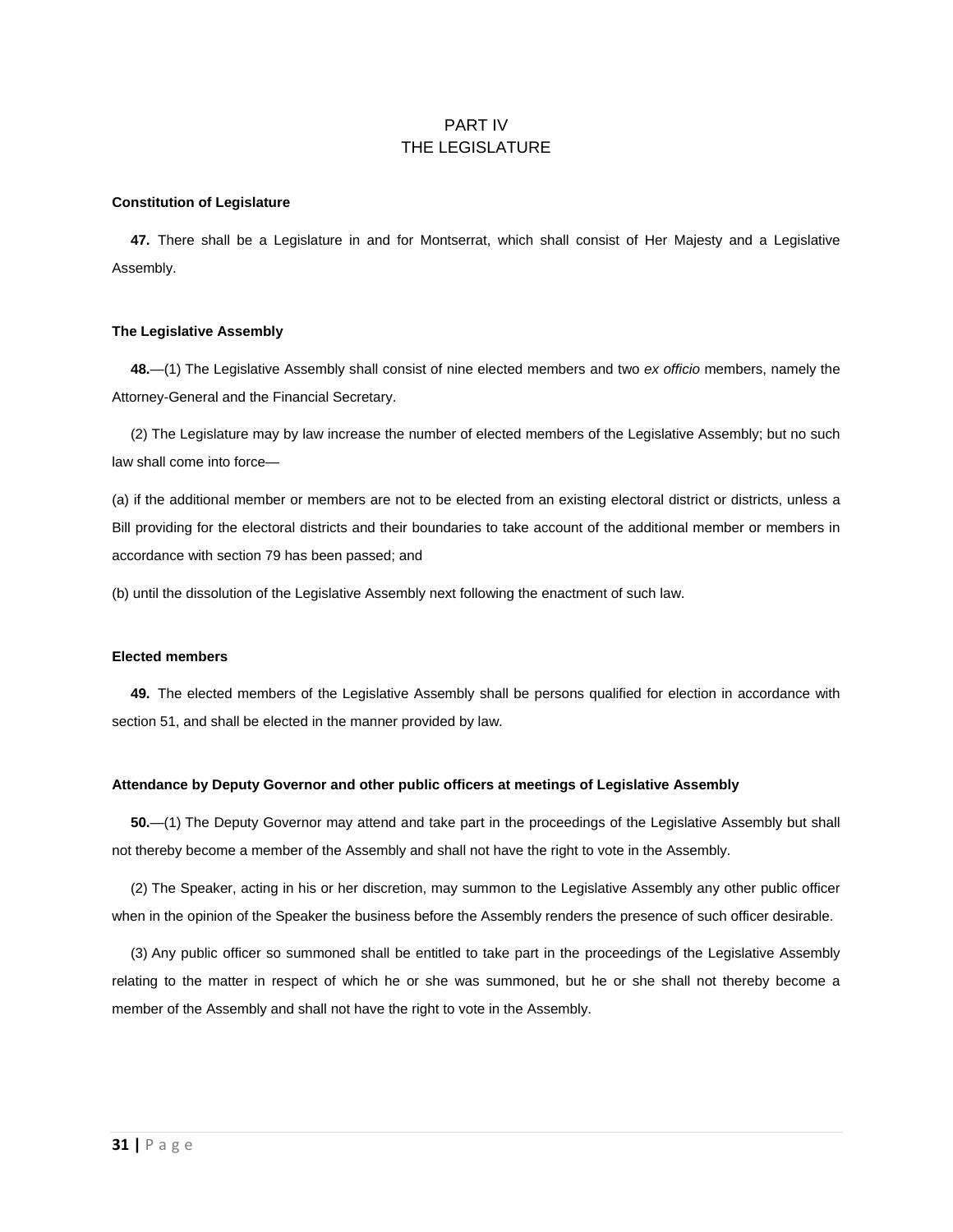#### **Qualifications for elected membership**

**51.**—(1) Subject to section 52, only a person described in subsection (2) is qualified to be elected as an elected member of the Legislative Assembly providing the requirements of subsection (3) are satisfied.

(2) The person referred to in subsection (1) is a person—

(a) who is a Montserratian by virtue of section 107(2)(a) or 107(2)(b)(ii); and

(b) who was born of a father or mother who at the time of the birth was a Montserratian by virtue of section 107(2)(a) or 107(2)(b)(ii).

(3) The requirements referred to in subsection (1) are that the person must—

(a) have attained the age of 21 years;

(b) be a registered voter; and

(c) have been in Montserrat for at least twelve months during the five years immediately preceding the date of his or her nomination for election.

#### **Disqualifications for elected membership**

**52.**—(1) No person shall be qualified to be elected as a member of the Legislative Assembly who—

(a) is, by virtue of his or her own act, under any acknowledgement of allegiance, obedience or adherence to a foreign power or state and has not formally renounced it before the expiration of ten days after his or her nomination for election;

(b) holds or is acting in any public office, in the office of a judge of the High Court or of the Court of Appeal, or in the office of Magistrate;

(c) has been adjudged or otherwise declared bankrupt under any law in force in any country and has not been discharged;

(d) is a party to, or a partner in a firm or a director or manager of a company which is a party to, any contract with the Government and has not before the expiration of ten days after his or her nomination for election delivered a notice to the Electoral Commission setting out the nature of such contract and his or her interest, or the interest of such firm or company, in it;

(e) is a person certified to be insane or otherwise adjudged to be of unsound mind under any law in force in Montserrat;

(f) subject to subsection (2), is serving a sentence of imprisonment (by whatever name called) exceeding twelve months imposed on him or her by a court of law in any country or substituted by competent authority for some other sentence imposed on him or her by such a court, or is under such a sentence of imprisonment the execution of which has been suspended;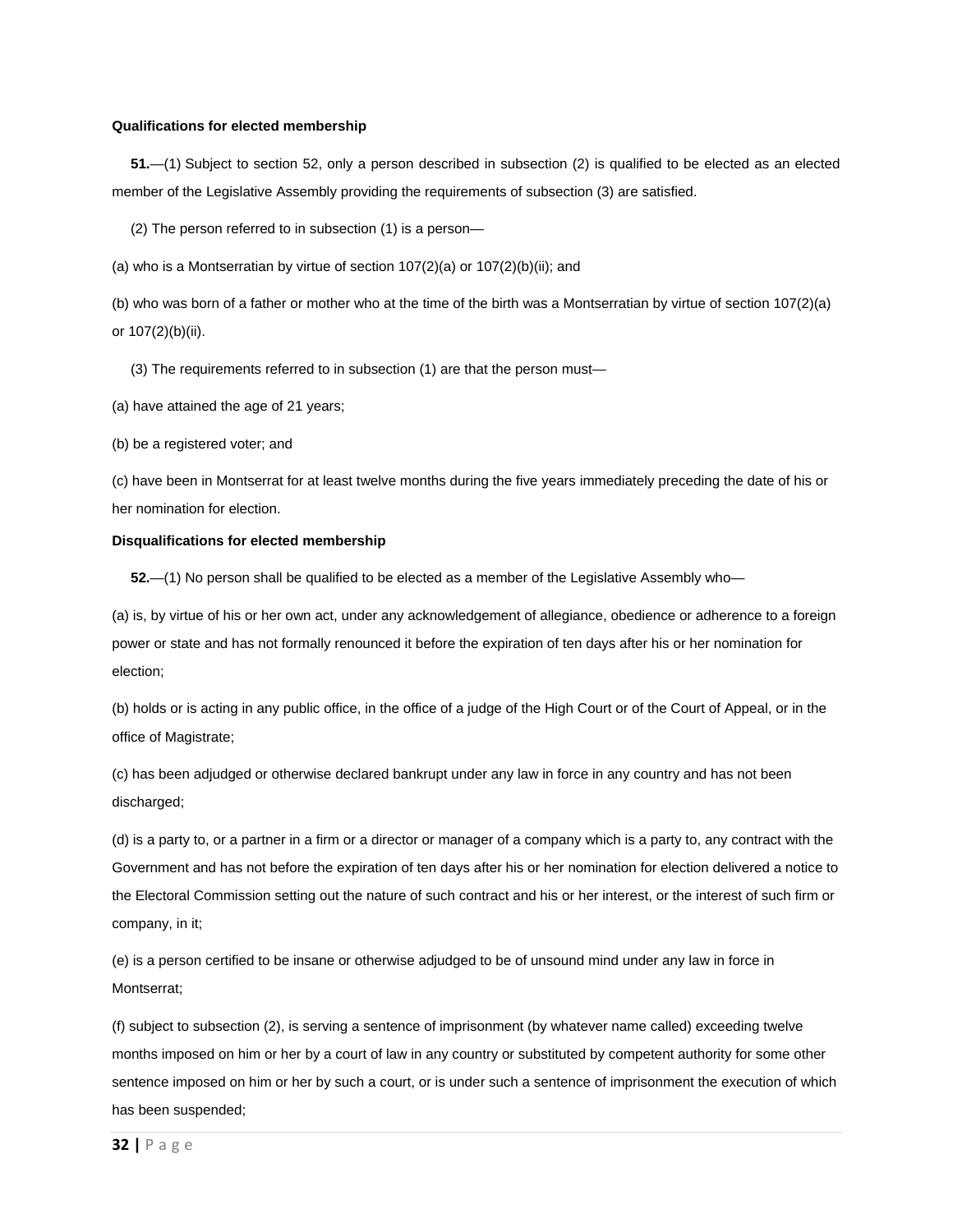(g) is disqualified for membership of the Assembly by virtue of any law in force in Montserrat relating to offences connected with elections; or

(h) is disqualified for election by any law in force in Montserrat by reason of his or her holding, or acting in, any office the functions of which involve—

(i) any responsibility for, or in connection with, the conduct of any election; or

(ii) any responsibility for the compilation or revision of any electoral register for the purpose of any election.

(2) For the purposes of subsection  $(1)(f)$ —

(a) two or more sentences of imprisonment that are required to be served consecutively shall be regarded as separate sentences if none of those sentences exceeds twelve months, but if any one of such sentences exceeds that term they shall be regarded as one sentence; and

(b) no account shall be taken of a sentence of imprisonment imposed as an alternative to or in default of the payment of a fine.

(3) The Electoral Commission shall forthwith publish any notice delivered to it under subsection (1)(d) in such manner as it considers effective for the purpose of informing the electorate before the date of election.

#### **Tenure of office of elected members**

**53.**—(1) Every elected member of the Legislative Assembly shall vacate his or her seat in the Assembly at the next dissolution of the Assembly after his or her election.

(2) Notwithstanding that a member of the Legislative Assembly has vacated his or her seat by virtue of subsection (1), every such member shall be entitled to continue receiving the benefits and privileges of a member until the polling day for election to a new Legislative Assembly, but such benefits and privileges shall cease if the member fails to win a seat at the general election.

(3) An elected member of the Legislative Assembly shall also vacate his or her seat in the Assembly—

(a) if he or she resigns it by writing under his or her hand addressed to and received by the Governor;

(b) if he or she is absent from the sittings of the Assembly for such period and in such circumstances as may be prescribed in Standing Orders;

(c) if he or she ceases to be qualified in accordance with section 51;

(d) if any circumstances arise that, if he or she were not a member of the Assembly, would cause him or her to be disqualified for election as such by virtue of section  $52(1)(a)$ ,  $(b)$ ,  $(c)$ ,  $(e)$ ,  $(q)$  or  $(h)$ ; or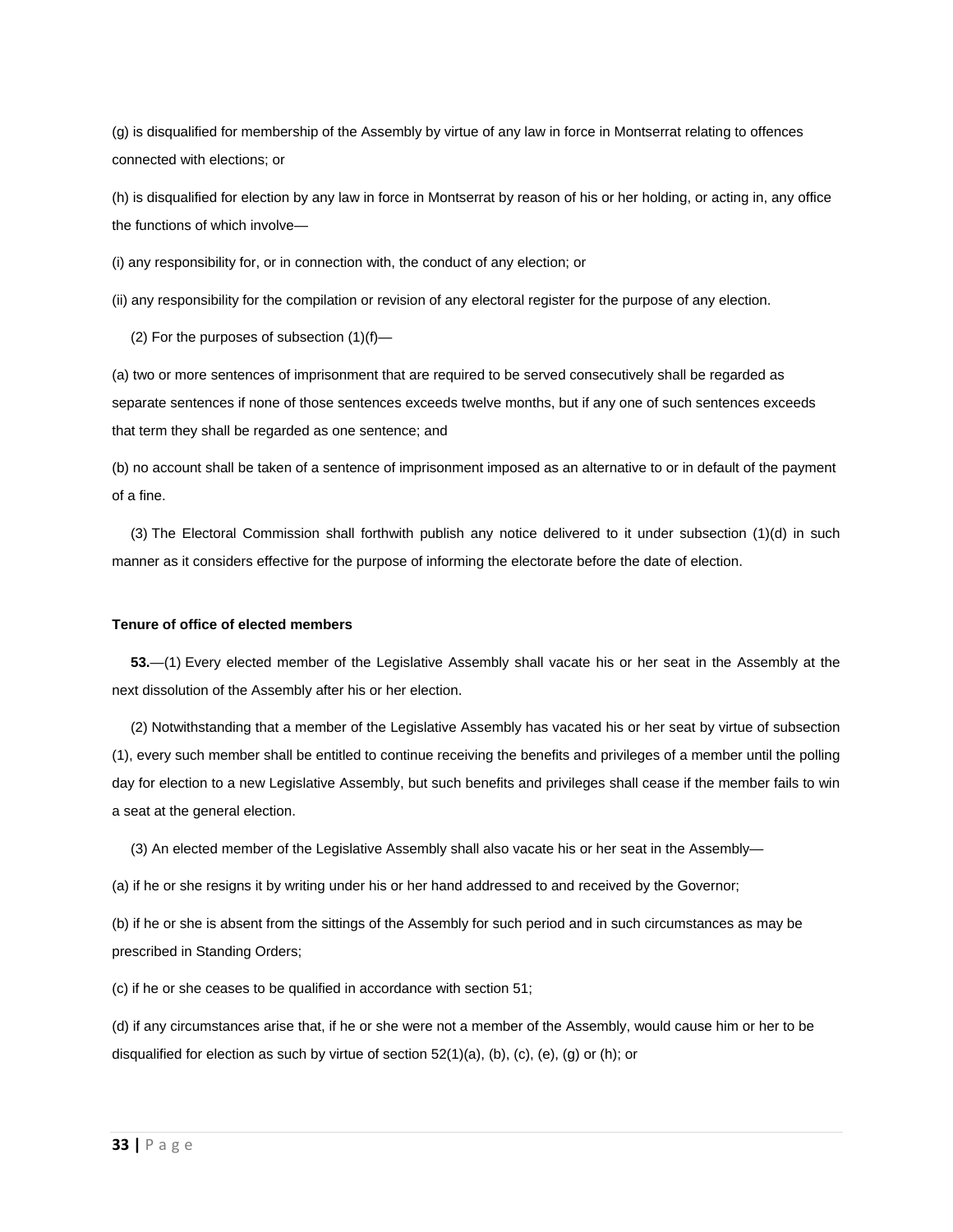(e) if he or she becomes a party to any contract with the Government, or if any firm in which he or she is a partner, or any company of which he or she is a director or manager, becomes a party to any such contract, or if he or she becomes a partner in a firm, or a director or manager of a company, which is a party to any such contract, and he or she has not disclosed to the Assembly within ten days the nature of such contract and his or her interest, or the interest of such firm or company, in it.

(4) Subject to subsection (6), if any elected member of the Legislative Assembly is sentenced by a court of law in any country to imprisonment (by whatever name called) for a term exceeding twelve months, he or she shall forthwith cease to perform his or her functions as a member of the Assembly and his or her seat in the Assembly shall become vacant at the expiration of a period of 30 days thereafter.

(5) The Governor, acting in his or her discretion, may, at the request of the member, from time to time extend the period of 30 days referred to in subsection (4) for further periods of 30 days to enable the member to pursue any appeal in respect of his or her conviction or sentence; but extensions of time exceeding in the aggregate 330 days shall not be given without the approval, signified by resolution, of the Legislative Assembly.

(6) If at any time before the member vacates his or her seat under subsection (4) he or she is granted a free pardon or his or her conviction is set aside or his or her sentence is reduced to a term of imprisonment of twelve months or less or a punishment other than imprisonment is substituted, the seat of that member shall not become vacant under subsection (4) and he or she may resume the performance of his or her functions as a member.

(7) For the purposes of subsections (4) and (6)—

(i) where a person is sentenced to two or more terms of imprisonment that are required to be served consecutively each of those terms shall be regarded as a separate term of imprisonment; and

(ii) no account shall be taken of a sentence of imprisonment imposed as an alternative to or in default of the payment of a fine.

#### **Validity of proceedings**

**54.** Subject to section 65, the Legislative Assembly shall not be disqualified for the transaction of business by reason of any vacancy in its membership, and the validity of the transaction of business in the Assembly shall not be affected by reason only of the fact that some person who was not entitled to do so sat or voted in the Assembly or otherwise took part in its proceedings.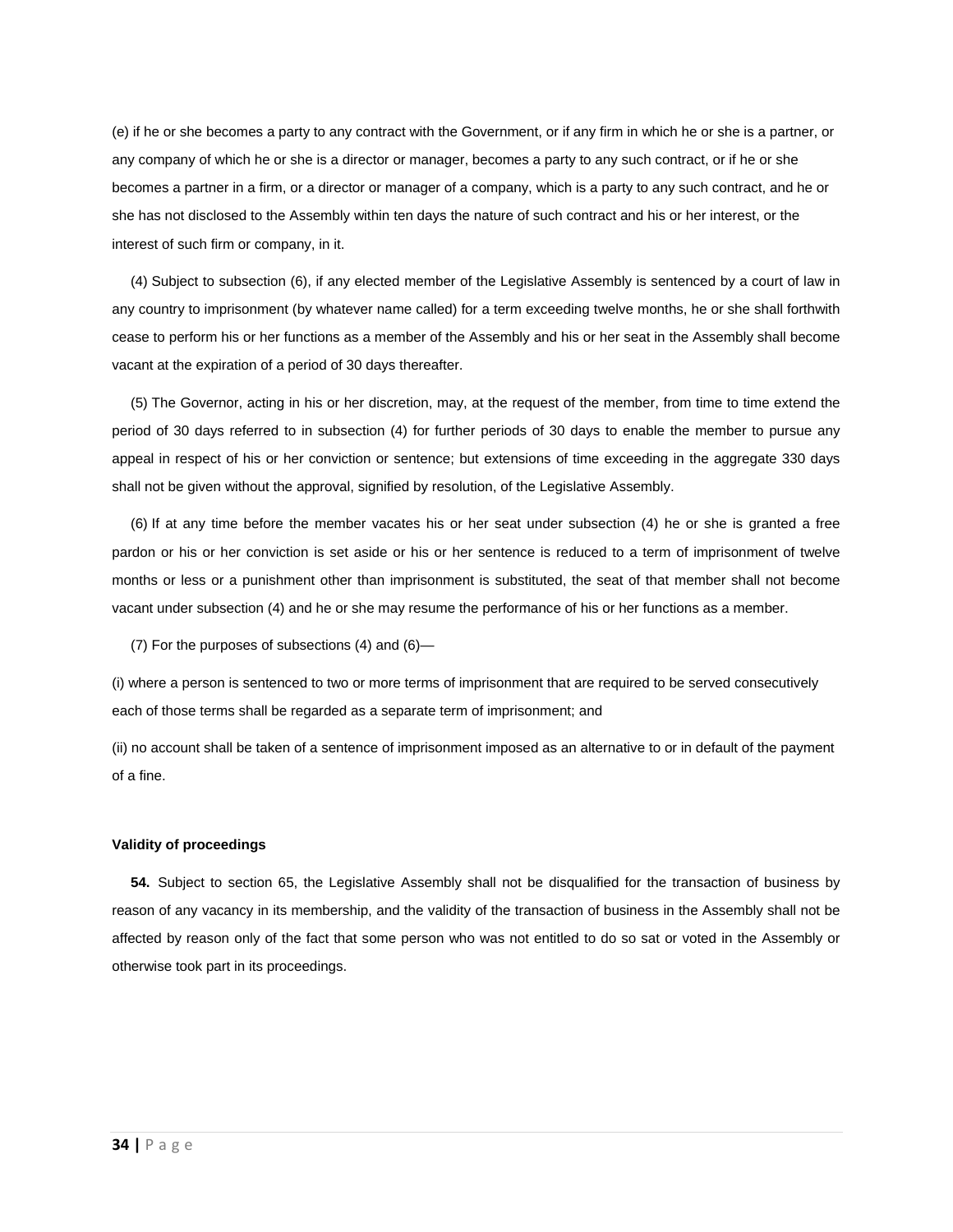#### **Determination of questions as to membership**

**55.** Any question whether—

(a) any person has been validly elected as a member of the Legislative Assembly; or

(b) any elected member of the Assembly has vacated his or her seat in the Assembly or is required by virtue of section 53(4) to cease to perform his or her functions as a member,

shall be referred to and determined by the High Court in accordance with any law in force in Montserrat and, subject to any such law, in accordance with any directions given by the Chief Justice.

#### **Filling of vacancies**

**56.** Whenever the seat of an elected member of the Legislative Assembly becomes vacant the vacancy shall be filled by election in the manner provided by law.

#### **Temporary members**

**57.**—(1) Whenever one of the *ex officio* members of the Legislative Assembly is absent from Montserrat or is performing the functions of the office of Governor, a person may be appointed by the Governor, by instrument under the public seal, to be a temporary member of the Assembly.

(2) Where an appointment is made under this section—

(a) the person appointed shall be a person holding a public office;

(b) subject to subsection (4), he or she shall hold his or her appointment during Her Majesty's pleasure; and

(c) so long as his or her appointment shall subsist this Constitution shall, subject to subsection (4), apply to him or her as if he or she were an *ex officio* member of the Legislative Assembly.

(3) The Governor shall forthwith report to Her Majesty through a Secretary of State every appointment made under this section.

(4) An appointment made under this section may be revoked by the Governor by instrument under the public seal and shall in any case cease to have effect if the person appointed is notified by the Governor that the circumstances giving rise to the appointment have ceased to exist.

(5) In the exercise of the powers conferred on him or her by this section the Governor shall act in his or her discretion.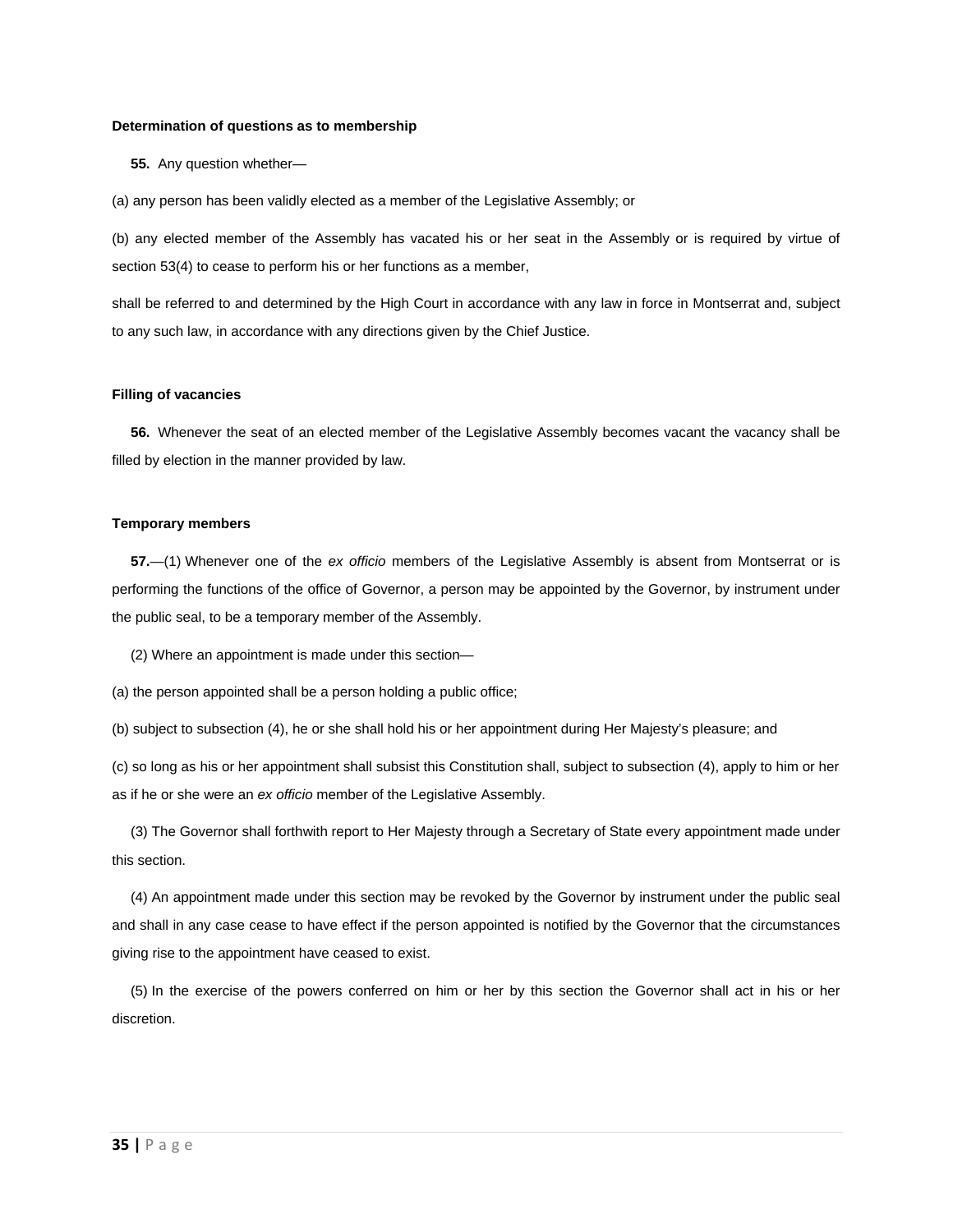#### **Sessions and meetings of Legislative Assembly**

**58.**—(1) The sessions of the Legislative Assembly shall be held at such times and places as the Speaker may appoint by proclamation published in the *Gazette*; but there shall be at least one session in every year, and a session shall be held within one month after every general election at such time and place as the Governor may appoint by proclamation so published.

(2) When the Legislative Assembly is in session, the Speaker may call meetings of the Assembly from time to time and, if no meeting has been called sooner, shall call a meeting within two months of the previous meeting except during the month designated by the Assembly by resolution as the recess.

#### **Speaker and Deputy Speaker**

**59.**—(1) When the Legislative Assembly first meets after any general election and before it proceeds to the dispatch of any other business, it shall elect a person to be the Speaker of the Assembly.

(2) If the office of Speaker falls vacant for any reason other than a dissolution of the Legislative Assembly, the Assembly shall, as soon as practicable, elect another person to that office.

(3) The Speaker shall be elected from among the elected members of the Legislative Assembly who are not members of the Cabinet, or from among persons who are not members of the Assembly; but no person shall be elected as Speaker if—

(a) he or she is not qualified in accordance with section 51; or

(b) he or she is a person disqualified for election as an elected member of the Assembly by virtue of any provision of section 52(1) other than paragraph (d).

(4) When the Legislative Assembly first meets after any general election and before it proceeds to the despatch of any other business except the election of the Speaker, it shall elect a member of the Assembly who is not a member of the Cabinet to be Deputy Speaker of the Assembly.

(5) If the office of Deputy Speaker falls vacant for any reason other than a dissolution of the Legislative Assembly, the Assembly shall, as soon as practicable, elect another such member to that office.

(6) A person shall vacate the office of Speaker or Deputy Speaker—

(a) on a dissolution of the Legislative Assembly; but a person so vacating the office of Speaker shall be entitled to continue receiving the benefits and privileges of that office until another person is elected to that office;

(b) if he or she announces his or her resignation from his or her office to the Assembly or if by writing under his or her hand addressed to the Assembly and received by the Clerk of the Assembly he or she resigns that office; or

(c) if he or she becomes a member of the Cabinet.

(7) A person shall also vacate the office of Speaker—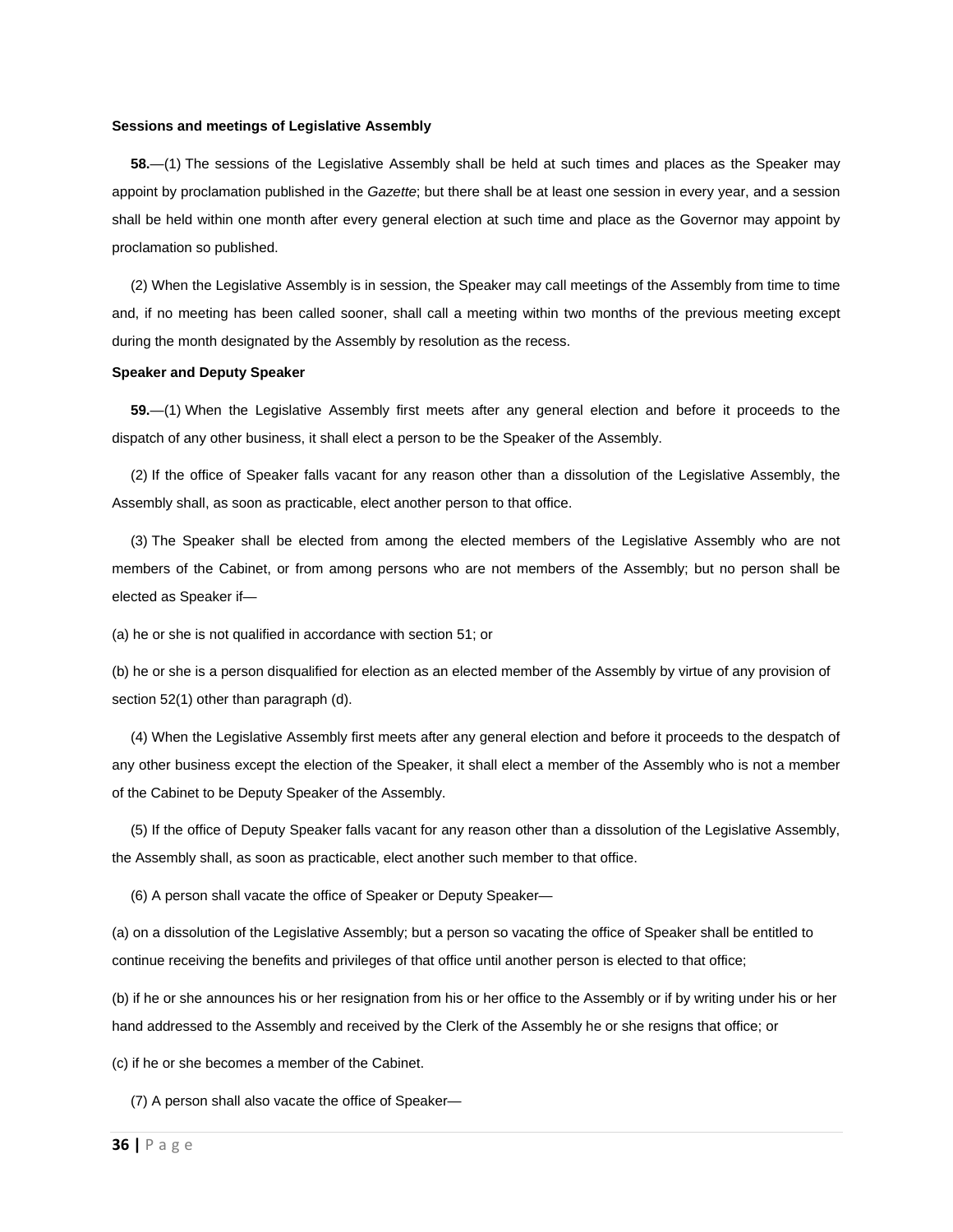(a) if he or she ceases to be qualified in accordance with section 51;

(b) if any circumstances arise that would cause him or her to be disqualified for election as an elected member of the Legislative Assembly by virtue of any provision of section 52(1) other than paragraph (d);

(c) on the expiration of a period of 30 days from the date of his or her election if he or she was at that date a party to, or a partner in a firm or a director or manager of a company which is a party to, any contract with the Government and if, before the expiration of that period, he or she has not disclosed to the Assembly the nature of such contract and his or her interest, or the interest of such firm or company, in it, and the Assembly has not exempted him or her from vacating his or her office under this paragraph:

(d) if any circumstances arise that, if he or she is or were an elected member, would cause him or her to vacate his or her seat under section 53(3)(e); or

(e) if a motion of no confidence in the Speaker receives in the Legislative Assembly the votes of at least two-thirds of all the elected members of the Assembly.

(8) A person shall also vacate the office of Deputy Speaker if he or she ceases to be a member of the Legislative Assembly for any reason other than a dissolution of the Assembly.

#### **Presiding in Legislative Assembly**

**60.**—(1) The Speaker or, in his or her absence, the Deputy Speaker or, if they are both absent, a member of the Legislative Assembly (not being a member of the Cabinet) elected by the Assembly for that sitting shall preside at each sitting of the Assembly.

(2) References in this section to circumstances in which the Speaker or Deputy Speaker is absent include references to circumstances in which the office of Speaker or Deputy Speaker is vacant.

#### **Leader of the Opposition**

**61.**—(1) There shall be a Leader of the Opposition who shall be appointed by the Governor by instrument under the public seal.

(2) The Governor shall appoint as Leader of the Opposition the member of the Legislative Assembly who in the judgement of the Governor is best able to command the support of the members of the Assembly in opposition to the Government.

(3) If at any time between the polling in a general election and the next following dissolution of the Legislative Assembly the Governor is satisfied that, if the office of the Leader of the Opposition were then vacant, he or she would in accordance with subsection (2) appoint to that office a person other than the person then holding it, the Governor shall revoke the appointment of the Leader of the Opposition.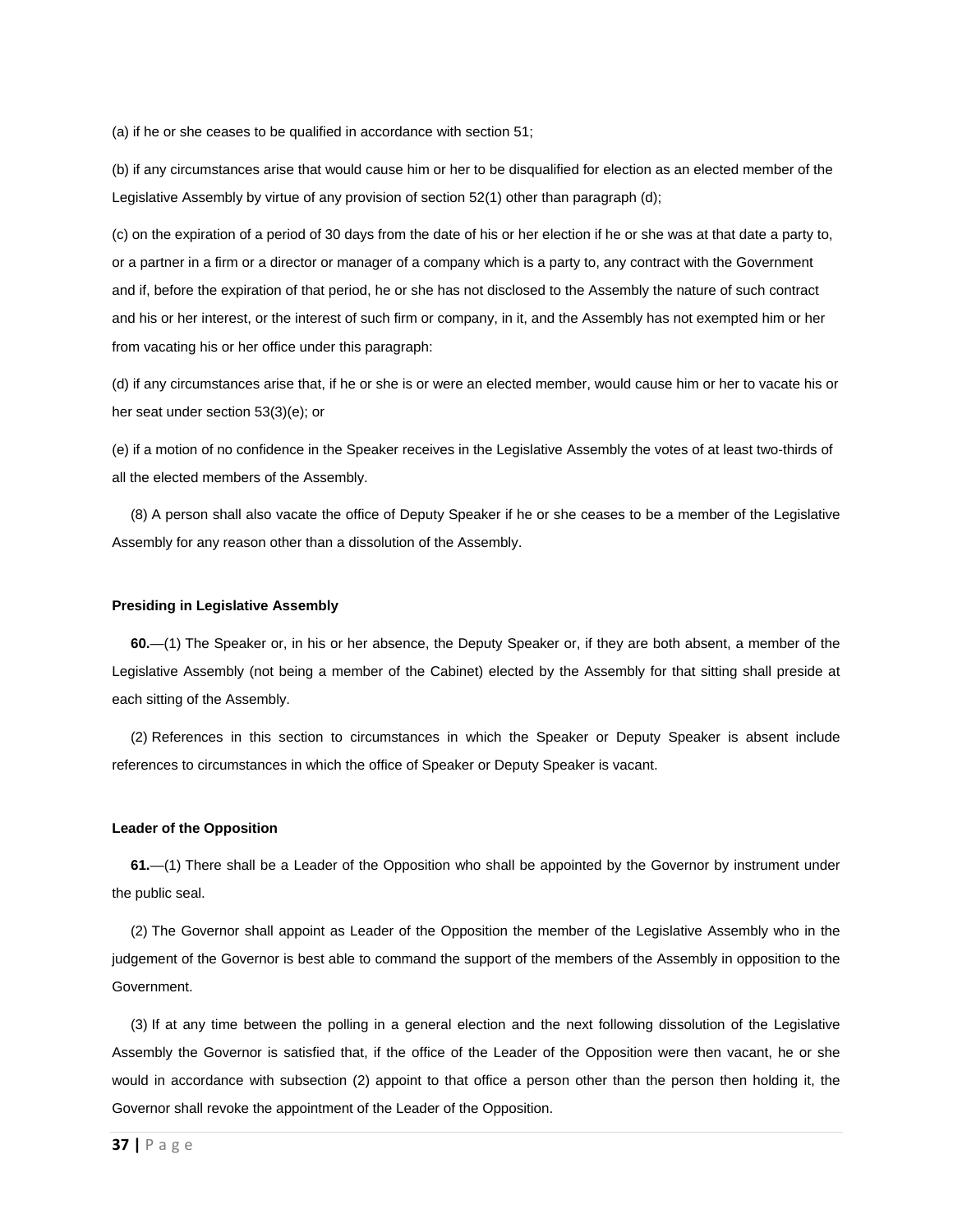(4) The office of the Leader of the Opposition shall also become vacant—

(a)if for any reason other than a dissolution of the Legislative Assembly the holder of that office ceases to be a member of the Assembly; or

(b)if the holder of that office is appointed as a Minister.

(5) In the exercise of the functions conferred on him or her by this section the Governor shall act in his or her discretion.

(6) If at any time the Governor is unable to appoint a person as Leader of the Opposition in accordance with this section, then, during any period while there is no Leader of the Opposition—

(a)the Governor may exercise in his or her discretion any function which this Constitution requires the Governor to exercise in accordance with the advice of, or after consultation with, the Leader of the Opposition; and

(b)the National Advisory Council shall be deemed to be validly constituted notwithstanding the absence of a Leader of the Opposition.

#### **Governor's right to address Legislative Assembly**

**62.** The Governor shall have the right to address the Legislative Assembly.

#### **Standing Committees**

**63.**—(1) The Legislative Assembly shall establish at least two Standing Committees of the Assembly, each of which shall be charged with responsibility for monitoring the conduct of business of the Government for which responsibility has been assigned to a Minister under section 38; and one such Committee shall be charged with responsibility for monitoring the public accounts and shall be called the Public Accounts Committee.

(2) Each Standing Committee shall consist of members of the Legislative Assembly who are not members of the Cabinet, and at least one Committee shall be presided over by a member of the Assembly in opposition to the Government (if there is any such member).

(3) Each Standing Committee shall have power—

(a)to summon any Minister, or any public officer of a department of government for which a Minister is responsible, to appear before it;

(b)subject to any law in force in Montserrat or to Standing Orders, to require any person so summoned to answer questions and provide information about the conduct of business of the Government by the Minister or department concerned.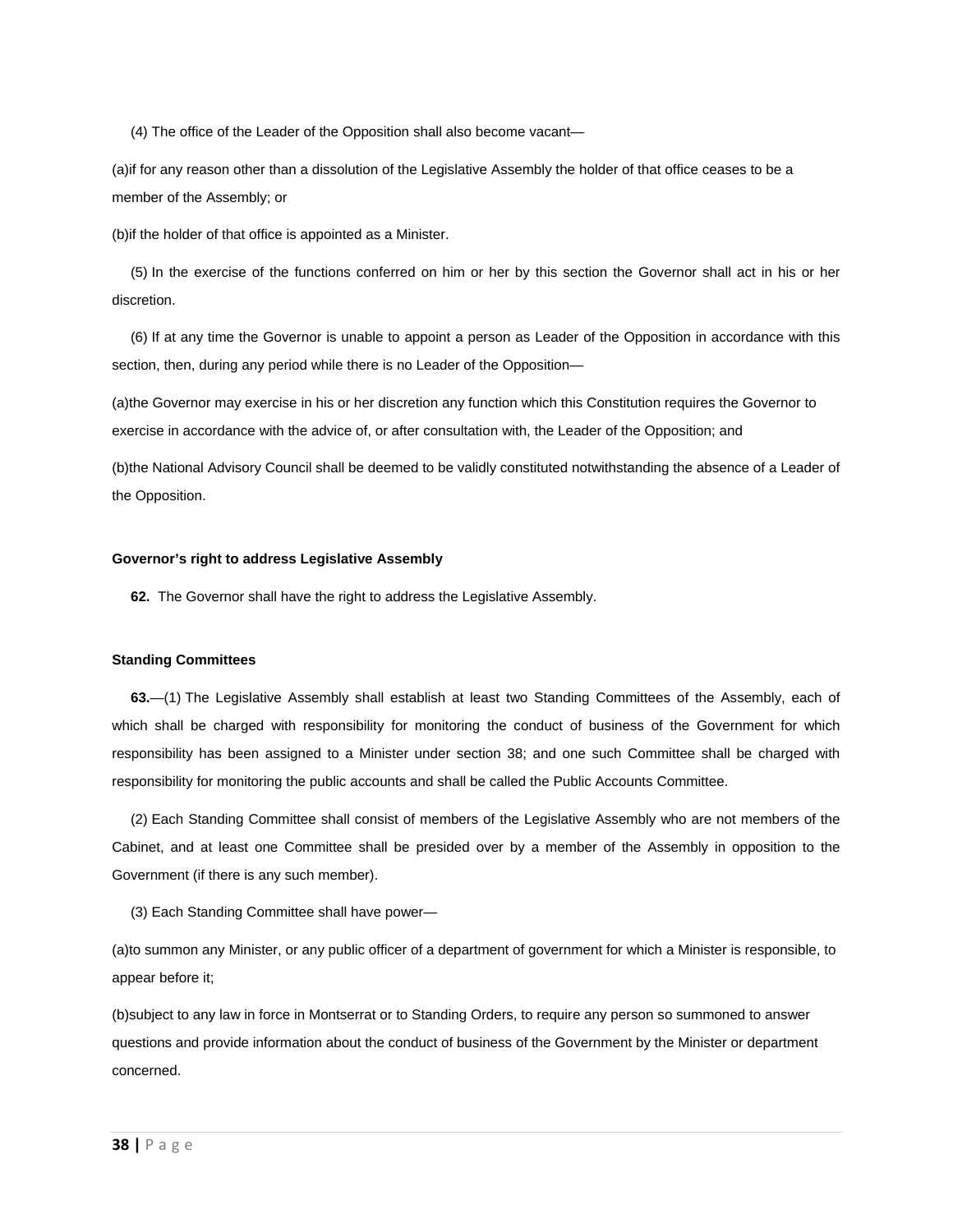(4) Each Standing Committee shall report on its activities to the Legislative Assembly as often as may be deemed necessary but at least annually.

(5) The Legislative Assembly shall publish reports submitted to it under subsection (4).

(6) Subject to this section, Standing Orders shall provide for the composition and functions of, and proceedings and conduct of business before, Standing Committees.

#### **Oaths or affirmations of members**

**64.** No member of the Legislative Assembly shall be permitted to take part in the proceedings of the Assembly (other than proceedings necessary for the purpose of this section) until he or she has made and subscribed before the Assembly oaths or affirmations of allegiance and for the due execution of his or her office in the forms set out in the Schedule; but the election of the Speaker and Deputy Speaker may take place before the members of the Assembly have made such oaths or affirmations.

#### **Quorum**

**65.**—(1) If at any sitting of the Legislative Assembly any member who is present draws the attention of the person presiding at the sitting to the absence of a quorum and, after such interval as may be prescribed in Standing Orders, the person presiding at the sitting ascertains that a quorum of the Assembly is still not present the Assembly shall be adjourned.

(2) A quorum of the Legislative Assembly shall consist of six members besides the person presiding at the sitting.

#### **Voting**

**66.**—(1) Subject to subsection (2) and to sections 34(1), 59(7)(e) and 114(2), all questions proposed for decision in the Legislative Assembly shall be determined by a majority of the votes of the members present and voting.

(2) The person presiding shall not vote unless on any question the votes are equally divided, in which case he or she shall have and may exercise a casting vote; but where the motion before the Legislative Assembly is that it should declare a lack of confidence in the Government, the Speaker shall not have a casting vote.

#### **Prorogation and dissolution**

**67.**—(1) The Governor, acting in accordance with the advice of the Premier, may at any time, by proclamation published in the *Gazette*, prorogue the Legislative Assembly.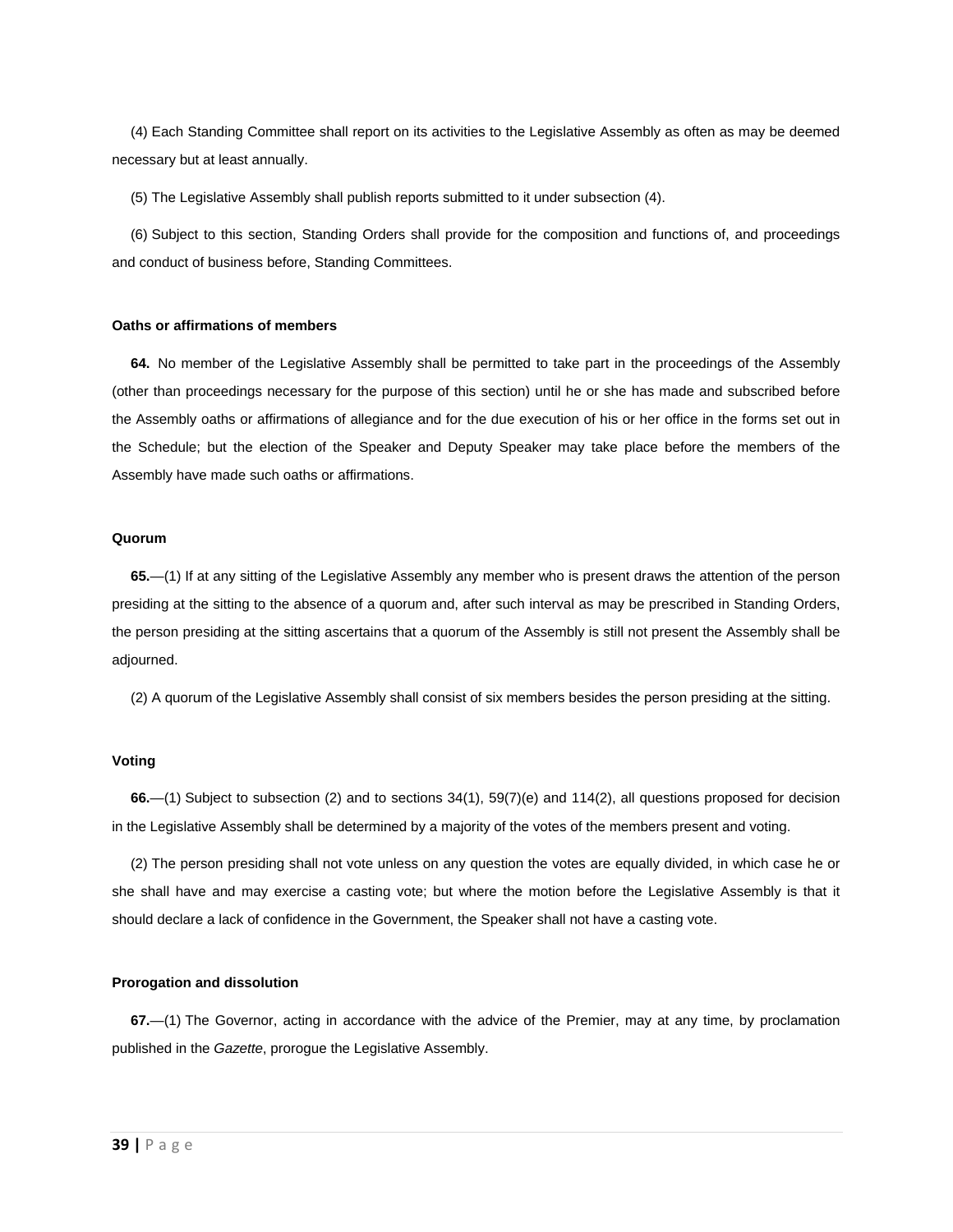(2) The Governor, acting after consultation with the Premier, may at any time, by proclamation published in the *Gazette*, dissolve the Legislative Assembly.

(3) The Governor shall dissolve the Legislative Assembly at the expiration of five years from the date of the first sitting of the Assembly after any general election unless it has been sooner dissolved.

#### **Recalling dissolved Legislative Assembly in case of emergency**

**68.** If, between a dissolution of the Legislative Assembly and the next ensuing general election, an emergency arises of such a nature that, in the opinion of the Governor, it is necessary for the Assembly to be recalled, the Governor may, acting after consultation with the Premier, summon the Assembly that has been dissolved, and that Assembly shall thereupon be deemed (except for the purposes of section 69) not to have been dissolved, but shall be deemed (except as aforesaid) to be dissolved on the date on which the next ensuing general election is held.

#### **General elections**

**69.** A general election for the elected members of the Legislative Assembly shall be held at such time within three months, but not less than 21 days, after every dissolution of the Assembly as the Governor shall appoint by proclamation published in the *Gazette*.

#### **Introduction of Bills, motions and petitions**

**70.**—(1) Subject to this Constitution and to Standing Orders, any member of the Legislative Assembly may introduce any Bill or propose any motion for debate in, or may present any petition to, the Assembly, and the same shall be debated and disposed of according to Standing Orders.

(2) Except with the approval of the Cabinet signified by a Minister, the Legislative Assembly shall not—

(a)proceed on any Bill (including any amendment to a Bill) which, in the opinion of the person presiding in the Assembly, would dispose of or charge any public revenue or public funds of Montserrat or alter any disposition of them or charge on them or impose, alter or repeal any rate, tax or duty;

(b)proceed on any motion (including any amendment to a motion) the effect of which, in the opinion of the person presiding in the Assembly, is that provision should be made for any of those purposes; or

(c)receive any petition which, in the opinion of the person presiding in the Assembly, requests that provision be made for any of those purposes.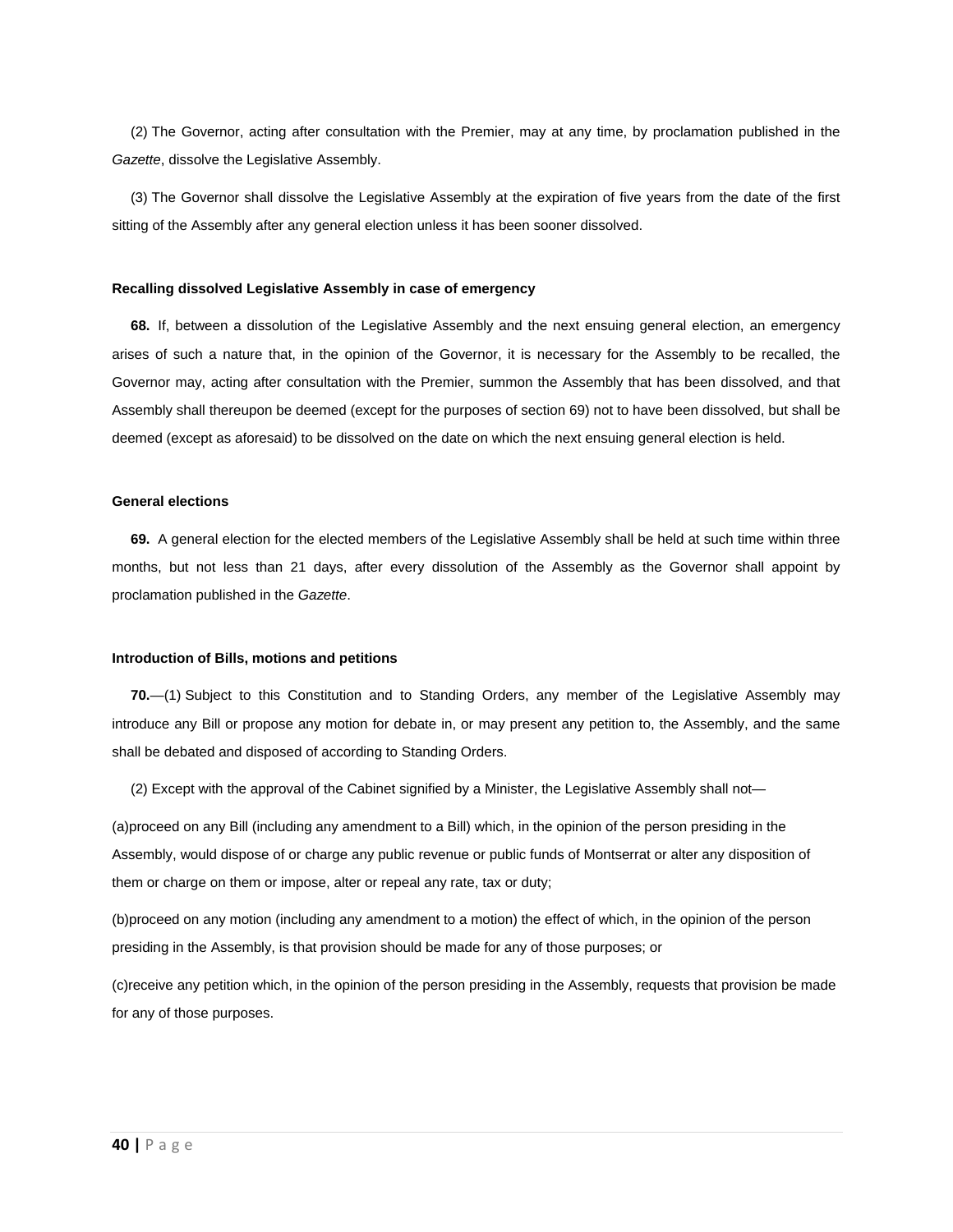#### **Power to make laws**

**71.** Subject to this Constitution, the Legislature shall have power to make laws for the peace, order and good government of Montserrat.

## **Standing Orders**

**72.** Subject to this Constitution, the Legislative Assembly may make, amend and revoke Standing Orders for the regulation and orderly conduct of its own proceedings and the despatch of business, and the passing, entitling and numbering of Bills and their presentation to the Governor for assent.

#### **Penalty for unauthorised persons sitting or voting**

**73.**—(1) Any person who sits or votes in the Legislative Assembly knowing or having reasonable grounds for knowing that he or she is not entitled to do so shall be liable to a penalty which shall be prescribed by law.

(2) The said penalty shall be recoverable by action in the High Court at the suit of the Director of Public Prosecutions.

#### **Assent to Bills**

**74.**—(1) A Bill shall not become a law until either—

(a)the Governor has assented to it in Her Majesty's name and on Her Majesty's behalf and has signed it in token of such assent; or

(b)Her Majesty has given Her assent to it through a Secretary of State and the Governor has signified such assent by proclamation published in the *Gazette.*

(2) When a Bill is presented to the Governor for assent the Governor shall declare that he or she assents or refuses to assent to it or that he or she reserves the Bill for the signification of Her Majesty's pleasure; but, unless he or she has been authorised by a Secretary of State to assent to it, the Governor shall reserve for the signification of Her Majesty's pleasure any Bill which appears to him or her, acting in his or her discretion—

(a)to be inconsistent with any international obligation of Her Majesty's Government in the United Kingdom;

(b)to be likely to prejudice the Royal prerogative, or the efficiency of the judiciary, or to affect any of the matters mentioned in section 39; or

(c)to be in any way repugnant to or inconsistent with this Constitution.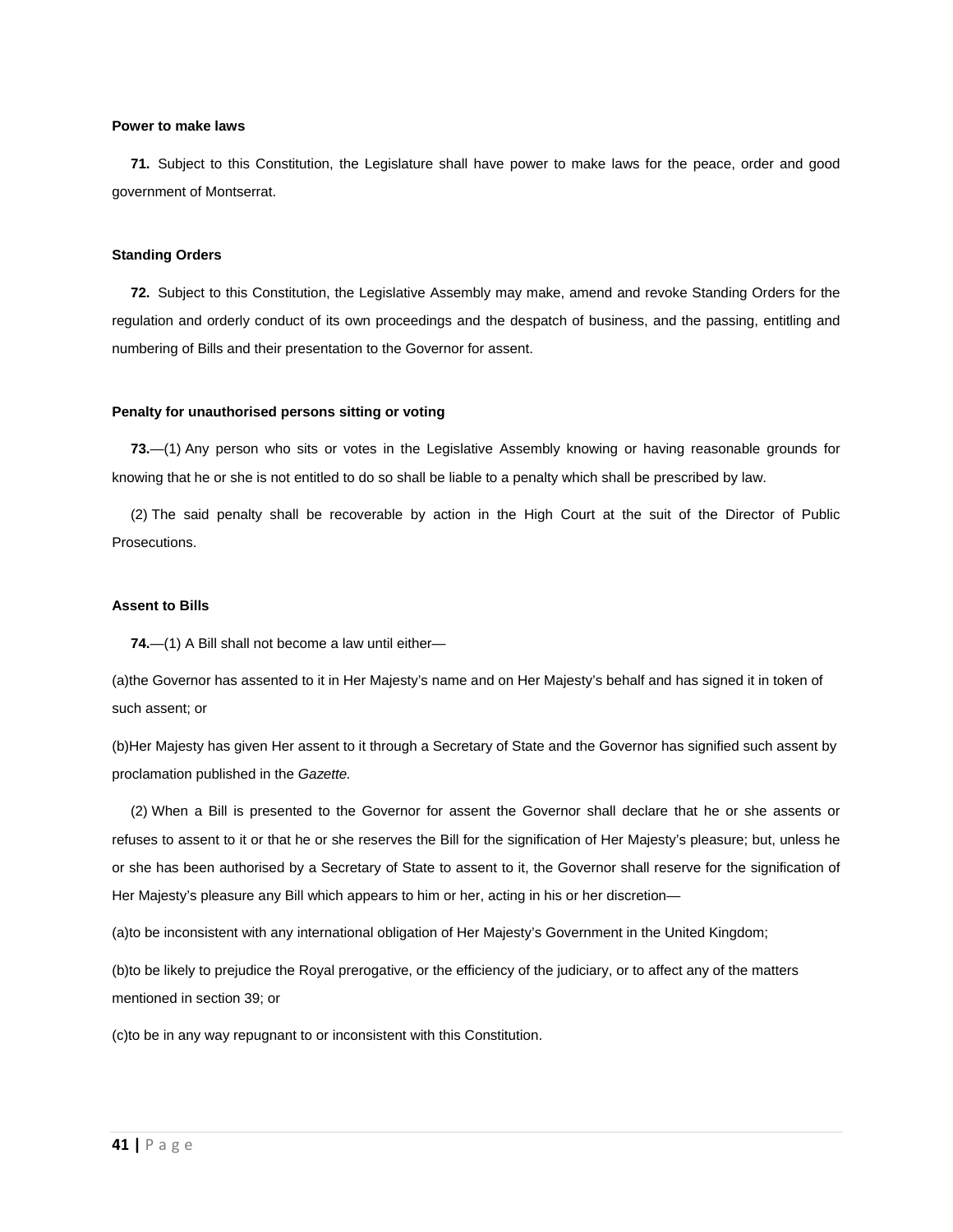(3) A law assented to by the Governor shall come into force on the date on which such assent shall be given, unless it shall be enacted either in such law or in some other enactment that it shall come into force on some other date, in which case it shall come into force on that date.

(4) A Bill reserved for the signification of Her Majesty's pleasure shall become a law as soon as Her Majesty has given Her assent to it, through a Secretary of State, and such assent has been signified by proclamation published in the *Gazette;* and every such law shall come into force on the date of such proclamation, unless it shall be enacted either in such law or in some other enactment that it shall come into force on some other date, in which case it shall come into force on that date.

## **Words of enactment**

**75.** In every Bill presented to the Governor for assent the words of enactment shall be as follows—

"Be it enacted by The Queen's Most Excellent Majesty, by and with the advice and consent of the Legislative Assembly of Montserrat, and by the authority of the same as follows:–".

#### **Disallowance of laws**

**76.**—(1) Any law assented to by the Governor may be disallowed by Her Majesty through a Secretary of State; but no law shall be disallowed until the expiration of a period notified by a Secretary of State to the Governor, who shall advise the Speaker of that period, in order to give the Legislative Assembly an opportunity to reconsider the law in question.

(2) Whenever any law has been disallowed by Her Majesty the Governor shall, as soon as practicable, cause notice of such disallowance to be published in the *Gazette* and the law shall be annulled with effect from the date of publication of that notice.

(3) Section 16(1) of the Interpretation Act 1978(**1**) shall apply to the annulment of any law under this section as it applies to the repeal of an Act of Parliament, save that any enactment repealed or amended in pursuance of that law shall have effect as from the date of the annulment as if that law had not been made.

#### **Privileges, immunities and powers of Legislative Assembly**

**77.** The Legislature may by law determine and regulate the privileges, immunities and powers of the Legislative Assembly and its members, but no such privileges, immunities or powers shall exceed those of the Commons House of Parliament of the United Kingdom or of its members.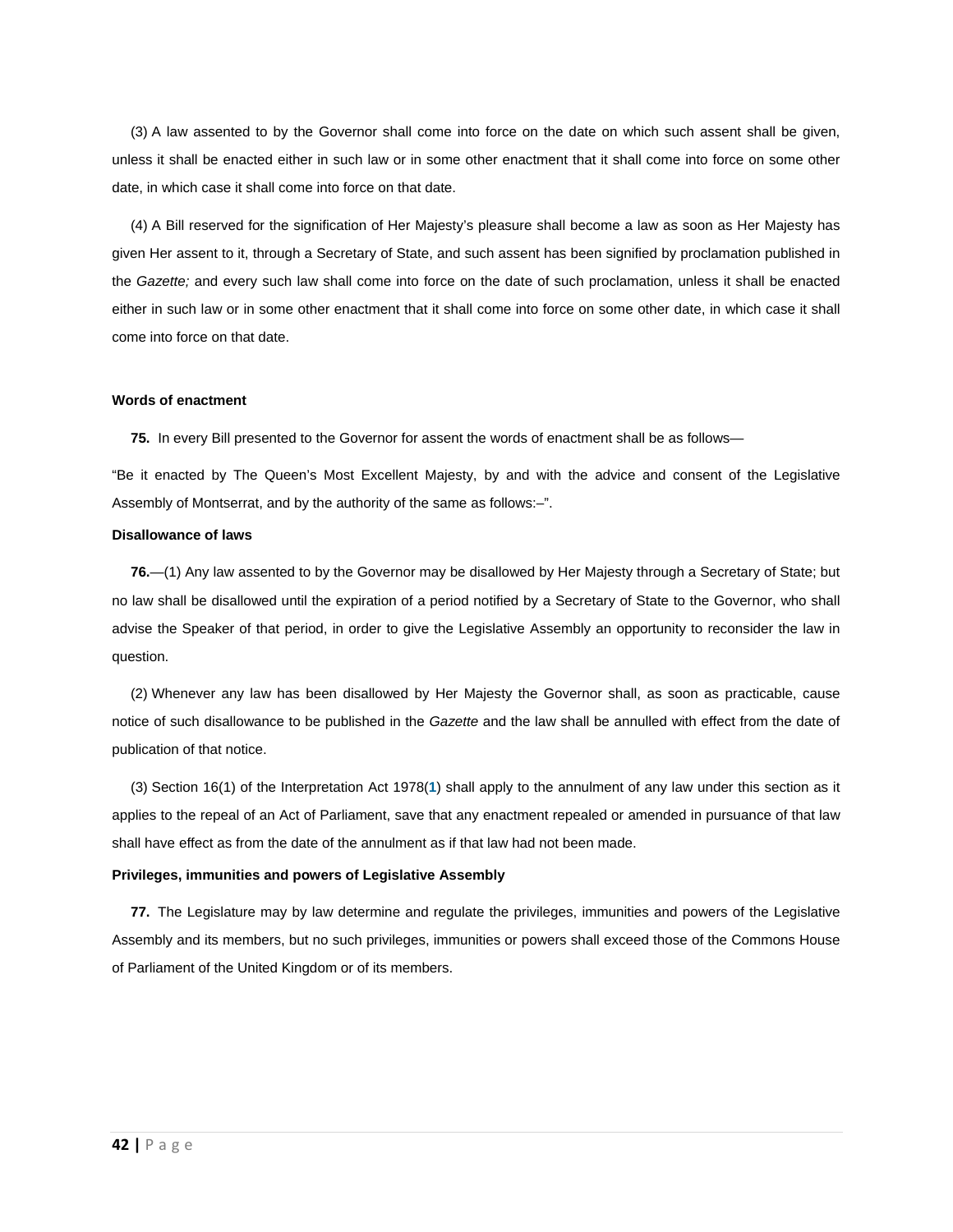## PART V ELECTORAL COMMISSION

#### **Establishment and functions of Electoral Commission**

**78.**—(1) There shall be an Electoral Commission for Montserrat.

(2) The Electoral Commission shall consist of—

(a) a Chairman appointed by the Governor, acting in his or her discretion;

(b) a member appointed by the Governor, acting in accordance with the advice of the Premier;

(c) a member appointed by the Governor, acting in accordance with the advice of the Leader of the Opposition; and

(d) a member to represent the public interest appointed by the Governor, acting after consultation with such representatives of civil society as the Governor, acting in his or her discretion, thinks appropriate.

(3) A person shall not be qualified to be appointed as a member of the Electoral Commission if he or she is a public officer.

(4) The Chairman or other member of the Electoral Commission shall vacate his or her office—

(a) at the expiration of five years from the date of his or her appointment;

(b) if he or she becomes a public officer; or

(c) if the Governor, acting in his or her discretion, directs that he or she shall be removed from office for inability to discharge the functions of his or her office (whether arising from infirmity of body or mind or any other cause) or for misbehavior.

(5) The Electoral Commission may regulate its own procedure and, with the consent of the Governor, acting in his or her discretion, may confer functions on any public officer or on any authority of the Government for the purpose of the discharge of its functions.

(6) The Electoral Commission may act notwithstanding any vacancy in its membership (including any vacancy not filled when appointments of members are first made) and its proceedings shall be valid even though some person who was not entitled to do so took part in them; but any decision of the Commission shall require the concurrence of not less than three of its members.

(7) The Electoral Commission shall—

(a) have the functions conferred on it by sections 52(3), 79, 96(2) and 114(1);

(b) supervise elections in Montserrat in accordance with any law regulating the conduct of elections; and

(c) have such other functions as may be prescribed by Act of the Legislature.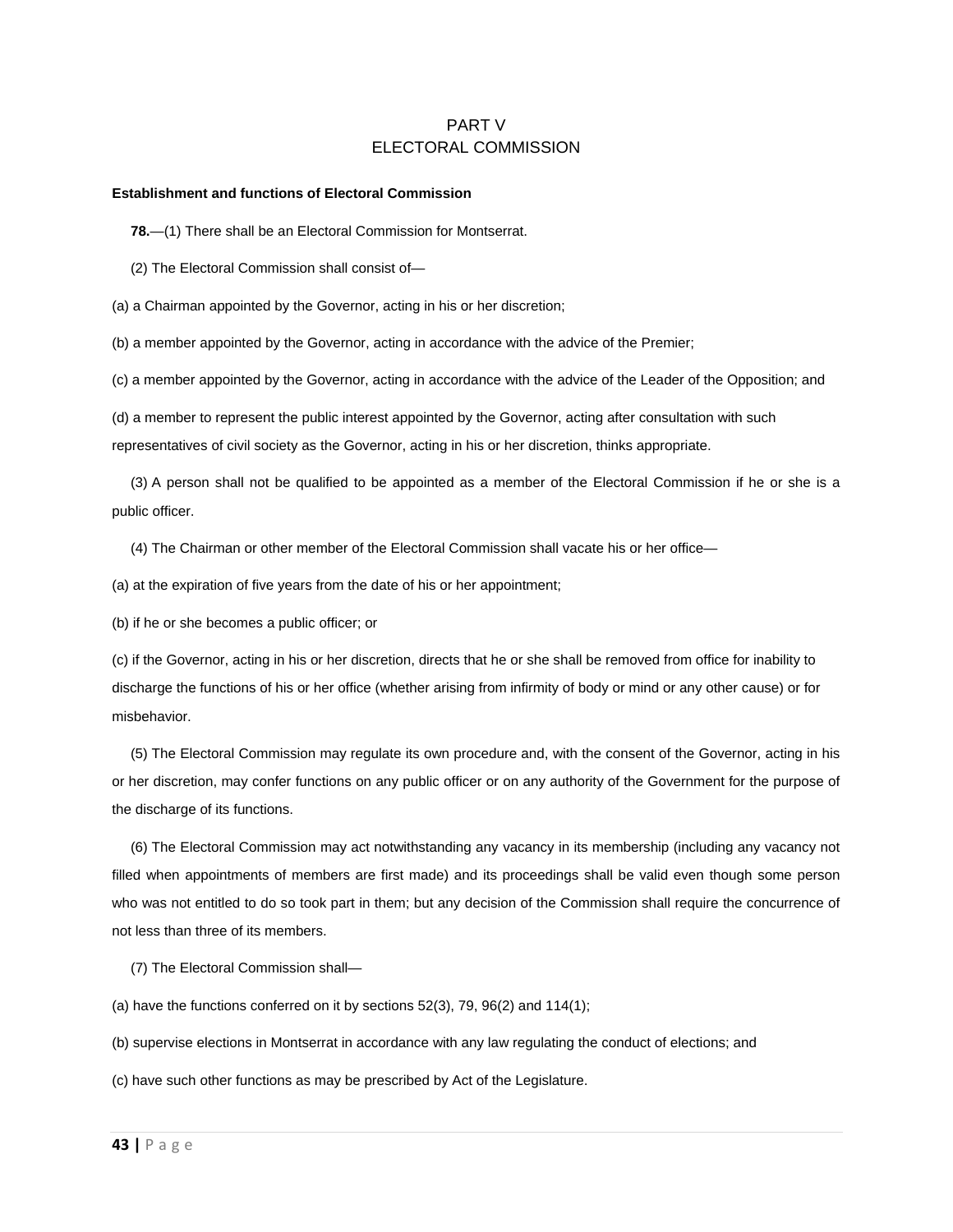(8) An Act of the Legislature may make further provision, subject to this Constitution, for the functions and procedures of the Electoral Commission, and for the protection, privileges and remuneration of members of the Commission.

(9) In the exercise of its functions, the Electoral Commission shall not be subject to the direction or control of any other person or authority.

#### **Review and alteration of electoral districts**

**79.**—(1) Whenever—

(a)the Legislative Assembly, by resolution; or

(b)the Governor, acting after consultation with the Premier and the Leader of the Opposition,

so requests, the Electoral Commission shall review the electoral district or, if there is more than one, the boundaries of the electoral districts into which Montserrat is divided and, taking into account the changes or proposed changes, if any, in the number of electoral districts, shall submit a report to the Governor and the Legislative Assembly containing its recommendations for the establishment of, or any changes in, the boundaries of the electoral districts.

(2) In determining its recommendations in relation to more than one electoral district, the Electoral Commission shall seek to ensure that electoral districts contain, so far as is reasonably practicable, approximately equal numbers of persons qualified to be registered as electors under the law then in force in Montserrat; but the Commission may depart from this principle to such extent as it considers expedient in order to take into account—

(a) the density of population and, in particular, the need to ensure adequate representation of sparsely populated areas;

(b) the means of communication; and

(c) geographical features and natural boundaries.

(3) As soon as may be after the Electoral Commission has submitted a report under this section, the Governor shall cause a Bill to be introduced into the Legislative Assembly for giving effect, whether with or without modifications, to the recommendations contained in the report; and such a Bill—

(a) may contain provision for any matters which are incidental to or consequential on its principal provisions; and

(b) shall include a provision for the coming into force of the measure when enacted for the determination of the electoral districts to which it relates upon the dissolution of the Legislative Assembly next following its enactment.

(4) Where any Bill introduced under this section proposes to give effect to the recommendations of the Electoral Commission with modifications, there shall be laid before the Legislative Assembly at the same time a statement of the reasons for the modifications.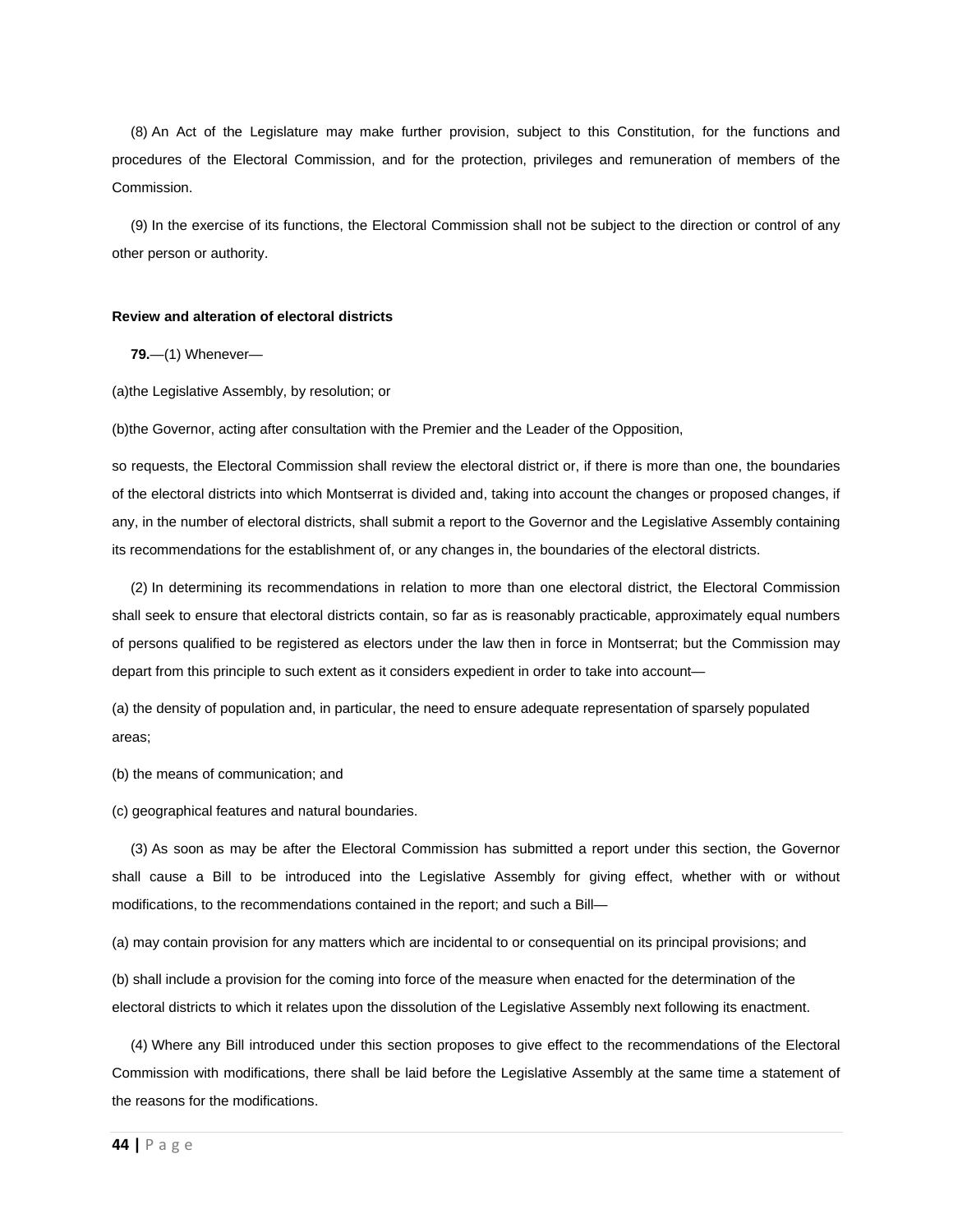## PART VI THE JUDICATURE

### **Eastern Caribbean Supreme Court**

**80.** The Supreme Court Order 1967(**1**) shall continue to apply to Montserrat as it applied immediately before the commencement of this Constitution, and accordingly the High Court and the Court of Appeal of the Eastern Caribbean Supreme Court shall continue to have jurisdiction in Montserrat.

## **Subordinate courts and tribunals**

**81.** There shall be such courts and tribunals in and for Montserrat subordinate to the Eastern Caribbean Supreme Court, and such courts and tribunals shall have such jurisdiction and powers, as may be prescribed by any law.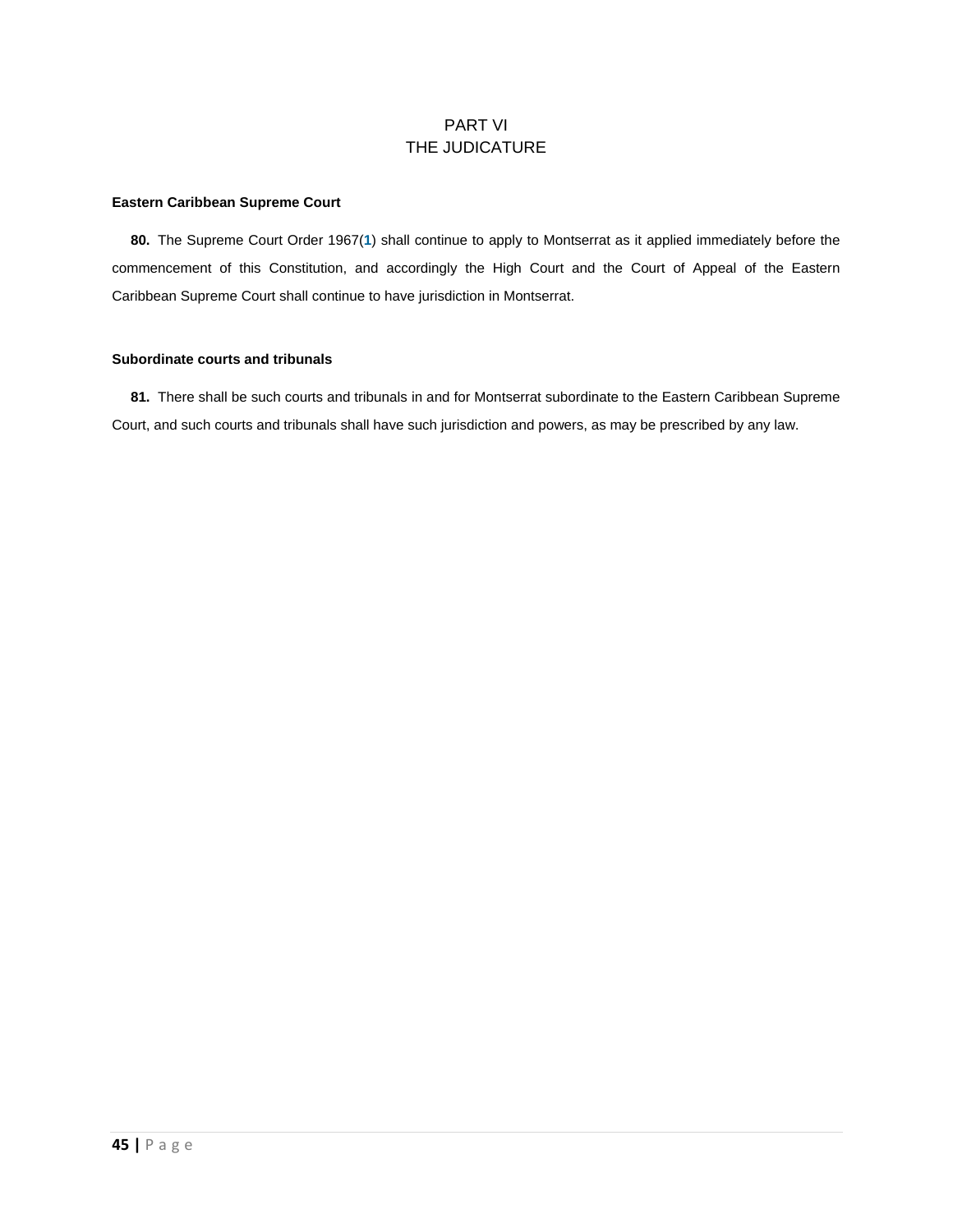## PART VII THE PUBLIC SERVICE

#### **Public Service Commission**

**82.**—(1) There shall be a Public Service Commission for Montserrat, which shall consist of a Chairman and five other members.

(2) Of the members of the Public Service Commission—

(a) the Chairman shall be appointed by the Governor, acting in his or her discretion;

(b) one member shall be appointed by the Governor, acting in accordance with the advice of the Premier;

(c) one member shall be appointed by the Governor, acting after consultation with the Premier;

(d) one member shall be appointed by the Governor, acting in accordance with the advice of the Leader of the Opposition;

(e) one member shall be appointed by the Governor, acting after consultation with the Leader of the Opposition; and

(f) one member shall be appointed by the Governor, acting after consultation with the Civil Servants Association.

(3) The members of the Public Service Commission shall be appointed by instrument under the public seal for such period, not being less than two years nor more than four years, as may be specified in their respective instruments of appointment.

(4) No person shall be qualified to be appointed as a member of the Public Service Commission if he or she is or has been within the preceding three years—

(a) an elected member of the Legislative Assembly;

(b) the holder of any office in any political party; or

(c) a public officer.

(5) The office of a member of the Public Service Commission shall become vacant—

(a) at the expiration of the period specified in the instrument by which he or she was appointed;

(b) if he or she resigns his or her office by writing under his or her hand addressed to the Governor;

(c) if he or she becomes an elected member of the Legislative Assembly, the holder of any office in any political party, or a public officer; or

(d) if the Governor, acting in his or her discretion, directs that he or she shall be removed from office for inability to discharge the functions of his or her office (whether arising from infirmity of body or mind or any other cause) or for misbehaviour.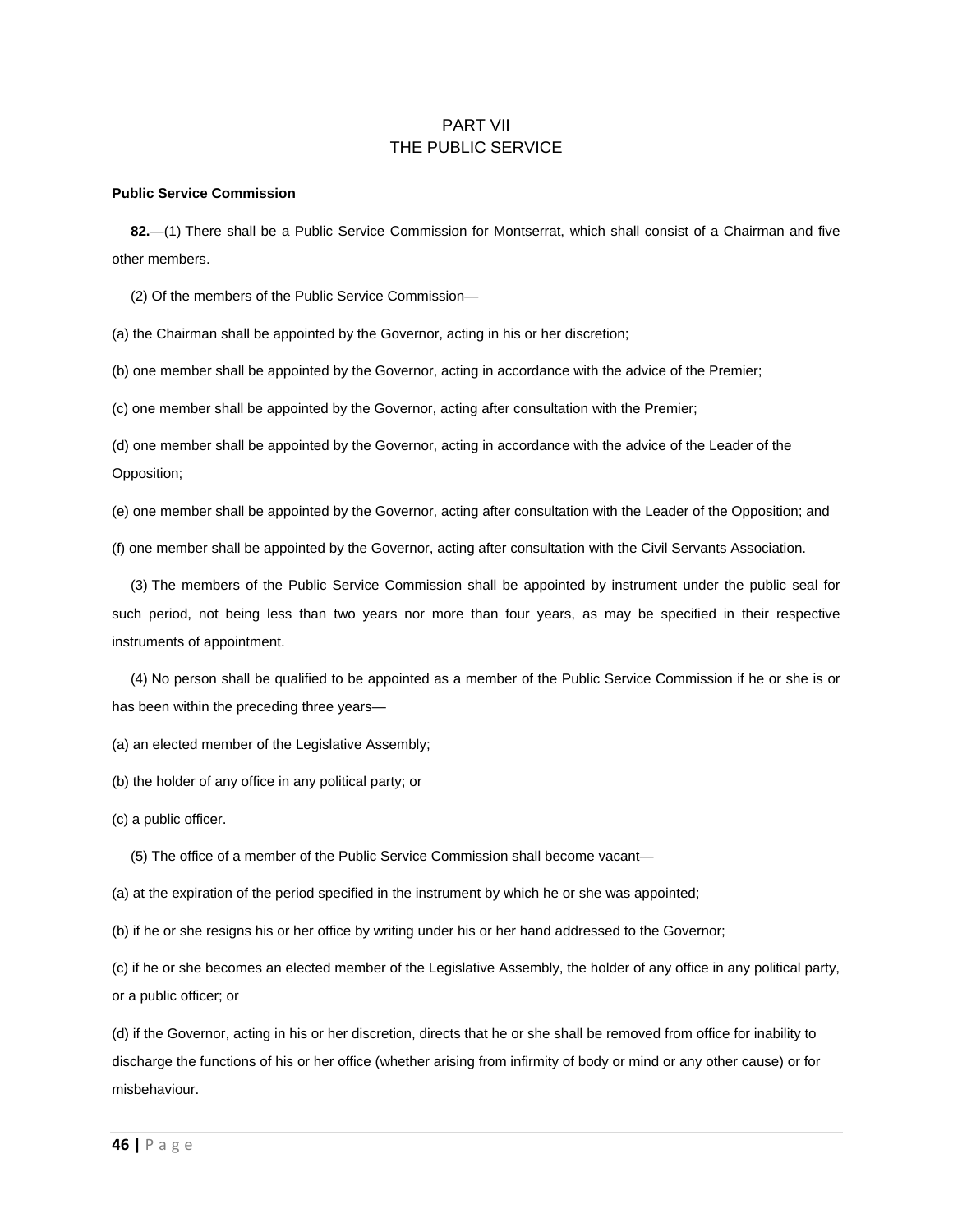(6) Whenever the office of the Chairman of the Public Service Commission is vacant or the holder of that office is for any reason unable to perform the functions of that office, such one of the other members of the Commission as the Governor, acting in his or her discretion, may appoint shall act in the office of the Chairman; and any person so appointed shall, subject to subsection (5), continue so to act until he or she is notified by the Governor, acting in his or her discretion, that the circumstances giving rise to the appointment have ceased to exist.

(7) If the office of a member of the Public Service Commission other than the Chairman is vacant or the holder of that office is acting as the Chairman or is for any other reason unable to perform the functions of his or her office, the Governor, acting in the manner prescribed by subsection (2) for the appointment of that member, may appoint a person who is qualified for appointment as a member of the Commission to act as a member of the Commission; and any person so appointed shall, subject to subsection (5), continue so to act until he or she is notified by the Governor, acting in his or her discretion, that the circumstances giving rise to the appointment have ceased to exist.

(8) No business shall be transacted at any meeting of the Public Service Commission if there are less than four members of the Commission present including the Chairman.

(9) Any question proposed for decision at any meeting of the Public Service Commission shall be determined by a majority of the votes of the members of the Commission; and if on any question the votes are equally divided the Chairman shall have and exercise a casting vote.

(10) The Public Service Commission shall be served by a secretariat, the members of which shall be public officers.

(11) The Public Service Commission must be impartial and must exercise its functions without fear, favour or prejudice, in the interest of the maintenance of effective and efficient public administration and a high standard of professional ethics in the public service.

(12) Subject to subsection (8), the Public Service Commission may act notwithstanding any vacancy in its membership, and its proceedings shall be valid even though some person who was not entitled to do so took part in them.

#### **Functions and operation of Public Service Commission**

**83.**—(1) The Public Service Commission shall have—

(a)such advisory functions in relation to the appointment, discipline and removal of public officers; and

(b)such oversight and other functions in relation to the public service,

as may be prescribed by law.

(2) The Legislature may by law make further provision for the Public Service Commission not inconsistent with this Constitution.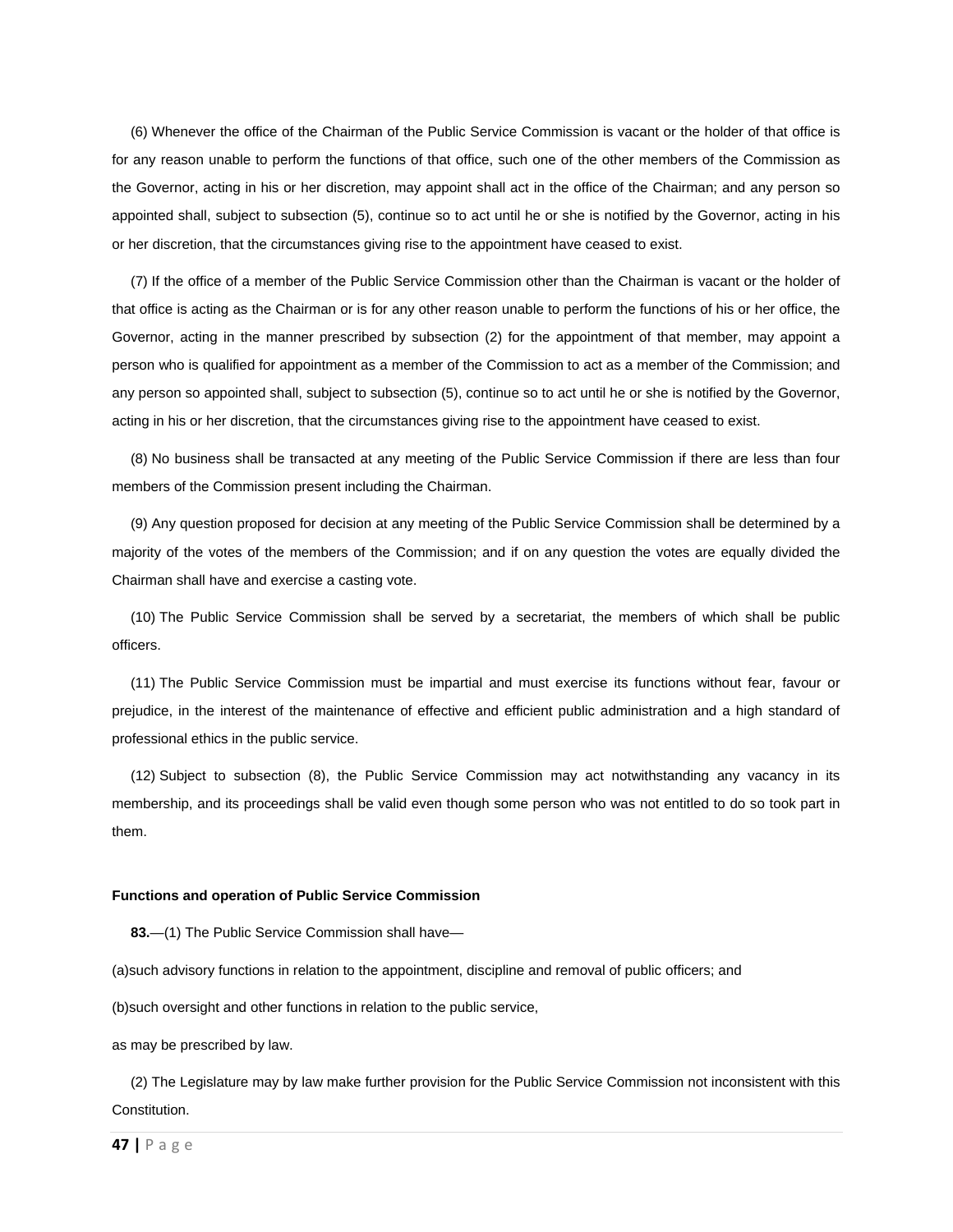(3) No law, and nothing done by the Public Service Commission under any law, may in any way affect the powers conferred on the Governor by sections 84(3) and (4) and 85(3) and (4).

#### **Appointment, discipline and removal of public officers**

**84.**—(1) Power to make appointments to public offices, and to remove or exercise disciplinary control over persons holding or acting in such offices, shall be exercised by the Deputy Governor in accordance with section 24 and subject to regulations made under this section.

(2) The Deputy Governor shall consult with the Premier before appointing any person to the office of permanent secretary.

(3) Regulations made by the Governor, acting in his or her discretion, may provide for the delegation to any other public officer, to such extent and subject to such conditions as may be prescribed in the regulations, of any of the powers conferred on the Deputy Governor by section 24(2)(a).

(4) Where the Governor, acting in his or her discretion, determines that the exercise of the powers conferred on the Deputy Governor by section 24(2)(a) or delegated to another public officer pursuant to subsection (3) would prejudice Her Majesty's service, the Governor shall give directions as to the exercise of those powers to the Deputy Governor or, as the case may be, the other public officer to whom powers have been delegated, and the Deputy Governor or, as the case may be, the other public officer shall comply with those directions.

(5) This section shall not apply to—

(a) any office mentioned in section 85;

(b) any office in the police service.

#### **Particular offices**

**85.**—(1) Power to make appointments to the offices of Deputy Governor and Financial Secretary is vested in the Governor, acting after consultation with the Premier, and, subject to subsection (5), power to remove or exercise disciplinary control over persons holding or acting in either office is vested in the Governor, acting in his or her discretion.

(2) Power to make appointments to the offices of Attorney-General, Director of Public Prosecutions and Registrar of the High Court, and to any other office requiring legal qualifications as may be prescribed by law, and, subject to subsection (5), to remove or exercise disciplinary control over any person holding or acting in any such office, is vested in the Governor, acting after consultation with the Chief Justice.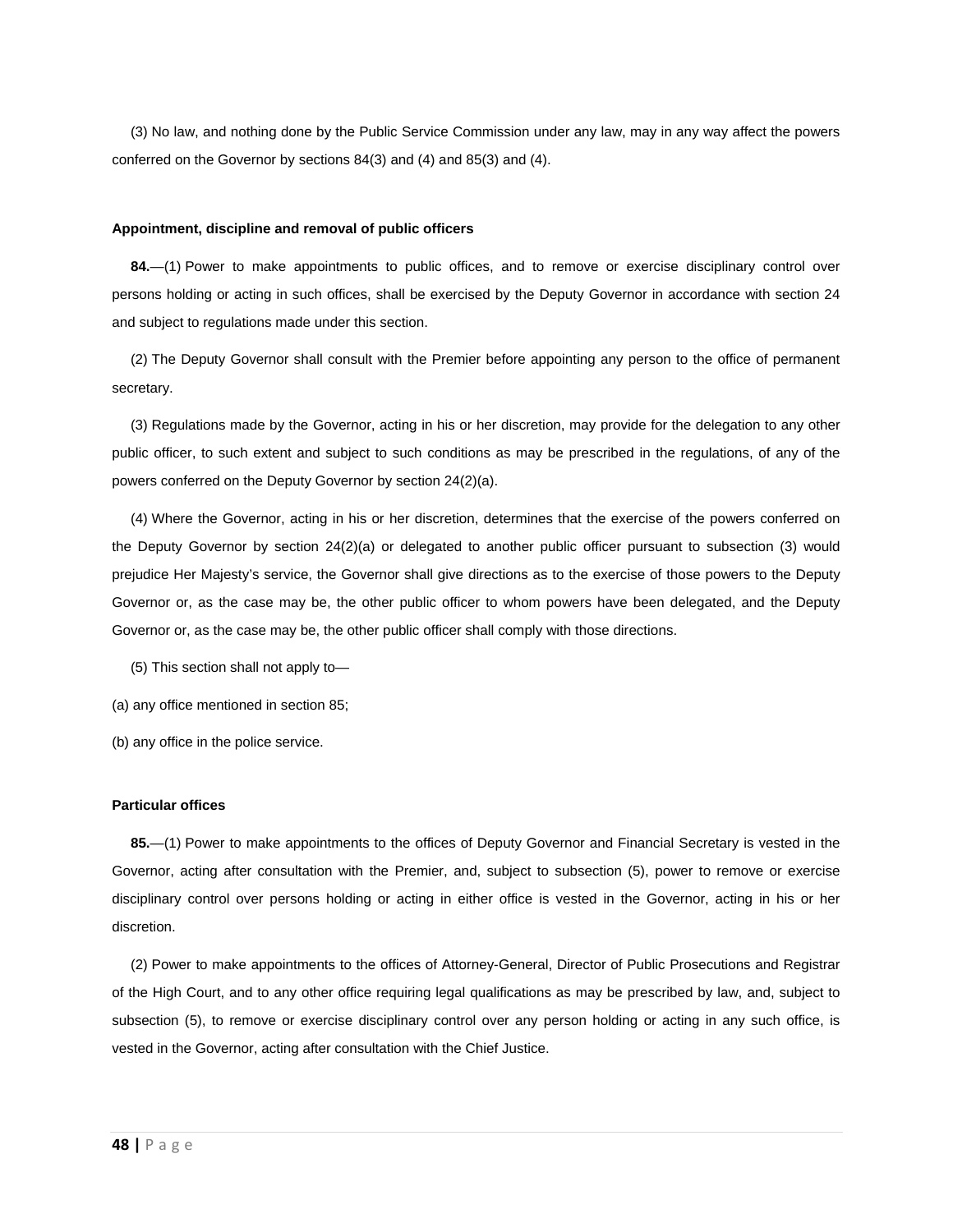(3) If any law provides for the Public Service Commission to provide advice to the Governor in the exercise of his or her powers under subsections (1) and (2), the Governor shall act otherwise than in accordance with the advice of the Public Service Commission if the Governor, acting in his or her discretion, determines that compliance with that advice would prejudice Her Majesty's service.

(4) Power to make appointments to the office of Commissioner of Police, and to remove or exercise disciplinary control over any person holding or acting in that office, is vested in the Governor, acting after consultation with the Premier.

(5) A person holding the office of Deputy Governor, Attorney-General, Financial Secretary or Director of Public Prosecutions may be removed from office only for inability to discharge the functions of his or her office (whether arising from infirmity of body or mind or any other cause) or for misbehaviour, and with the prior approval of a Secretary of State.

#### **Applicability of pensions law**

**86.**—(1) Subject to section 88, the law applicable to the grant and payment to any officer, or to his or her widow or widower, children, dependants or personal representatives, of any pension, gratuity or other like allowance (in this section and in sections 87 and 88 referred to as "an award") in respect of the service of that officer in a public office shall be that in force on the relevant day or any later law not less favourable to the person concerned.

(2) For the purposes of this section the relevant day is—

(a) in relation to an award granted before the appointed day, the day on which the award was granted;

(b) in relation to an award granted or to be granted on or after the appointed day to or in respect of a person who was a public officer before that day, the day immediately before that day;

(c) in relation to an award granted or to be granted to or in respect of a person who first becomes a public officer on or after the appointed day, the day on which he or she becomes a public officer.

(3) For the purposes of this section, in so far as the law applicable to an award depends on the option of the person to or in respect of whom it is granted or to be granted, the law for which he or she opts shall be taken to be more favourable to him or her than any other law for which he or she might have opted.

(4) In this section "the appointed day" means the date of commencement of this Constitution.

#### **Pensions, gratuities and allowances charged on Consolidated Fund**

**87.** Awards granted under any law shall (except so far as they are a charge on some other fund and are duly paid out of that fund to the person to whom payment is due) be charged on and paid out of the Consolidated Fund.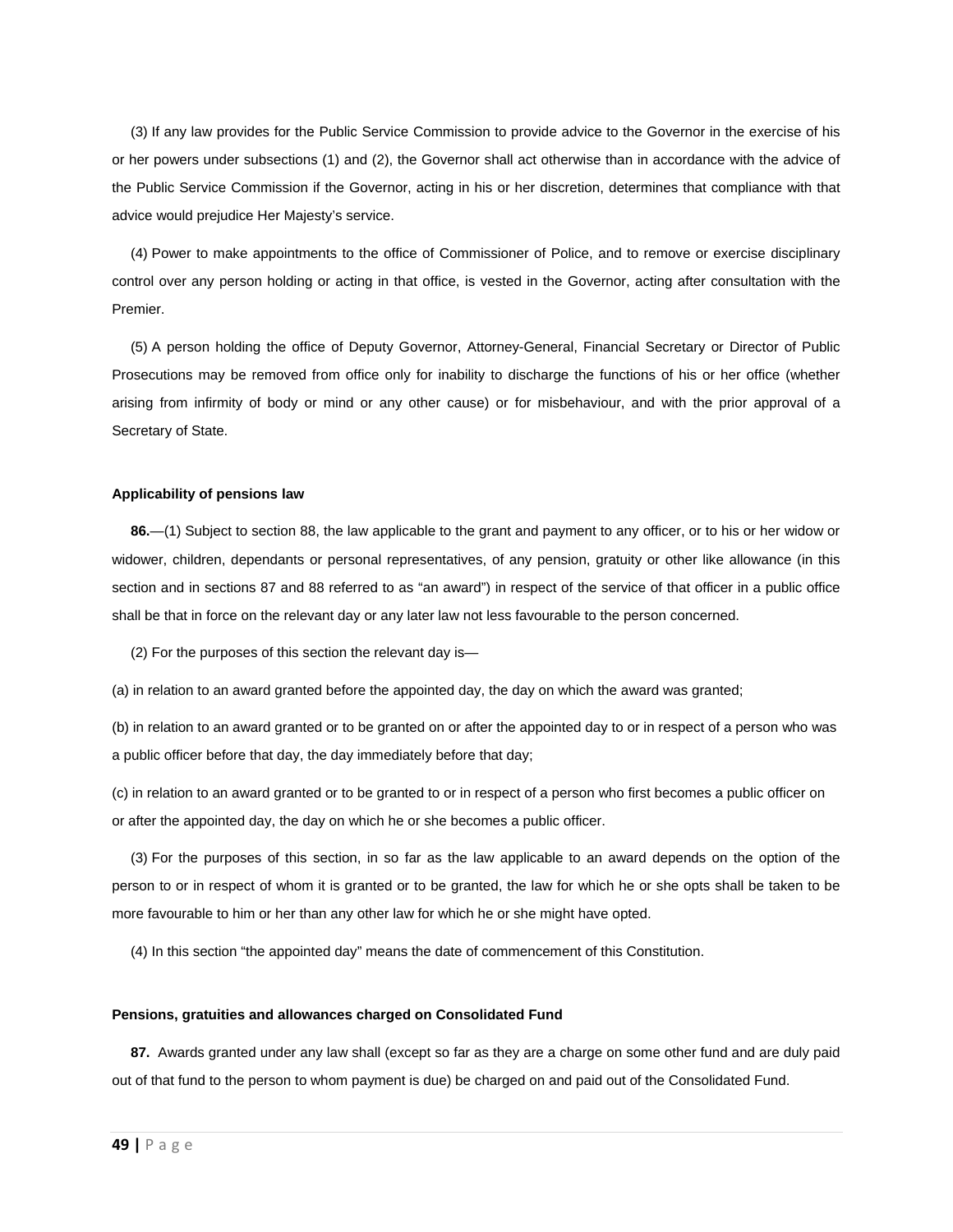#### **Grant and withholding of pensions, gratuities and allowances**

**88.**—(1) The power to grant any award under any pensions law (other than an award to which, under that law, the person to whom it is payable is entitled as of right) and, in accordance with any provisions in that respect contained in any such law, to withhold, reduce in amount or suspend any award payable under any such law is vested in the Governor, acting after consultation with the Public Service Commission.

(2) In this section, "pensions law" means any law relating to the grant to any person, or to the widow or widower, children, dependants or personal representatives of that person, of an award in respect of the services of that person in a public office, and includes any instrument made under any such law.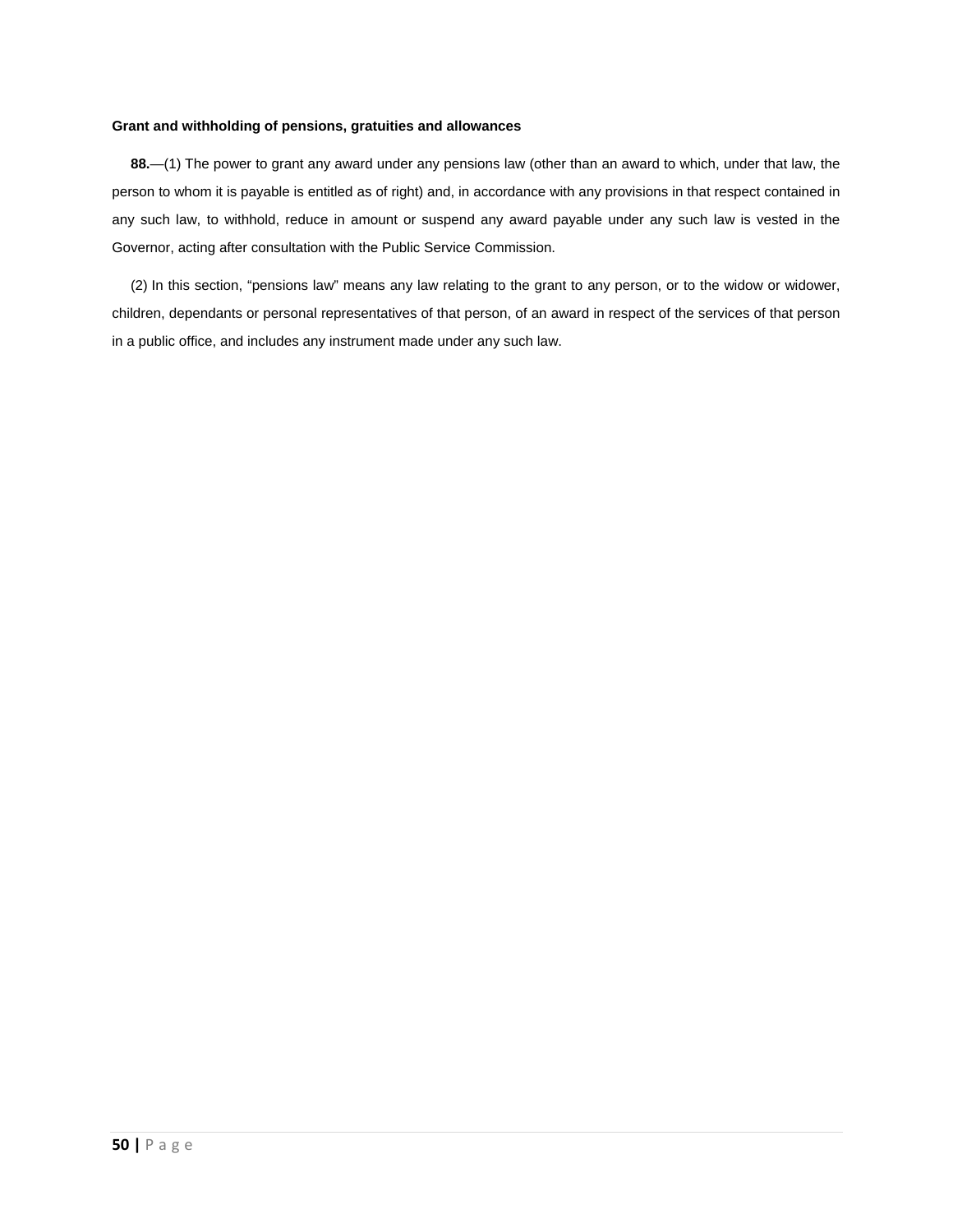## PART VIII FINANCE

#### **Taxation**

**89.**—(1) No tax, rate or other levy shall be imposed except under the authority of an Act of the Legislature.

(2) Where an Act of the Legislature confers powers on any person or authority to waive or vary a tax imposed by that law, that person or authority shall report to the Legislative Assembly on the exercise of those powers as often as shall be determined by law but not less than annually.

#### **Consolidated Fund**

**90.**—(1) There shall be a Consolidated Fund into which shall be paid all revenues or other moneys raised or received by and for the purposes of the Government.

(2) The revenues or other moneys referred to in subsection (1) shall not include revenues or other moneys—

(a) that are payable by or under an Act of the Legislature into some other fund established for a specific purpose; or

(b) that may, by or under an Act of the Legislature, be retained by the department of government that received them for the purpose of defraying the expenses of that department.

#### **Withdrawal from Consolidated Fund or other public funds**

**91.**—(1) No moneys shall be withdrawn from the Consolidated Fund except—

(a) to meet expenditure charged on the Fund by this Constitution or by an Act of the Legislature; or

(b) where the issue of those moneys has been authorised by an Appropriation Act, a Supplementary Appropriation Act, or as provided in subsection (3).

(2) No moneys shall be withdrawn from any public fund of Montserrat other than the Consolidated Fund unless the issue of those moneys has been authorised by law.

(3) If the Minister of Finance is satisfied that the Appropriation Act in respect of any financial year will not or has not come into force by the beginning of that financial year, that Minister may, subject to subsection (4), authorise the issue of moneys from the Consolidated Fund for the purpose of meeting expenditure necessary to carry on the services of the Government until the expiration of four months from the beginning of that financial year or the coming into force of the Appropriation Act, whichever is the earlier.

(4) Any sum issued in any financial year from the Consolidated Fund under subsection (3) in respect of any ongoing service of the Government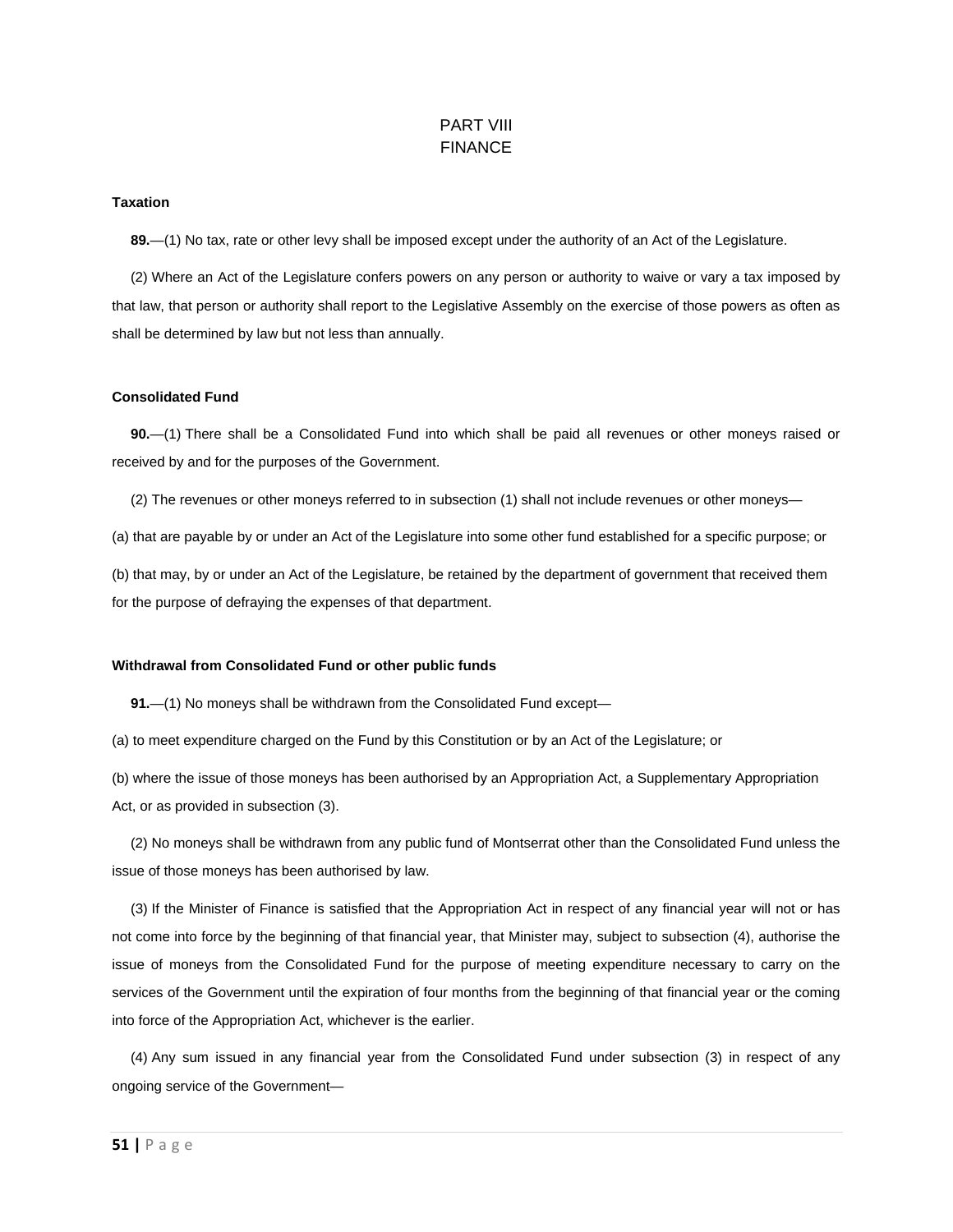(a) shall not exceed one third of the amount approved for that service by the Legislature in an Appropriation Act or a Supplementary Appropriation Act for the previous financial year; and

(b) shall be set off against the amount provided in respect of that service in the Appropriation Act for that financial year when that law comes into force.

#### **Financial year estimates**

**92.**—(1) The Minister of Finance shall cause to be prepared and laid before the Legislative Assembly before the beginning of each financial year estimates of revenues and expenditure of the Government for that financial year.

(2) At any time before the Legislative Assembly considers the estimates of revenues and expenditure laid before it by or on the authority of the Minister of Finance, an appropriate committee of the Assembly may discuss and review the estimates and make appropriate recommendations to the Assembly.

(3) Notwithstanding subsection (1) the Minister of Finance may cause to be prepared and laid before the Legislative Assembly—

(a) fiscal and monetary programmes and plans for economic and social development covering periods exceeding one year;

(b) estimates of revenue and expenditure covering periods exceeding one year; and

(c) estimates of non-financial outputs.

(4) The Legislature shall enact laws giving effect to this section.

#### **Appropriation Bill**

**93.**—(1) The heads of expenditure contained in the estimates, other than expenditure charged on the Consolidated Fund by this Constitution or any Act of the Legislature, shall be included in a Bill, to be known as an Appropriation Bill, which shall be introduced into the Legislative Assembly to provide for the issue from the Consolidated Fund of the sums necessary to meet that expenditure and the appropriation of those sums for the purposes specified in the Bill.

(2) If in respect of any financial year it is found that the amount appropriated for any purpose under the Appropriation Act is insufficient or that a need has arisen for expenditure for a purpose for which no amount has been appropriated by that Act, a supplementary estimate showing the sums required shall be laid before the Legislative Assembly by the Minister of Finance; and the heads of expenditure contained in that estimate shall be included in a Bill, to be known as a Supplementary Appropriation Bill, which shall be introduced into the Legislative Assembly to provide for the issue from the Consolidated Fund of the sums necessary to meet that expenditure and the appropriation of those sums for the purposes specified in the Bill.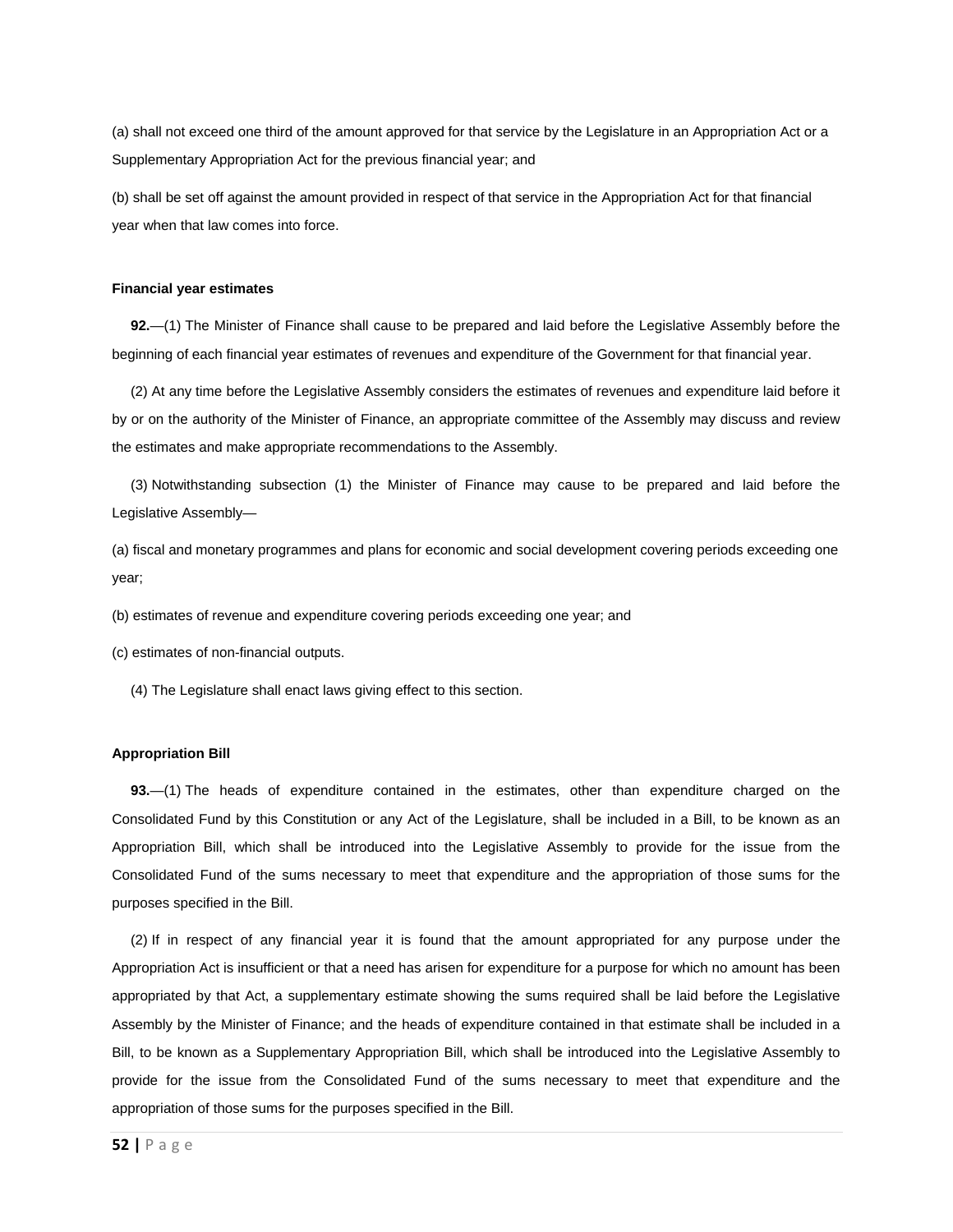#### **Excess expenditure**

**94.**—(1) Where, in exceptional circumstances, at the close of accounts for any financial year it is found that moneys have been expended on any expenditure vote in excess of the amount appropriated for it by an Appropriation Act or a Supplementary Appropriation Act or for a purpose for which no moneys have been voted and appropriated, the amount of the excess expended, or not appropriated, as the case may be, shall be included in a statement of expenditure in excess which shall be laid before the Legislative Assembly and referred to the Public Accounts Committee of the Assembly.

(2) The Public Accounts Committee shall report to the Legislative Assembly on a statement of expenditure in excess referred to it under subsection (1) within six months after the statement is referred to it.

(3) Where on receiving any report of the Public Accounts Committee issued under subsection (2) the Legislative Assembly, by means of a resolution, allows the excess or the amount expended but not appropriated to stand charged to public funds, the sum required to meet that excess or such amount as shall be allowed shall be included in a Supplementary Appropriation Bill for appropriation.

#### **Contingencies**

**95.**—(1) The Minister of Finance, if he or she is satisfied that there is an urgent and unforeseen need for expenditure for which no provision or insufficient provision has been made by an Appropriation Act or Supplementary Appropriation Act, may, by a Contingencies Warrant under his or her hand and in anticipation of the grant of an appropriation by the Legislature, authorise an advance from the Consolidated Fund to meet that need and shall forthwith report his or her action to the Cabinet.

(2) An advance made under subsection (1) shall be subject to any laws enacted by the Legislature, and to any restrictions imposed by the Legislative Assembly by resolution, from time to time.

#### **Remuneration of Speaker and elected members of Legislative Assembly**

**96.**—(1) There shall be paid to the Speaker and the elected members of the Legislative Assembly such remuneration and allowances as may be prescribed by an Act of the Legislature.

(2) The Legislative Assembly shall not proceed on any Bill for an Act referred to in subsection (1) unless a report of the Electoral Commission recommending the appropriate levels of such remuneration and allowances has been laid before the Assembly and has been published; and no Act shall provide for levels of remuneration or allowances that exceed the levels recommended in such report.

(3) The remuneration and allowances payable to the Speaker and elected members of the Legislative Assembly shall be charged on and paid out of the Consolidated Fund.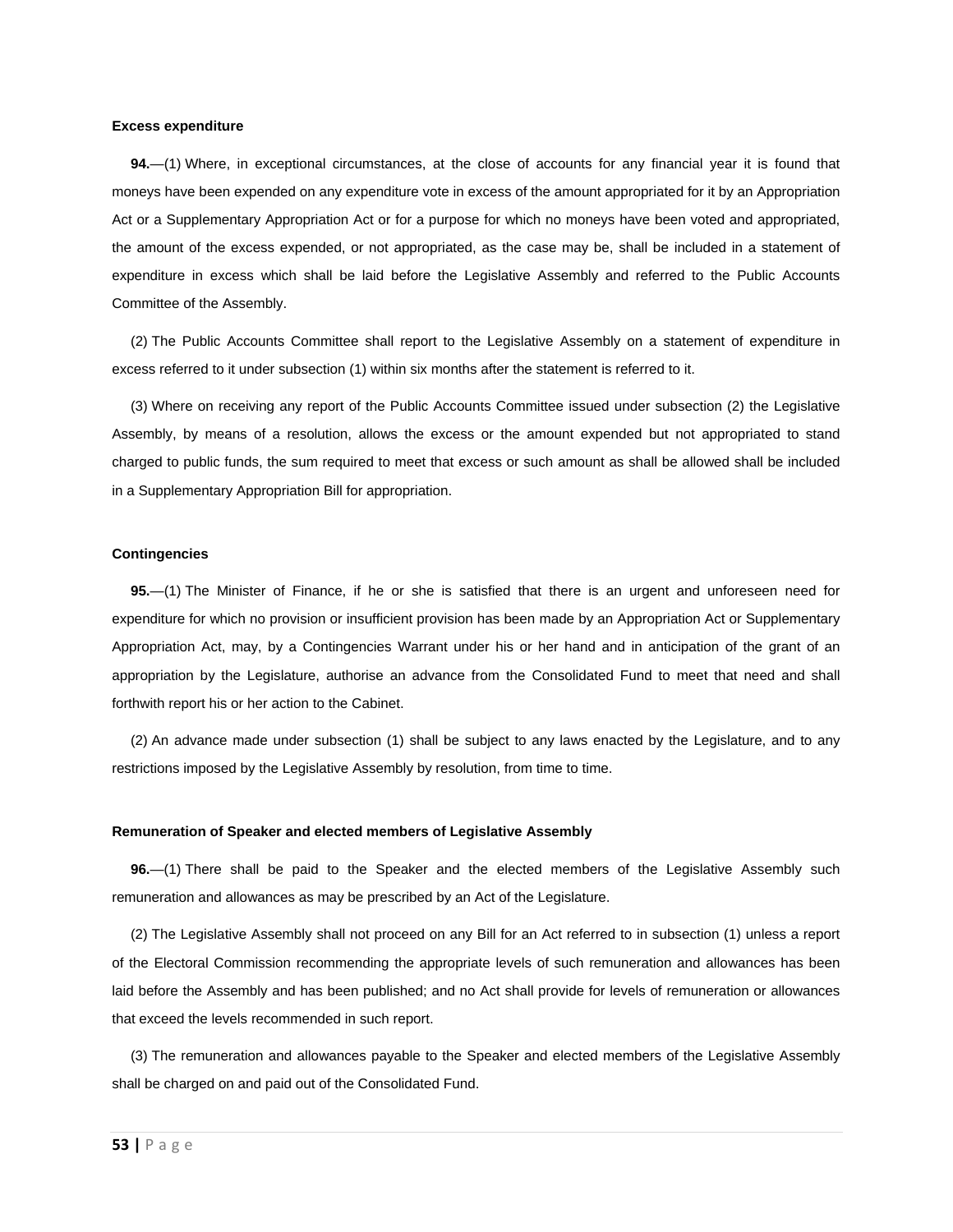#### **Remuneration of certain officers**

**97.**—(1) There shall be paid to the holders of the offices to which this section applies such remuneration and allowances as may be prescribed by or under an Act of the Legislature.

(2) The remuneration and allowances payable to the holders of those offices shall be charged on and paid out of the Consolidated Fund.

(3) The remuneration prescribed in pursuance of this section in respect of the holder of any such office and his or her other terms of service (other than allowances that are not taken into account in computing, under any law in that respect, any pension payable in respect of his or her service in that office) shall not be altered to his or her disadvantage after his or her appointment.

(4) Where a person's remuneration or other terms of service depend upon his or her option, the remuneration or terms for which he or she opts shall, for the purposes of subsection (3), be deemed to be more advantageous to him or her than any others for which he or she might have opted.

(5) This section applies to the offices of Governor, Deputy Governor, Attorney-General, Director of Public Prosecutions, Magistrate, Chairman or other member of the Public Service Commission, the Electoral Commission, the Complaints Commission and the Integrity Commission.

(6) Nothing in this section shall preclude an Act of the Legislature that reduces the level of remuneration payable to the holder of any office to which this section applies where that Act makes equivalent reduction to the remuneration of all members of the public service.

#### **Power of Government to borrow or lend**

**98.**—(1) Subject to this Constitution, the Government may borrow from any source.

(2) The Government shall not borrow, guarantee or raise a loan on behalf of itself or any other public institution, authority or person except—

(a) as authorised by or under an Act of the Legislature; and

(b) in accordance with any borrowing guidelines agreed with Her Majesty's Government in the United Kingdom.

(3) An Act of the Legislature made under subsection (2)(a) shall provide—

(a) that the terms and conditions of the loan shall be laid before the Legislative Assembly and shall not come into force unless they have been approved by a resolution of the Assembly; and

(b) that any moneys received in respect of that loan shall be paid into the Consolidated Fund and form part of that Fund or into some other public fund which is existing or is created for the purpose of the loan.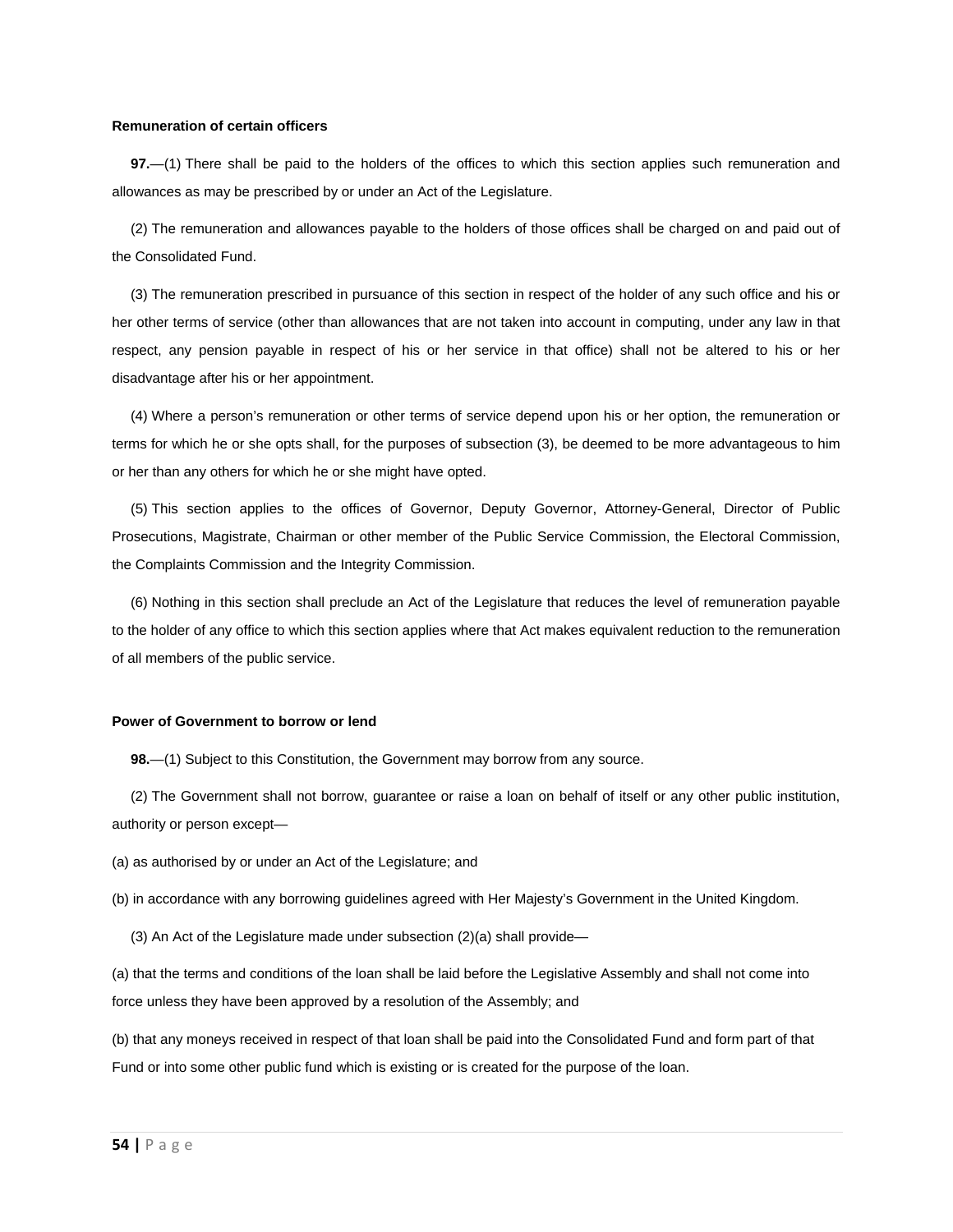(4) The Minister of Finance shall, at such times as the Legislative Assembly may determine, cause to be presented to the Assembly such information concerning any loan as is necessary to show—

(a) the extent of the total indebtedness by way of principal and accumulated interest;

(b) the provision made for servicing or repayment of the loan; and

(c) the utilisation and performance of the loan.

(5) The Legislative Assembly may, by resolution, authorise the Government to enter into an agreement for the giving of a loan or a grant out of any public fund or public account.

(6) An agreement entered into pursuant to subsection (5) shall be laid before the Legislative Assembly and shall not come into force unless it has been approved by the Assembly by resolution.

(7) For the purposes of this section, the expression "loan" includes any money lent or given to or by the Government on condition of return or repayment and any other form of borrowing or lending in respect of which—

(a) moneys from the Consolidated Fund or any other public fund may be used for payment or repayment; or

(b) moneys from any fund by whatever name called, established for the purpose of payment or repayment whether in whole or in part and whether directly or indirectly, may be used for payment or repayment.

(8) The Legislature may by law exempt any category of loan from subsections (2)(a) and (3), subject to such conditions as it may so prescribe.

#### **Public Debt**

**99.**—(1) The Public Debt of Montserrat shall be charged on the Consolidated Fund and other public funds of Montserrat.

(2) For the purposes of this section, the Public Debt includes the interest on that debt, sinking fund payments in respect of that debt, and the costs, charges and expenses incidental to the management of that debt.

#### **Financial control and accounts**

**100.**—(1) The Minister of Finance shall provide the Legislative Assembly with such reports, information and accounts as may be necessary to ensure that the Assembly is kept fully informed at all times of the state of the economy of Montserrat and the finances of the Government.

(2) The Legislature shall make provision by law for the regular publication of accounts of the Consolidated Fund and any other public funds and for the laying of such accounts and any reports on them before the Legislative Assembly.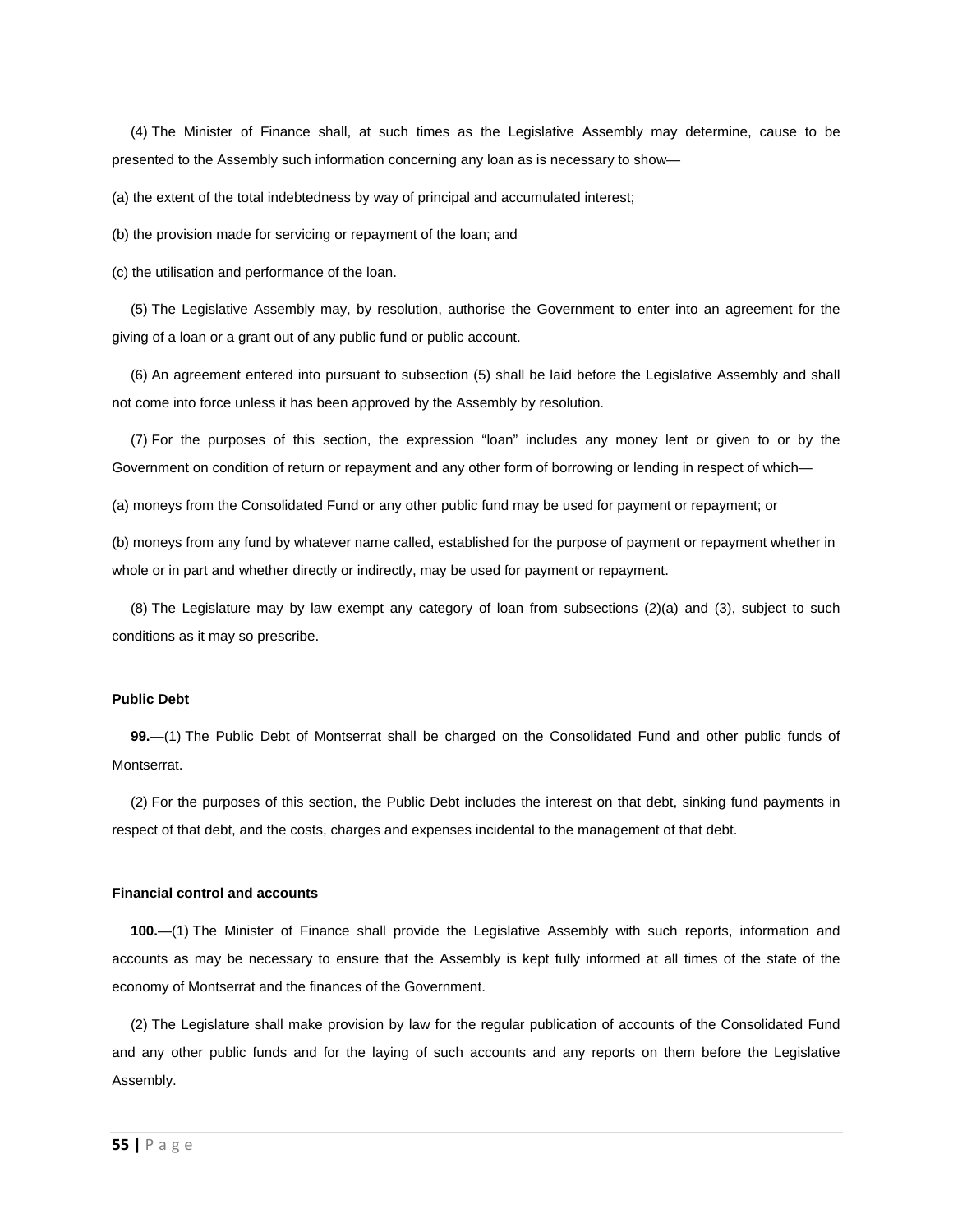#### **Auditor-General**

**101.**—(1) There shall be an Auditor-General for Montserrat.

(2) Power to make appointments to the office of Auditor-General is vested in the Governor, acting after consultation with the Public Accounts Committee of the Legislative Assembly.

(3) Power to remove the Auditor-General from office is vested in the Governor, acting in accordance with subsections (4) to (6).

(4) The Governor shall remove the Auditor-General from office if—

(a) the Auditor-General violates any law concerning the ethics of public leaders; or

(b) the Auditor-General becomes bankrupt, applies to take the benefit of any law for the relief of bankrupt or insolvent debtors, compounds with creditors, or otherwise makes an assignment of remuneration for the benefit of creditors.

(5) If the Legislative Assembly in a resolution addressed to the Governor resolves that the Auditor-General is unable to perform the functions of his or her office due to misconduct, incapacity or incompetence—

(a) the Governor shall appoint a special tribunal which shall consist of a Chairman and not less than two other members; but the Chairman and at least half of the other members shall be persons who hold or have held office as a judge of a court having unlimited jurisdiction in civil and criminal matters in any part of the Commonwealth or Ireland or a court having jurisdiction in appeals from such a court;

(b) the special tribunal shall inquire into the matter and report on the facts thereof to the Governor and recommend whether or not the Auditor-General should be removed from office.

(6) If the special tribunal appointed in accordance with subsection (5) recommends to the Governor that the Auditor-General should be removed from office then the Governor shall remove him or her from office.

(7) If the question of removing the Auditor-General from office has been referred to a special tribunal under subsection (5), the Governor, acting in his or her discretion, may suspend the Auditor-General from the exercise of the functions of that office and such suspension shall cease to have effect if the special tribunal recommends to the Governor that the Auditor-General should not be removed.

(8) The Auditor-General may resign his or her office by writing under his or her hand addressed to the Governor.

#### **Position and remuneration of Auditor-General**

**102.**—(1) The Auditor-General shall by virtue of his or her office be an officer of the Legislative Assembly.

(2) The terms and conditions of employment including the remuneration and allowances of the Auditor-General shall be set from time to time by a resolution of the Legislative Assembly proposed by the Chairman of the Public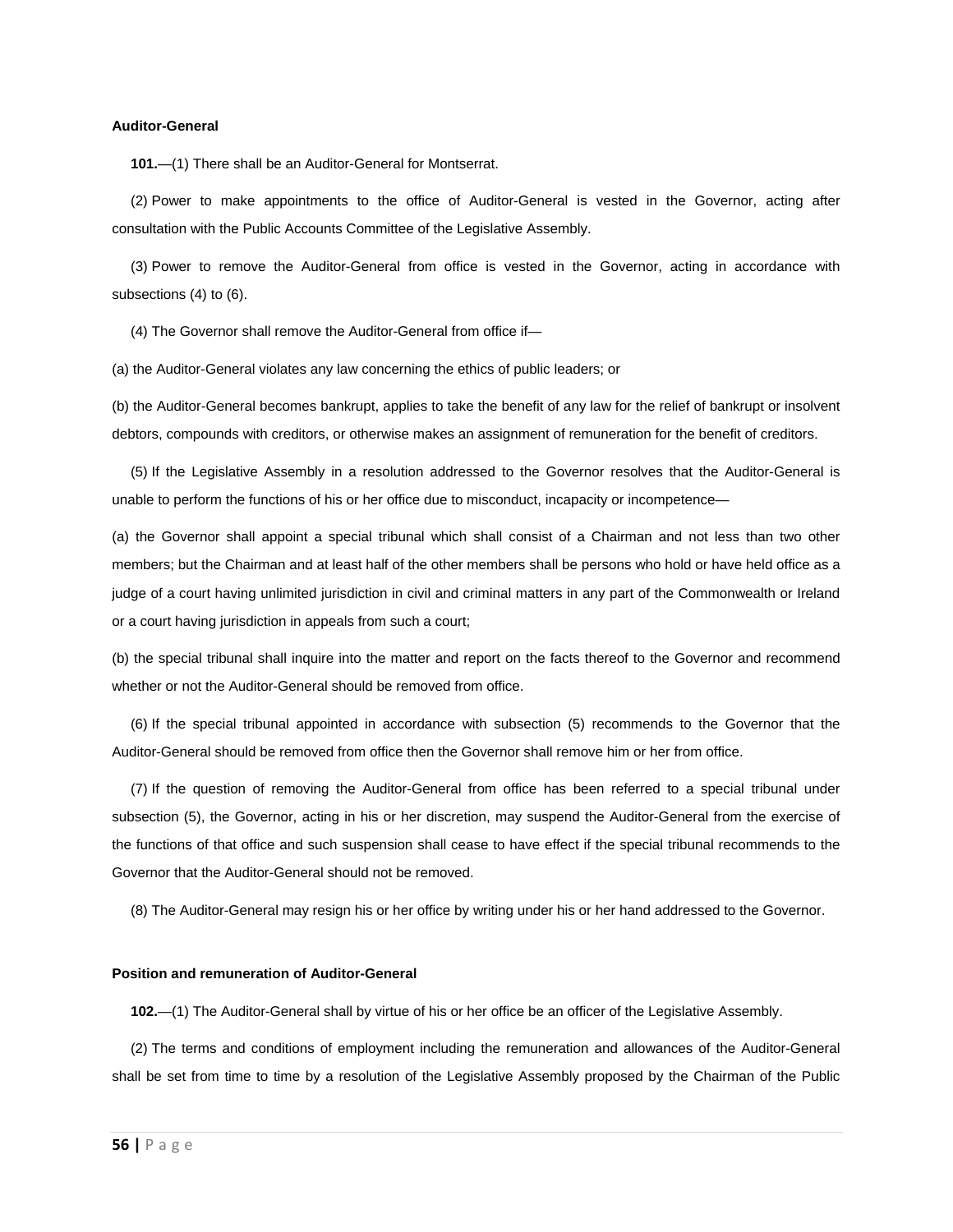Accounts Committee of the Assembly; but any remuneration and allowances shall not be less than the average rate paid to the Financial Secretary.

(3) The remuneration and allowances of the Auditor-General shall be charged on and paid out of the Consolidated Fund.

#### **Functions of Auditor-General**

**103.**—(1) The Auditor-General shall audit and report on the public accounts of Montserrat and of all public offices, including the courts, the central and local government administrations, universities and higher education institutions, and any public corporations or other bodies or organisations established by an Act of the Legislature, and may conduct financial and value for money audits in respect of any project involving public funds.

(2) The Auditor-General shall submit to the Legislative Assembly annually a report of the accounts audited by him or her under subsection (1) for the immediately preceding financial year.

(3) For the purposes of subsection (1) the Auditor-General and any person authorised by him or her shall have a right of access at all reasonable times to all such documents as appear to him or her to be necessary for the purposes of the audit, and shall be entitled to require from any person holding or accountable for any such documents such information and explanation as he or she thinks necessary for those purposes.

(4) In the exercise of his or her functions, the Auditor-General shall not be subject to the direction or control of any other person or authority.

#### **National Audit Office**

**104.**—(1) The Legislature shall by law make provision for the establishment of an independent National Audit Office headed by the Auditor-General.

(2) The budget for the National Audit Office shall be charged on and paid out of the Consolidated Fund, and must at all times be adequate to enable the full performance of the functions conferred on the Auditor-General by this Constitution or any other law.

(3) The accounts of the National Audit Office shall be audited and reported on by an auditor appointed by the Legislative Assembly.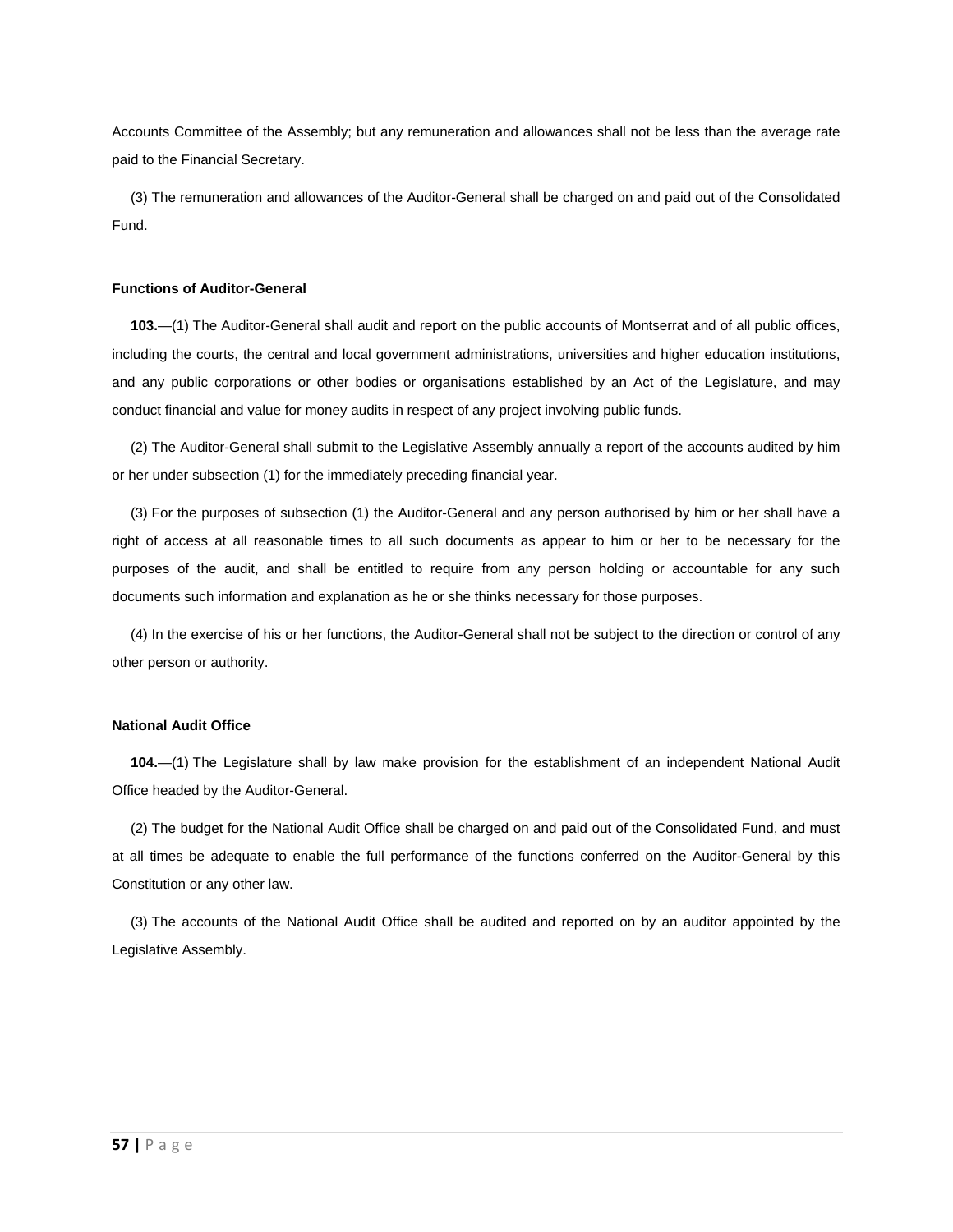## PART IX PUBLIC STANDARDS

#### **Complaints Commission**

**105.**—(1) There shall be a Complaints Commission for Montserrat, the composition, functions, operation and procedure of which shall, subject to this section, be prescribed by or under an Act of the Legislature.

(2) The functions of the Complaints Commission shall include, without prejudice to the jurisdiction of any court of law, encouraging the resolution of human rights complaints, maladministration complaints and other complaints prescribed by law, and assisting in their resolution, by providing an independent, fair and accessible process for resolving them.

(3) In the exercise of its functions the Complaints Commission shall not be subject to the direction or control of any other person or authority, subject to subsection (4).

(4) The Governor may, in writing, direct the Complaints Commission to inquire into, and report to him or her in relation to, a matter that can be complained about in accordance with subsection (2), and the Complaints Commission must comply with any such direction.

(5) In this section—

"human rights complaint" means a complaint of breach or infringement of a right or freedom referred to in Part I of this Constitution; and

"maladministration complaint" means a complaint of maladministration in the government of Montserrat.

#### **Standards in public life**

**106.**—(1) The Legislature shall maintain the highest standards in public life by enacting appropriate laws, which include sanctions that may accompany the failure to conform to such standards.

(2) In the exercise of their functions Ministers, members of the Legislative Assembly and public officers shall uphold and conform to the highest standards in public life, in accordance with the Integrity in Public Office Act 2010 (or any Act amending or replacing it) and the other laws in force in Montserrat.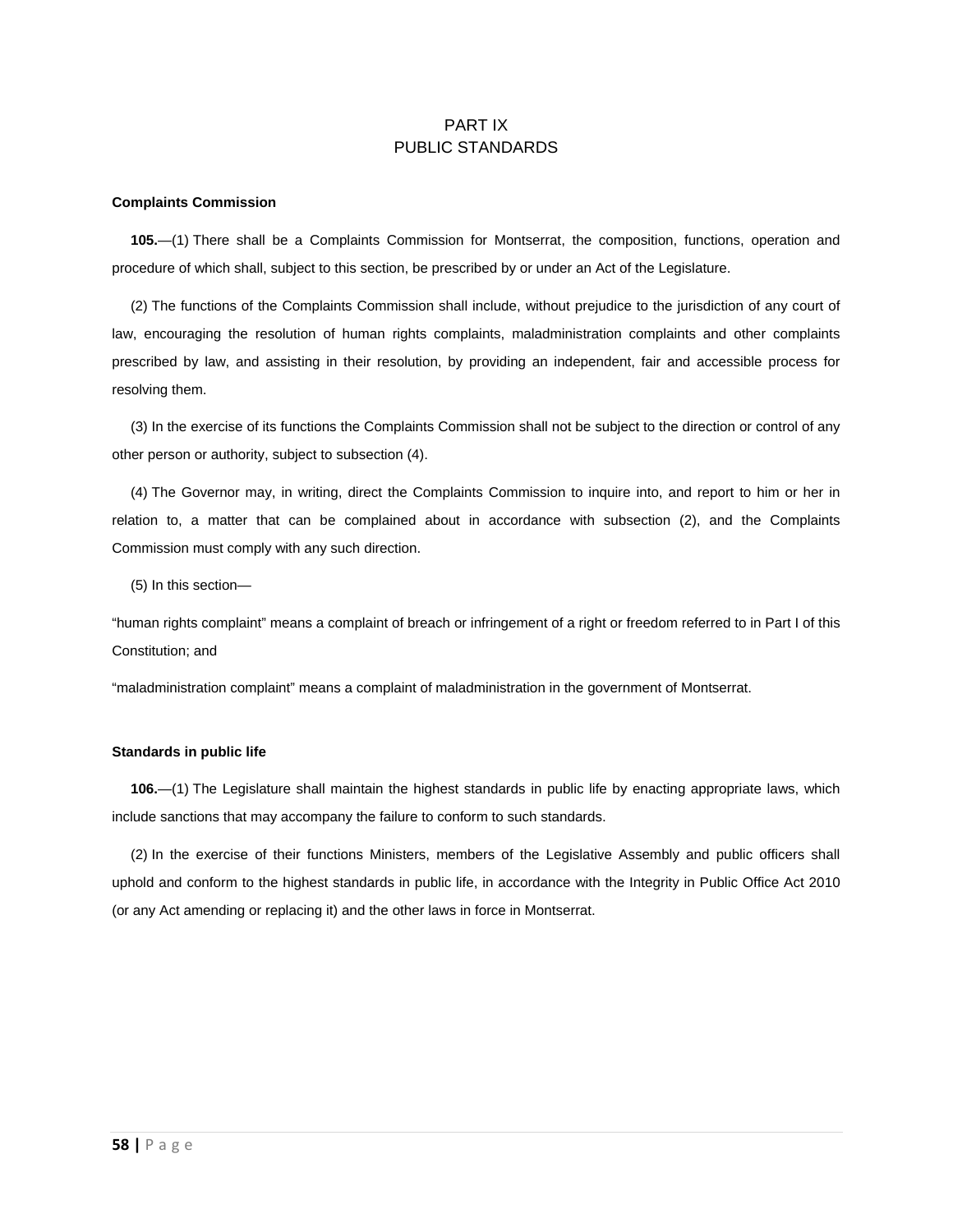## PART X **MISCELLANEOUS**

#### **Interpretation**

**107.**—(1) In this Constitution, unless the context otherwise requires—

"Chief Justice" means the Chief Justice referred to in the Supreme Court Order 1967(**1**);

"Court of Appeal" means the Court of Appeal established by the Supreme Court Order 1967;

"Deputy Speaker" means the member of the Legislative Assembly elected by the Assembly as Deputy Speaker under section 59;

"financial year" means the period of twelve months beginning on the first day of January in any year or such other day as the Legislature may prescribe by law;

"functions" includes powers and duties;

"*Gazette*" means the official *Gazette* of Montserrat;

"Government" means the Government of Montserrat;

"High Court" means the High Court established by the Supreme Court Order 1967;

"judiciary" means any court having jurisdiction in Montserrat and includes any member or officer of such court;

"law" includes any subsidiary instrument;

"Legislature" means the Legislature established by section 47;

"Leader of the Opposition" means the person appointed as such under section 61;

"meeting" means any sitting or sittings of the Legislative Assembly commencing when the Assembly first meets after being summoned at any time and terminating when the Assembly is adjourned *sine die* or at the conclusion of a session;

"Minister" means a person appointed as Premier or other Minister under section 33;

"Minister of Finance" means the Minister for the time being responsible for finance;

"misbehaviour" means behaviour that renders a person unfit to discharge his or her duties;

"political party" means an organisation that sponsors or supports, or that at any time sponsored or otherwise supported, a candidate for election to the Legislative Assembly;

"Premier" means the person appointed as such under section 33(1);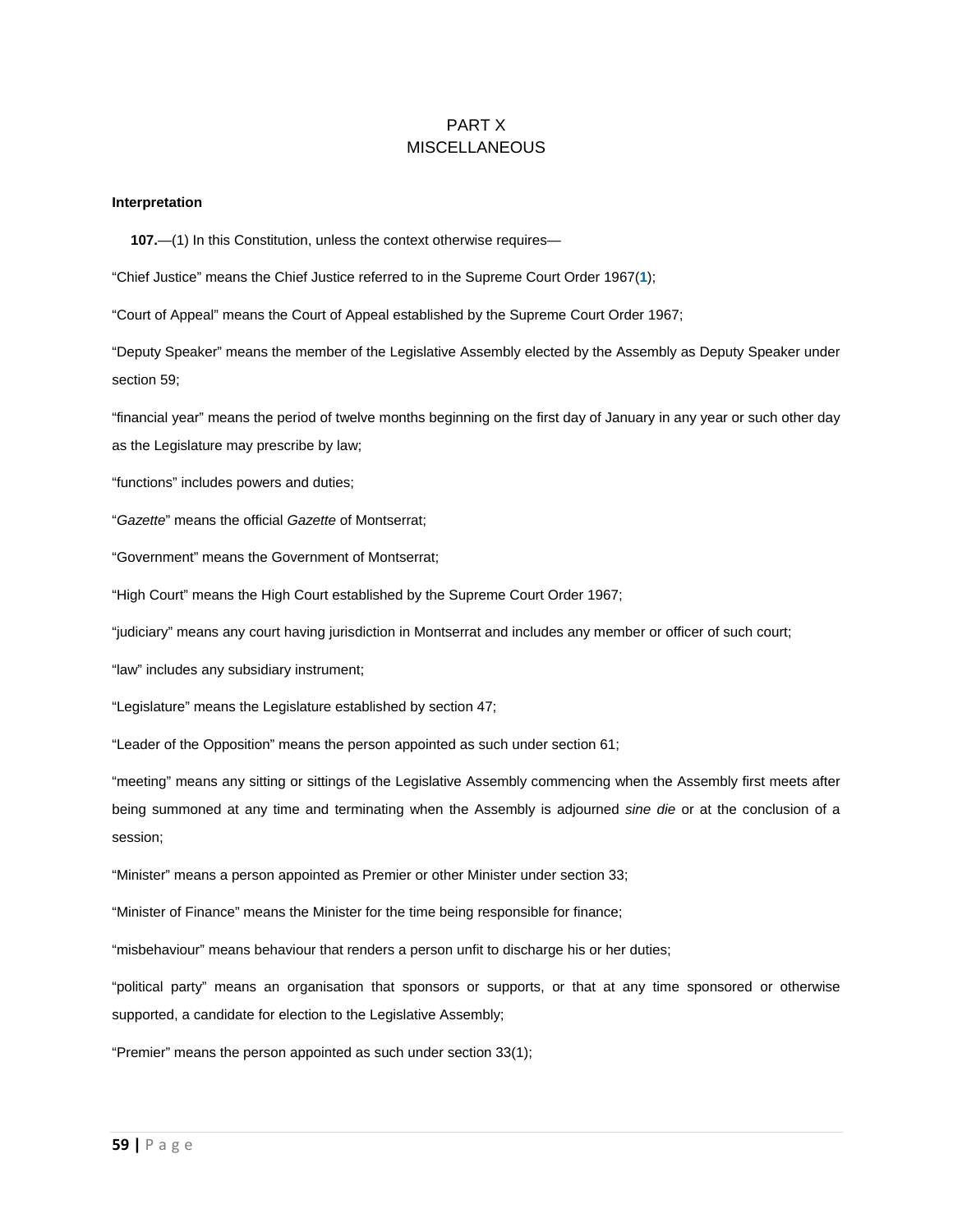"public office" means, subject to section 108, an office of emolument in the public service, but does not include service as a judge of the High Court or the Court of Appeal or as a Magistrate;

"public officer" means the holder of any public office and includes any person appointed to act in any such office;

"public service" means the service of the Crown in a civil capacity in respect of the government of Montserrat;

"session" means the meetings of the Legislative Assembly commencing when the Assembly first meets after its prorogation or dissolution at any time, and terminating when the Assembly is next prorogued or is dissolved without having been prorogued;

"sitting" means a period during which the Legislative Assembly is sitting continuously without adjournment, and includes any period during which the Assembly is in Committee;

"Speaker" means the person elected as Speaker by the Legislative Assembly under section 59;

"Standing Orders" means the Standing Orders of the Legislative Assembly made under section 72;

"subsidiary instrument" means any proclamation, regulation, order, rule or other like instrument having the force of law.

(2) For the purposes of this Constitution, a person shall be regarded as a Montserratian if that person—

(a) is a British overseas territories citizen who was born in Montserrat; or

(b) is a British overseas territories citizen who was born outside Montserrat and—

(i) who was lawfully adopted by a person who is regarded (or, if deceased, would if alive be regarded) as a Montserratian by virtue of this subsection; or

(ii) whose father or mother or any grandparent was born in Montserrat; or

(iii) whose father or mother or any grandparent became a citizen of the United Kingdom and Colonies, a British Dependent Territories citizen or a British overseas territories citizen by virtue of having been lawfully adopted by a person who is regarded (or, if deceased, would if alive be regarded) as a Montserratian by virtue of this subsection; or

(iv) who is ordinarily resident in Montserrat and whose father or mother or any grandparent by virtue of registration or naturalisation while resident in Montserrat became a citizen of the United Kingdom and Colonies, a British Dependent Territories citizen or a British overseas territories citizen; or

(v) who by virtue of registration or naturalisation while resident in Montserrat became a citizen of the United Kingdom and Colonies, a British Dependent Territories citizen or a British overseas territories citizen; or

(c) was born in or outside Montserrat of a father or mother who was born in Montserrat and is regarded (or, if deceased, would if alive be regarded) as a Montserratian by virtue of this subsection; or

(d) has been granted Montserratian status in accordance with any law; or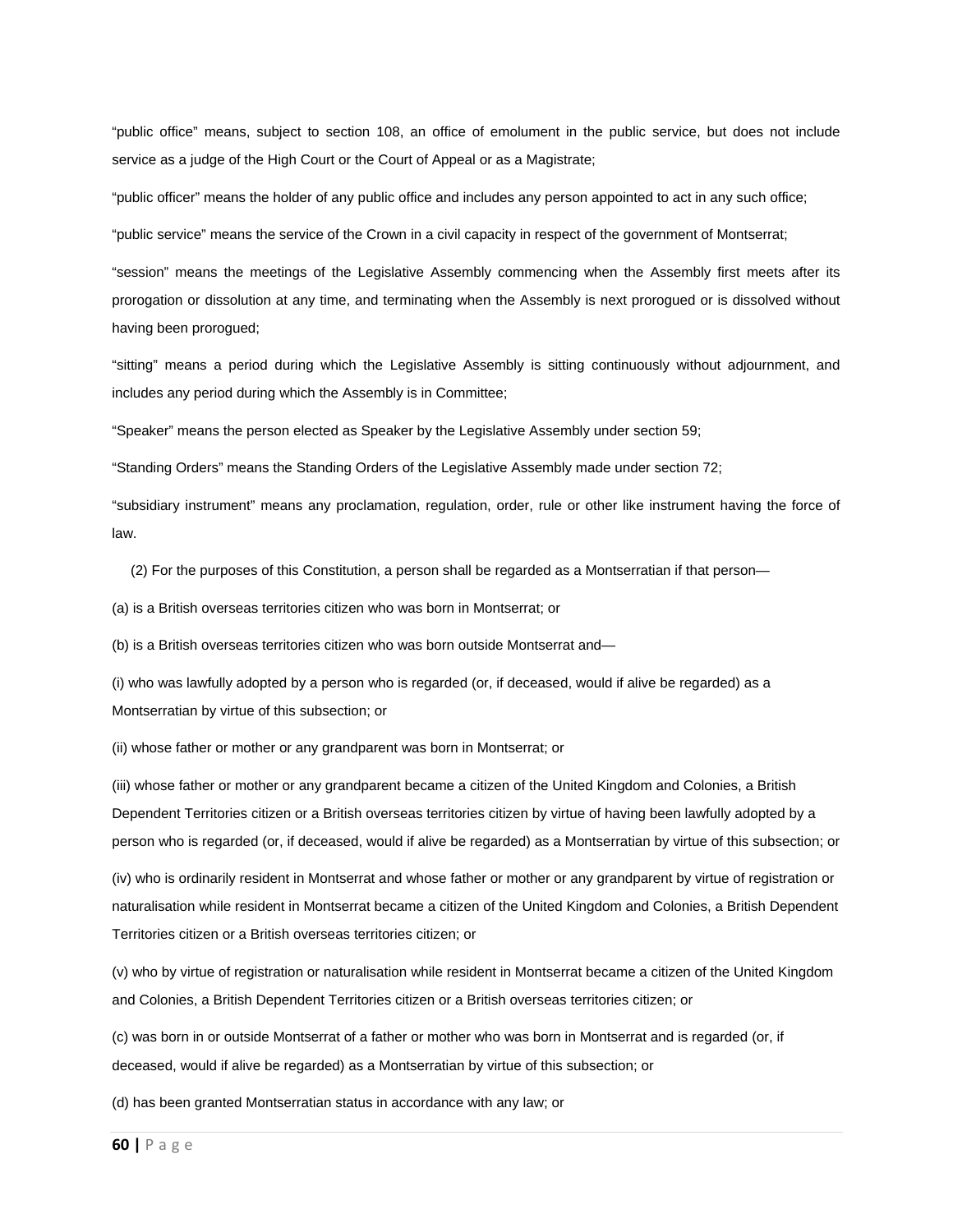(e) was immediately before the commencement of this Constitution deemed to belong to Montserrat by virtue of any law.

(3) Unless it is otherwise provided or the context otherwise requires, a reference in this Constitution to the holder of an office by the term designating his or her office shall be construed as a reference to any person for the time being lawfully performing the functions of that office.

#### **References to public office**

**108.**—(1) For the purposes of this Constitution, a person shall not be considered as holding or acting in a public office by reason only that he or she—

(a) is in receipt of any remuneration or allowance as a Minister or Parliamentary Secretary, as the Speaker, the Deputy Speaker or member of the Legislative Assembly, or as the Chairman or other member of the Public Service Commission, the Electoral Commission or the Complaints Commission;

(b) is in receipt of a pension or other like allowance in respect of service under the Crown; or

(c) is on leave of absence pending relinquishment of a public office.

(2) If it is provided by any law that an office (not being an office constituted by this Constitution) shall not be a public office for the purposes of section 52(1)(b), this Constitution shall have effect accordingly as if that provision of law were enacted in it.

#### **Appointments**

**109.**—(1) In this Constitution, unless it is otherwise provided or the context otherwise requires, any reference to power to make appointments to any public office shall be construed as including a reference to power to make appointments on promotion and transfer, appointments on contract and appointments to act in an office during any period when it is vacant or the holder of the office is absent from Montserrat or is for any other reason unable to perform the functions of the office.

(2) Where the holder of any office constituted by or under this Constitution is on leave of absence pending the relinquishment of that office, the person or authority having power to make appointments to that office may appoint another person to that office; and where two or more persons concurrently hold the same office by virtue of an appointment made in pursuance of this subsection, the person last appointed shall, in respect of any function conferred on the holder of that office, be deemed to be the sole holder of the office.

(3) Where by this Constitution any person is directed, or power is conferred on any person or authority to appoint a person, to act in an office if the holder of the office is unable to perform the functions of that office, the validity of any performance of those functions by the person so directed or of any appointment made in exercise of that power shall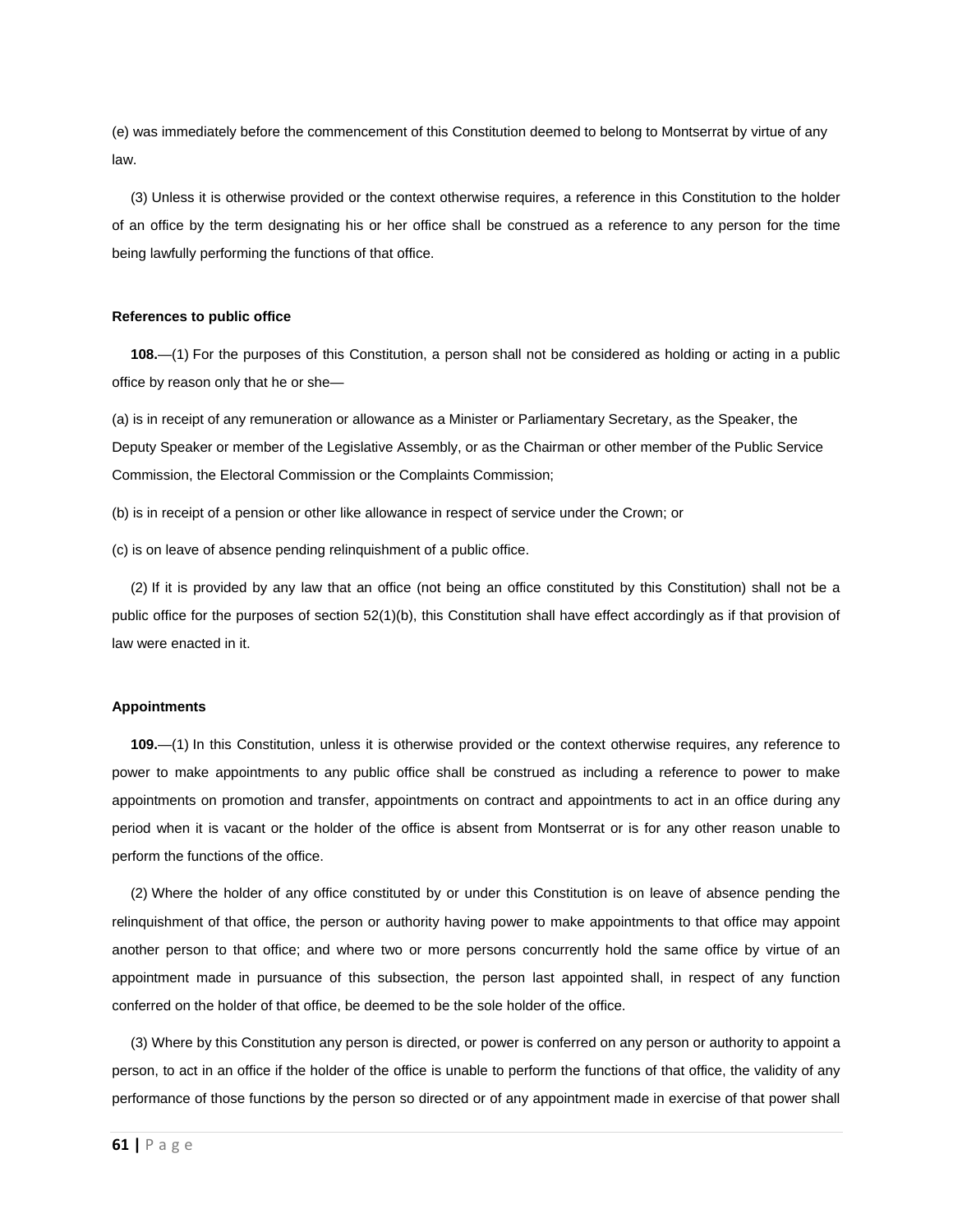not be called in question in any court on the ground that the holder of the office is not unable to perform the functions of the office.

#### **Re-election or reappointment**

**110.** Any person who has vacated his or her seat in the Legislative Assembly or who has vacated any office constituted by or under this Constitution may, if qualified, again be elected to the Assembly or appointed to that office, as the case may be, from time to time.

#### **Removal from office**

**111.** In this Constitution, unless it is otherwise provided or the context otherwise requires, any reference to power to remove a public officer from office shall be construed as including a reference to any power conferred by any law to require or permit that officer to retire from the public service and to any power or right to terminate a contract on which a person is employed as a public officer and to determine whether any such contract shall or shall not be renewed.

#### **Resignations**

**112.** For the purposes of this Constitution, the resignation of the holder of any office that is required to be addressed to any person shall have effect from the time that it is received by that person.

#### **Power to amend or revoke instruments**

**113.** Where any power is conferred by this Constitution to make any subsidiary instrument or to give any directions or instructions or make any designation, the power shall be construed as including a power exercisable in like manner to amend or revoke any such instrument, directions, instructions or designation.

#### **Amendment**

**114.**—(1) The Electoral Commission shall keep under review the operation of this Constitution and report as it considers necessary to the Legislative Assembly.

(2) The Premier, if authorised by resolution of the Legislative Assembly adopted by a two-thirds majority of the elected members of the Assembly, shall request discussion of amendment of this Constitution with Her Majesty's Government in the United Kingdom.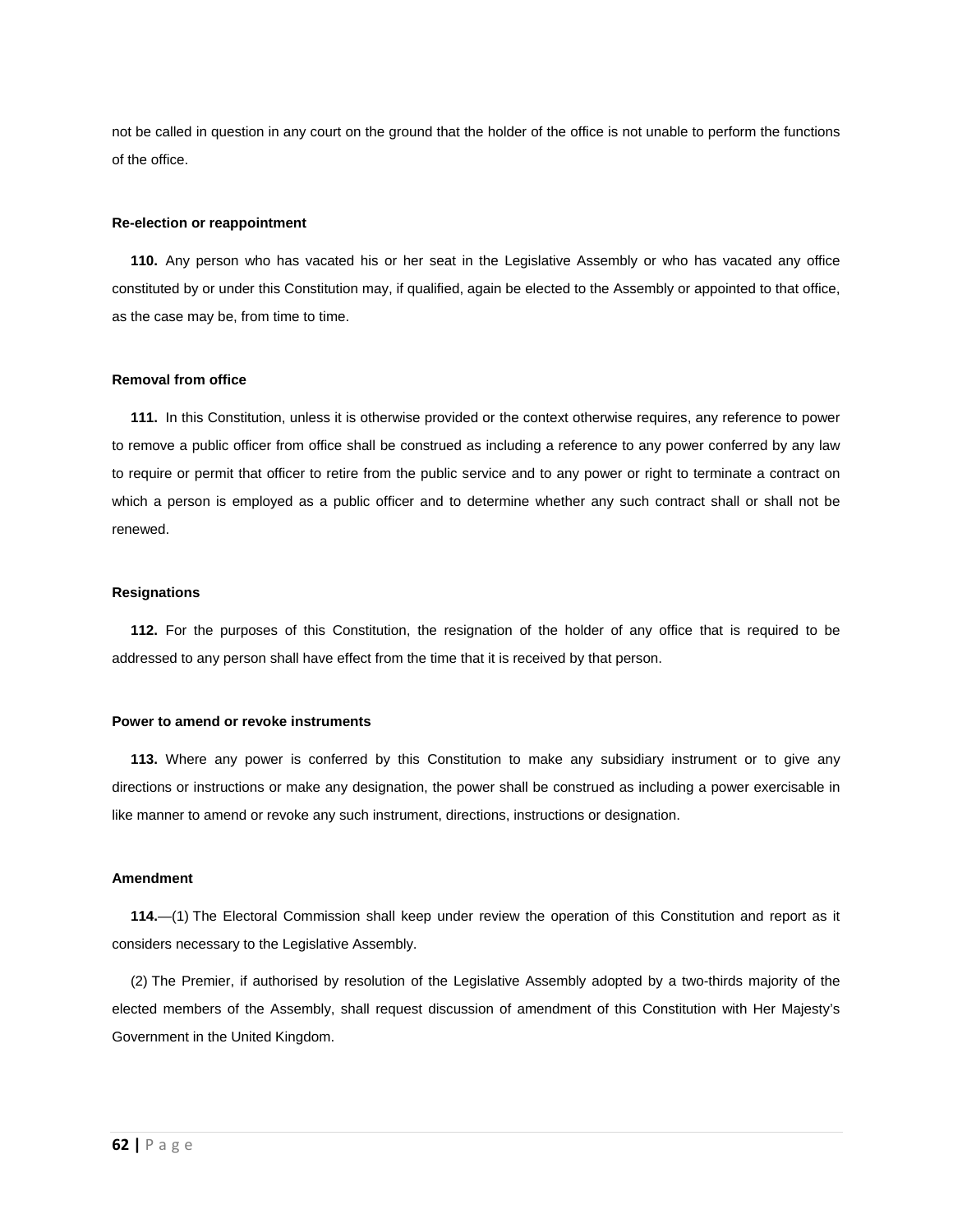#### **Meaning of appointed day**

**115.** In sections 116 to 119, "the appointed day" means the day referred to in section 1(2) of this Order, that is to say the date of commencement of this Constitution.

#### **Revocations and amendment**

**116.**—(1) The following instruments are revoked with effect from the appointed day—

(a)the Montserrat Constitution Order 1989(**2**);

(b)the Montserrat Constitution (Amendment) Order 2000(**3**); and

(c)the Instructions issued under the Royal Sign Manual and Signet to the Governor of Montserrat on 13th January 1990.

(2) The Leeward Islands (Emergency Powers) Order in Council 1959(**4**) shall cease to apply to Montserrat with effect from the day on which section 18(1) to (8) of this Constitution comes into force; but any regulations made under that Order that are in force in Montserrat immediately before that day shall continue in force there until revoked by the Governor, acting in accordance with section 18 of this Constitution.

#### **Existing laws**

**117.**—(1) Subject to this section, the existing laws shall have effect on and after the appointed day as if they had been made in pursuance of this Constitution and shall be read and construed with such modifications, adaptations, qualifications and exceptions as may be necessary to bring them into conformity with this Constitution.

(2) The Legislature may by law make such amendments to any existing law as appear to it to be necessary or expedient for bringing that law into conformity with this Constitution or otherwise for giving effect to this Constitution; and any existing law shall have effect accordingly from such day (not being earlier than the appointed day) as may be specified in the law made by the Legislature.

(3) In this section "existing law" means any law or instrument having effect as part of the law of Montserrat immediately before the appointed day but does not include any Act of the Parliament of the United Kingdom and any instrument made under such an Act.

#### **Existing offices and officers**

**118.**—(1) Any office established by or under the existing Constitution and existing immediately before the appointed day shall on and after that day, so far as consistent with this Constitution, continue as if it had been established by or under this Constitution.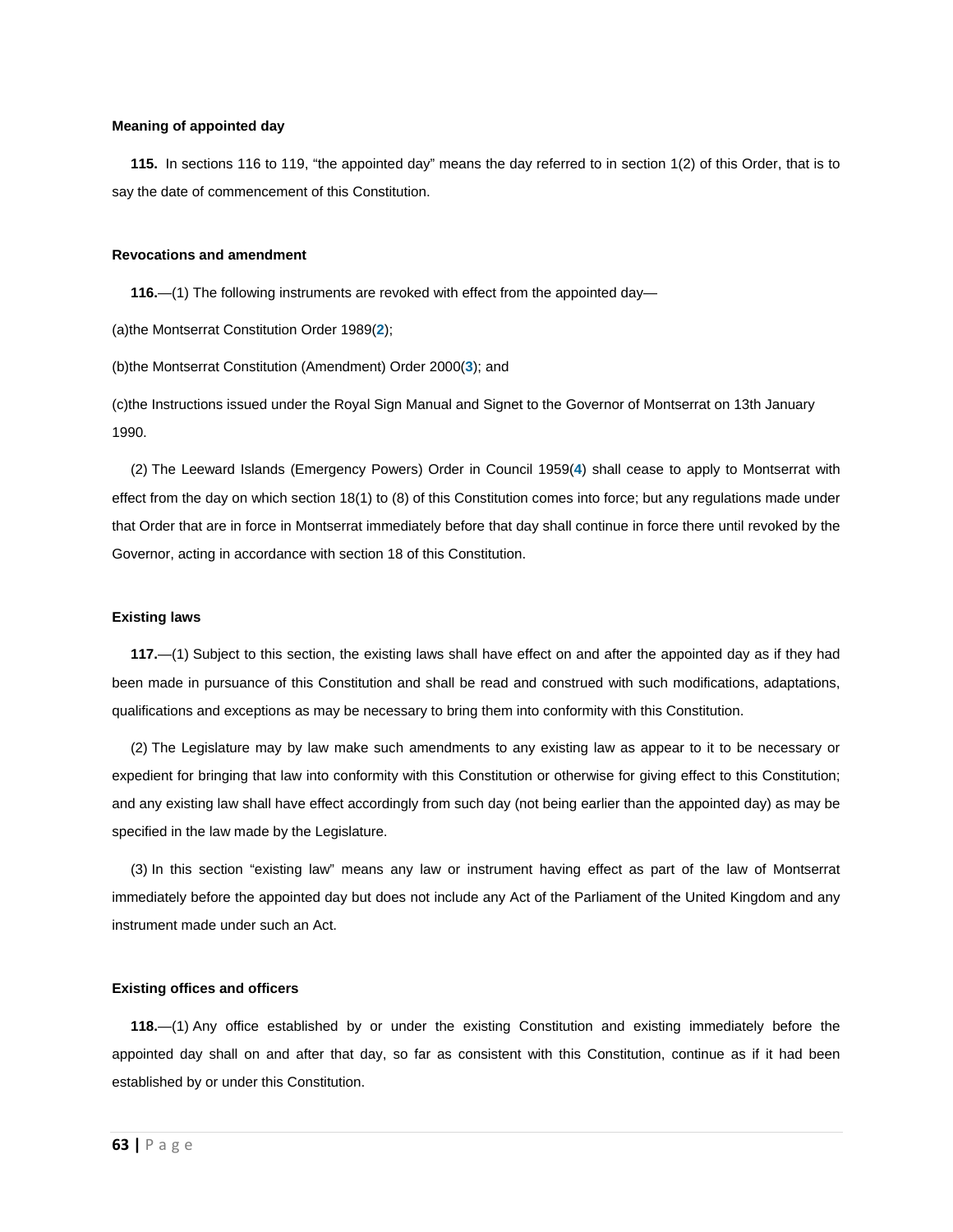(2) Any person who immediately before the appointed day holds or is acting in any office continued by virtue of subsection (1) shall, on and after that day, continue to hold or act in that office as if he or she had been appointed to hold or act in it in accordance with or under this Constitution.

(3) Any person to whom subsection (2) applies who, before the appointed day, has made any oath or affirmation required to be made before assuming the functions of his or her office shall be deemed to have made any like oath or affirmation so required by this Constitution or any other law.

(4) Notwithstanding subsections (1) and (2), the Public Service Commission shall be reconstituted in accordance with section 82 and the Governor shall, as soon as practicable after the appointed day, make appointments to the Commission in accordance with that section.

(5) The person who, immediately before the appointed day, holds the office of Chief Minister under the existing Constitution shall, on and after that day, hold the office of Premier in accordance with this Constitution.

(6) In this section "the existing Constitution" means the Constitution set out in Schedule 2 to the Montserrat Constitution Order 1989.

#### **Legislative Assembly**

**119.**—(1) Every person who immediately before the appointed day is a member of the Legislative Council shall on that day become a member of the Legislative Assembly and shall be deemed to have complied with section 64 and shall hold his or her seat in accordance with this Constitution.

(2) The Standing Orders of the Legislative Council as in force immediately before the appointed day shall, except as may be otherwise provided under section 72, have effect on and after that day as if they had been made under that section as Standing Orders of the Legislative Assembly but shall be construed with such modifications, adaptations, qualifications and exceptions as may be necessary to bring them into conformity with this Constitution.

(3) The Governor shall dissolve the Legislative Assembly not later than the expiration of five years from the date of the first sitting of the Legislative Council after the last general election before the appointed day.

(4) In this section "Legislative Assembly" means the Legislative Assembly established by this Constitution, and "Legislative Council" means the Legislative Council established by the Constitution set out in Schedule 2 to the Montserrat Constitution Order 1989.

#### **Transitional provision concerning Director of Public Prosecutions**

**120.** Until a person is appointed to the office of Director of Public Prosecutions in accordance with this Constitution, the Attorney-General shall perform the functions of that office.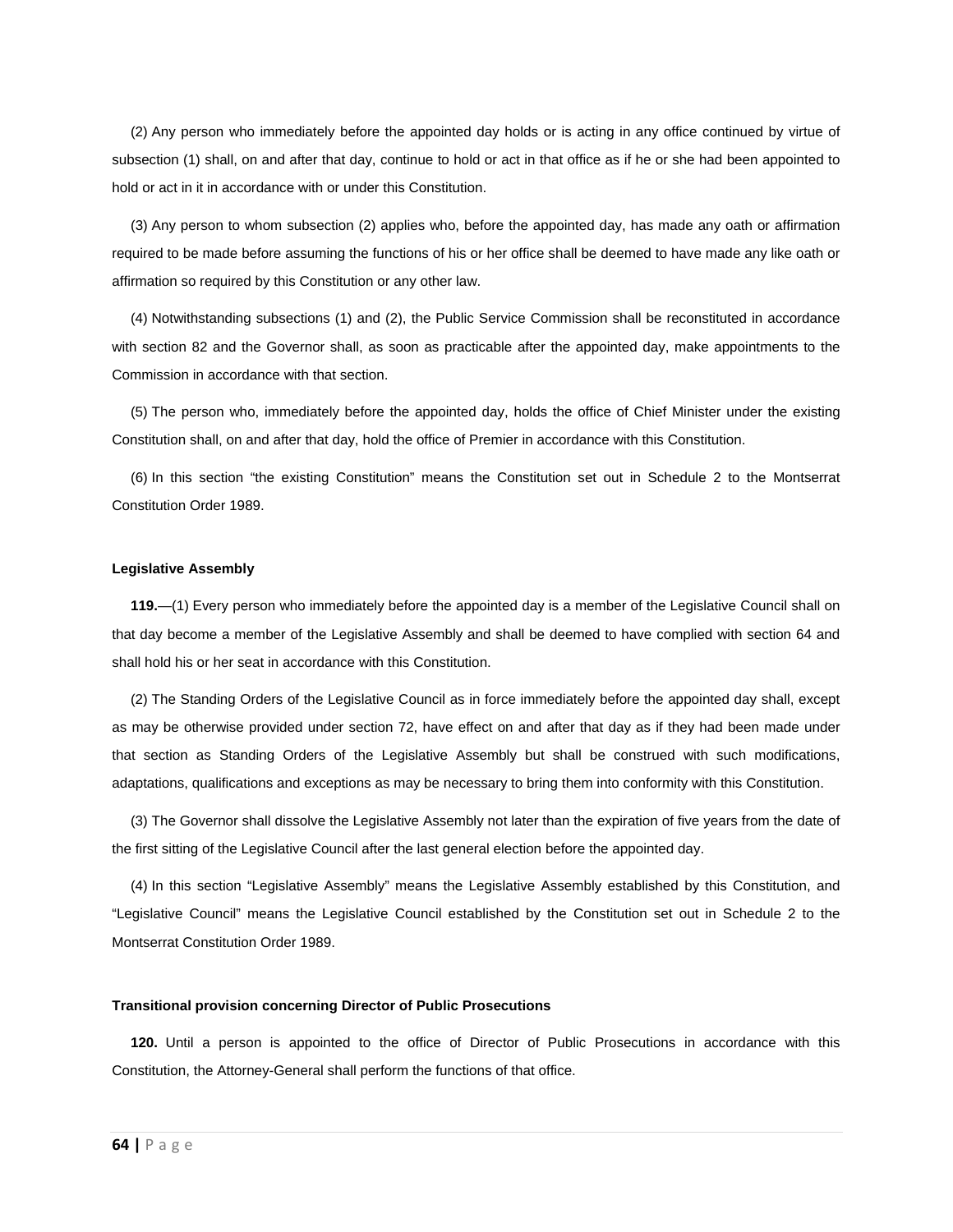## **Power reserved to Her Majesty**

**121.** Her Majesty reserves to Herself power, with the advice of Her Privy Council, to make laws for the peace, order and good government of Montserrat.